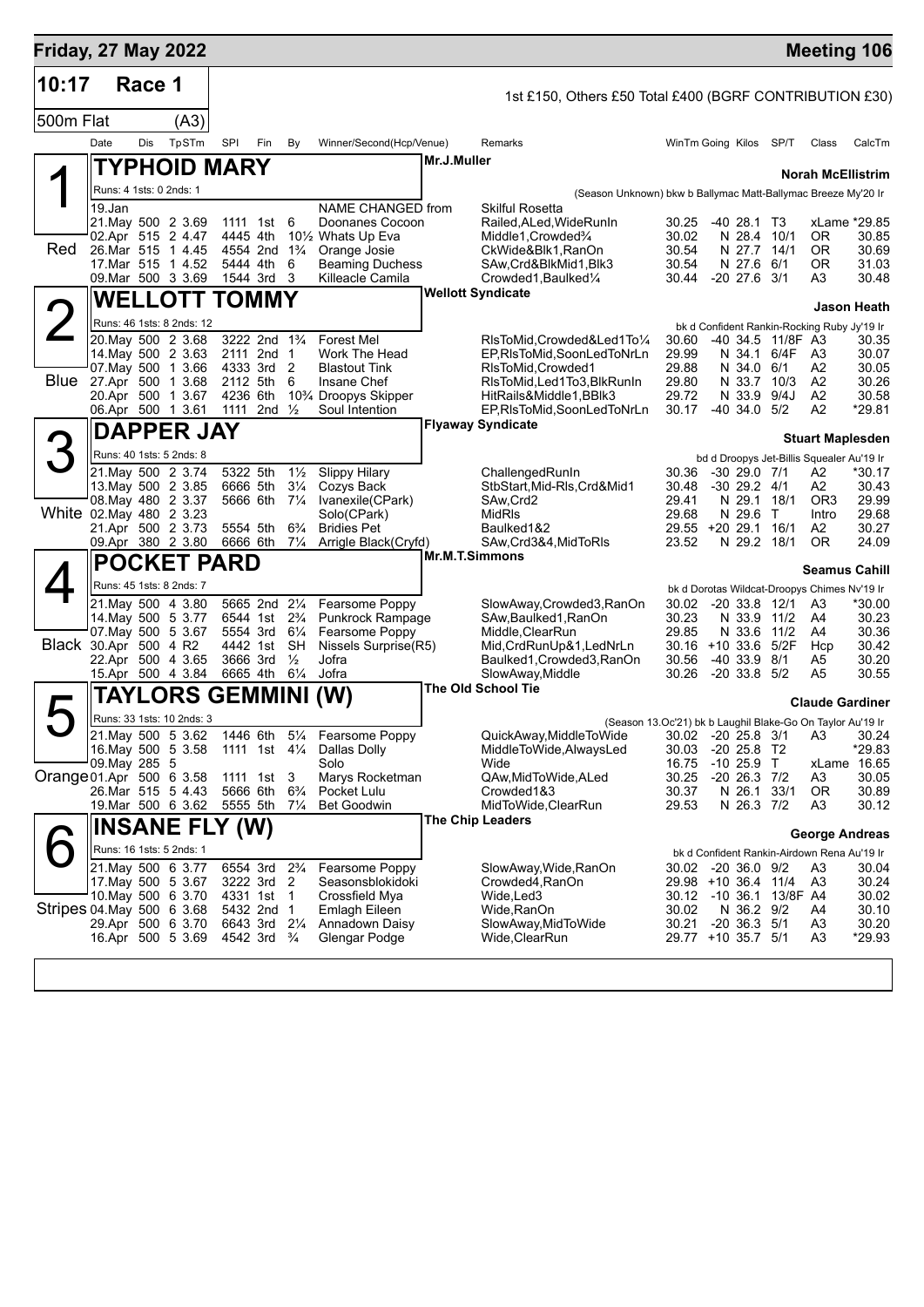| <b>Friday, 27 May 2022</b> |                         |        |                                          |                         |                                         |                                  |                                           |                                                                                 |                              |                                      |                   | <b>Meeting 106</b>                                                   |                   |
|----------------------------|-------------------------|--------|------------------------------------------|-------------------------|-----------------------------------------|----------------------------------|-------------------------------------------|---------------------------------------------------------------------------------|------------------------------|--------------------------------------|-------------------|----------------------------------------------------------------------|-------------------|
| 10:37                      |                         | Race 2 |                                          |                         |                                         |                                  |                                           | 1st £120, Others £45 Total £345 (BGRF CONTRIBUTION £30)                         |                              |                                      |                   |                                                                      |                   |
| 500m Flat                  |                         |        | (A8)                                     |                         |                                         |                                  |                                           |                                                                                 |                              |                                      |                   |                                                                      |                   |
|                            | Date                    | Dis    | TpSTm                                    | SPI                     | Fin                                     | By                               | Winner/Second(Hcp/Venue)                  | Remarks                                                                         | WinTm Going Kilos SP/T       |                                      |                   | Class                                                                | CalcTm            |
|                            |                         |        | <b>INSANE VIRUS</b>                      |                         |                                         |                                  |                                           | <b>Mr.G.Andreas</b>                                                             |                              |                                      |                   | <b>George Andreas</b>                                                |                   |
|                            |                         |        | Runs: 66 1sts: 12 2nds: 16               |                         |                                         |                                  |                                           |                                                                                 |                              |                                      |                   | bk d Dorotas Wildcat-Courts Ad Laney Mr'19 Ir                        |                   |
|                            |                         |        | 18. May 500 1 3.76                       | 5555 3rd                |                                         | $1\frac{3}{4}$                   | Punk Rock Stella                          | SAw,Rls-Mid,CrdRnIn,RanOn                                                       | 30.38                        | N 37.1 7/1                           |                   | A8                                                                   | 30.51             |
|                            |                         |        | 10. May 500 1 3.87<br>04. May 500 1 3.89 | 6555 4th<br>6665 3rd    |                                         | $3\frac{1}{2}$<br>2              | Yassoo Laney<br>Pocket Baba               | VSAw, Crowded 4& Run In, Ran On 30.61<br>VSAw, CkW&Crd4, RanOn                  | 30.60                        | $-10$ 37.0 $9/4$<br>N 37.2 3/1J      |                   | A8<br>A8                                                             | 30.79<br>30.75    |
| Red                        |                         |        | 29.Apr 500 1 3.75                        |                         | 4544 3rd                                | 2                                | <b>Completely Cleo</b>                    | RIsToMid, Crowded4&RunIn                                                        | 30.63                        | $-20$ 37.0 $5/1$                     |                   | A7                                                                   | 30.60             |
|                            |                         |        | 20.Apr 500 1 3.86<br>14.Apr 500 1 3.74   | 1322 2nd $1\frac{1}{2}$ | 6656 1st                                | <b>SH</b>                        | <b>Freeky Mac</b><br>Imahappychappie      | SAw, Crowded 3, Led NearLine<br>BadlyBaulked <sup>1</sup> / <sub>4</sub> ,RanOn | 30.48 +10 37.0 7/1<br>30.45  | $-20$ 37.2 10/3                      |                   | A7<br>A7                                                             | 30.58<br>*30.38   |
|                            |                         |        | <b>MAUI SUNSHINE</b>                     |                         |                                         |                                  |                                           | Mr.T.Day, Mrs.J.Day                                                             |                              |                                      |                   | <b>Derek Knight</b>                                                  |                   |
| $\angle$                   |                         |        | Runs: 80 1sts: 10 2nds: 21               |                         |                                         |                                  |                                           | (Spayed Mr'22) be b Aero Majestic-Westway Genie Oc'17 Ir                        |                              |                                      |                   |                                                                      |                   |
|                            |                         |        | 20. May 500 2 3.80                       | 3666 5th                |                                         | $6\frac{1}{2}$                   | <b>Insane Mistress</b>                    | MidToRIs, CrdRunUp&1&1/4                                                        | 31.12                        | -50 27.7 5/2F                        |                   | A8                                                                   | 31.14             |
|                            |                         |        | 12. May 500 2 3.83<br>06. May 500 2 3.71 | 6655 4th<br>2666 6th    |                                         | $1\frac{1}{4}$<br>$7\frac{1}{2}$ | Drive Me Nuts<br>Old Fort Kansas          | SAw, Rails To Middle, CIrRun<br>MidToRIs, BBaulked1, W2To3                      | 30.47<br>30.47               | N 27.8<br>$-20, 28.0$                | 11/1<br>11/1      | A8<br>A8                                                             | $*30.56$<br>30.86 |
| <b>Blue</b>                |                         |        | 28.Apr 500 2 3.77                        | 2211 1st                |                                         | <b>SH</b>                        | Concentric                                | Led <sub>2</sub>                                                                | 30.61                        | $+1028.4$                            | T <sub>2</sub>    |                                                                      | 30.71             |
|                            | 11.Apr 285 1            |        | 18.Apr 500 3 3.80                        | 2222 3rd                |                                         | $5\frac{1}{4}$                   | Punkrock Banshee<br>Solo                  | RIsToMid, ClearRun<br>Middle                                                    | 30.36<br>17.25               | $-10$ 27.8 T3<br>N 28.0 T            |                   | xSpyd                                                                | 30.68<br>17.25    |
|                            |                         |        | <b>HOLLYHILL BEANIE</b>                  |                         |                                         |                                  |                                           | Mr.T.J.Rickeard, Mr.G.R. Whittington                                            |                              |                                      |                   |                                                                      |                   |
|                            | Runs: 5 1sts: 2 2nds: 1 |        |                                          |                         |                                         |                                  |                                           |                                                                                 |                              |                                      |                   | Belinda Green<br>bk d Dorotas Wildcat-Nellies Flyer Ap'20 Ir         |                   |
|                            |                         |        | 19. May 500 4 3.71                       |                         | 2222 2nd 8 <sup>3</sup> / <sub>4</sub>  |                                  | Icaal Eddie                               | Middle, ClearRun                                                                | 30.36                        | $-20$ 32.4 T2                        |                   |                                                                      | 30.86             |
|                            | 14. May 285 3           |        | 22. Mar 500 3 3.70                       |                         | 3111 2nd 21/4                           |                                  | Solo<br>Get On Willow                     | Middle<br>Mid, Crd&Led1ToRunIn, Blk                                             | 16.91<br>30.39               | N 31.7<br>$-10$ 31.8 $5/4F$          | T                 | xLame 16.91<br>A8                                                    | 30.47             |
| White 16.Mar 500 3 3.68    |                         |        |                                          |                         | 3222 1st                                | $2\frac{3}{4}$                   | <b>Walkaway Charlie</b>                   | Middle, RanOn                                                                   | 30.43                        | N 30.8                               | 9/4F              | A9                                                                   | *30.43            |
|                            |                         |        | 08.Mar 500 3 3.74<br>25.Feb 500 3 3.71   | 5665 4th                | 3436 5th 91/4                           | $3\frac{1}{2}$                   | <b>Blu Gift</b><br><b>Millbank Pretty</b> | Crd&Wide1,CkWide&Crd4<br>CrdStt, BBaulked3, Baulked4                            | 30.92<br>30.65               | $-20$ 30.5 3/1<br>$-20$ 30.5 $7/2$   |                   | A9<br>A9                                                             | 31.00<br>31.18    |
|                            |                         |        | YASSOO MUM                               |                         |                                         |                                  |                                           | <b>Mr.G.Andreas</b>                                                             |                              |                                      |                   |                                                                      |                   |
|                            |                         |        | Runs: 6 1sts: 1 2nds: 0                  |                         |                                         |                                  |                                           | (Season Unknown) bd b Dorotas Wildcat-Cornflower Sal Oc'20 Ir                   |                              |                                      |                   | George Andreas                                                       |                   |
|                            |                         |        | 19. May 500 4 3.77                       | 6543 4th                |                                         | 8                                | Killeacle Ava                             | Crowded1/ <sub>4</sub> , Badly Blk2, Blk4                                       | 30.53                        | N 23.2 7/1                           |                   | A7                                                                   | 31.18             |
|                            | 30.Apr 500 1 R7         |        | 07. May 500 4 3.77                       | 5666 6th                | 1112 3rd                                | $6\frac{1}{4}$<br>2              | Take The Step<br>Salvo Strange(R2)        | Baulked1&1/4<br>Middle, LedTo3, WideRunIn                                       | 30.29<br>29.93 +10 23.1 11/4 | N 22.9                               | 10/1              | A7<br>Hcp                                                            | 30.80<br>30.74    |
| Black 15.Apr 500 2 R8      |                         |        |                                          | 2222 1st                |                                         | $1\frac{3}{4}$                   | Offyourhighorse(R1)                       | Wide&LedRun                                                                     | 30.41                        | $-2023.3$                            | 9/4F              | Hcp                                                                  | 30.85             |
|                            |                         |        | 08.Apr 500 4 3.76<br>16.Mar 500 5 3.84   | 6665 5th                | 3322 2nd 1/2                            | $6\frac{1}{2}$                   | Imahappychappie<br><b>Insane Mrs</b>      | SlowAway, Crowded4<br>SAw, Middle, Crd1, RanOn                                  | 30.64<br>30.83               | $-10$ 24.3 $12/1$<br>$-2023.5$ T3    |                   | A8                                                                   | 31.05<br>*30.67   |
|                            |                         |        | TYRAP JIO                                | (W)                     |                                         |                                  |                                           | Mr.M.J.Hughes                                                                   |                              |                                      |                   |                                                                      |                   |
|                            |                         |        | Runs: 68 1sts: 10 2nds: 11               |                         |                                         |                                  |                                           | (Season 29.Ap'21) bk b Droopys Cain-Varra Bawn Jy'18 Ir                         |                              |                                      |                   |                                                                      | Jason Heath       |
|                            |                         |        | 20. May 500 6 3.73                       | 1454 3rd                |                                         |                                  | 21/ <sub>2</sub> Insane Mistress          | Wide, Mid RunIn, Ran On Late 31.12 - 50 30.4 5/1                                |                              |                                      |                   | A8 30.82                                                             |                   |
|                            |                         |        | 10. May 500 6 3.76<br>04. May 500 6 3.87 | 6665 1st                | 4666 3rd 31/4                           | $1\frac{1}{4}$                   | Yassoo Laney<br>Corrin Timmy              | Baulked3⁄4&RunIn, RanOn<br>SAw,CrowdedRunUp,LedNrLn                             | 30.61<br>30.92               | $-10$ 29.8 $9/1$                     | -20 29.9 11/4F A9 | A8                                                                   | 30.78<br>30.72    |
| Orange 29 Apr 500 6 3.85   |                         |        |                                          | 6665 4th                |                                         | $6\frac{3}{4}$                   | Yassoo Choo Choo                          | Wide, Crowded RunUp&1&2                                                         | 30.53                        | $-20$ 30.1 $5/1$                     |                   | A8                                                                   | 30.88             |
|                            | 23.Apr 500 2 R5         |        | 13.Apr 500 5 3.75                        |                         | 2445 2nd 11/4<br>1522 1st $\frac{1}{2}$ |                                  | Insane Julie(R7)<br>Lisneal Tornado       | Wide,RanOn<br>Wide, RanOn                                                       | 30.12 +10 30.1 8/1<br>30.50  | N 30.4 4/1                           |                   | Hcp<br>A9                                                            | 30.73<br>*30.50   |
|                            |                         |        | <b>SHARP STAR (W)</b>                    |                         |                                         |                                  |                                           | <b>Sharp Lads</b>                                                               |                              |                                      |                   |                                                                      |                   |
|                            |                         |        | Runs: 11 1sts: 3 2nds: 0                 |                         |                                         |                                  |                                           |                                                                                 |                              |                                      |                   | <b>Seamus Cahill</b><br>bk d Droopys Buick-Ballinakil Biddy Sp'20 Br |                   |
|                            |                         |        | 20. May 500 5 3.79                       | 6222 6th                |                                         | $6\frac{3}{4}$                   | <b>Insane Mistress</b>                    | Wide, Crowded RunUp&1                                                           | 31.12                        | -50 32.4 10/3                        |                   | A8                                                                   | 31.15             |
|                            | 14. May 500 3 R5        |        | 06 May 500 5 3.63                        | 3333 4th<br>1234 5th    |                                         | $7\frac{3}{4}$<br>$7\frac{1}{4}$ | Seamless Move(R7)<br>Old Fort Kansas      | Wide, ClearRun<br>QuickAway, Wide, Very Wide3                                   | 30.05<br>30.47               | N 32.3 11/2<br>$-20$ 32.7 $6/1$      |                   | Hcp<br>A8                                                            | 31.08<br>30.85    |
| Stripes 29.Apr 500 6 3.68  |                         |        |                                          | 2244 6th                |                                         | $8\frac{1}{2}$                   | Antigua Shore                             | SAw, Wide, Crowded RunUp&1                                                      | 30.66                        | $-20$ 32.4 $6/1$                     |                   | A8                                                                   | 31.13             |
|                            |                         |        | 22.Apr 500 6 3.67<br>15.Apr 500 6 3.62   | 5332 1st                | 3222 3rd 3 <sup>3</sup> / <sub>4</sub>  | SH.                              | Sheriff Mac<br>Insane Kiwi                | Wide,LedNearLine<br>Wide,SoonLedTo1/4                                           | 30.82<br>30.55               | $-30$ 32.8 $5/2$<br>$-20$ 33.2 $3/1$ |                   | A9<br>A9                                                             | *30.52<br>30.66   |
|                            |                         |        |                                          |                         |                                         |                                  |                                           |                                                                                 |                              |                                      |                   |                                                                      |                   |
|                            |                         |        |                                          |                         |                                         |                                  |                                           |                                                                                 |                              |                                      |                   |                                                                      |                   |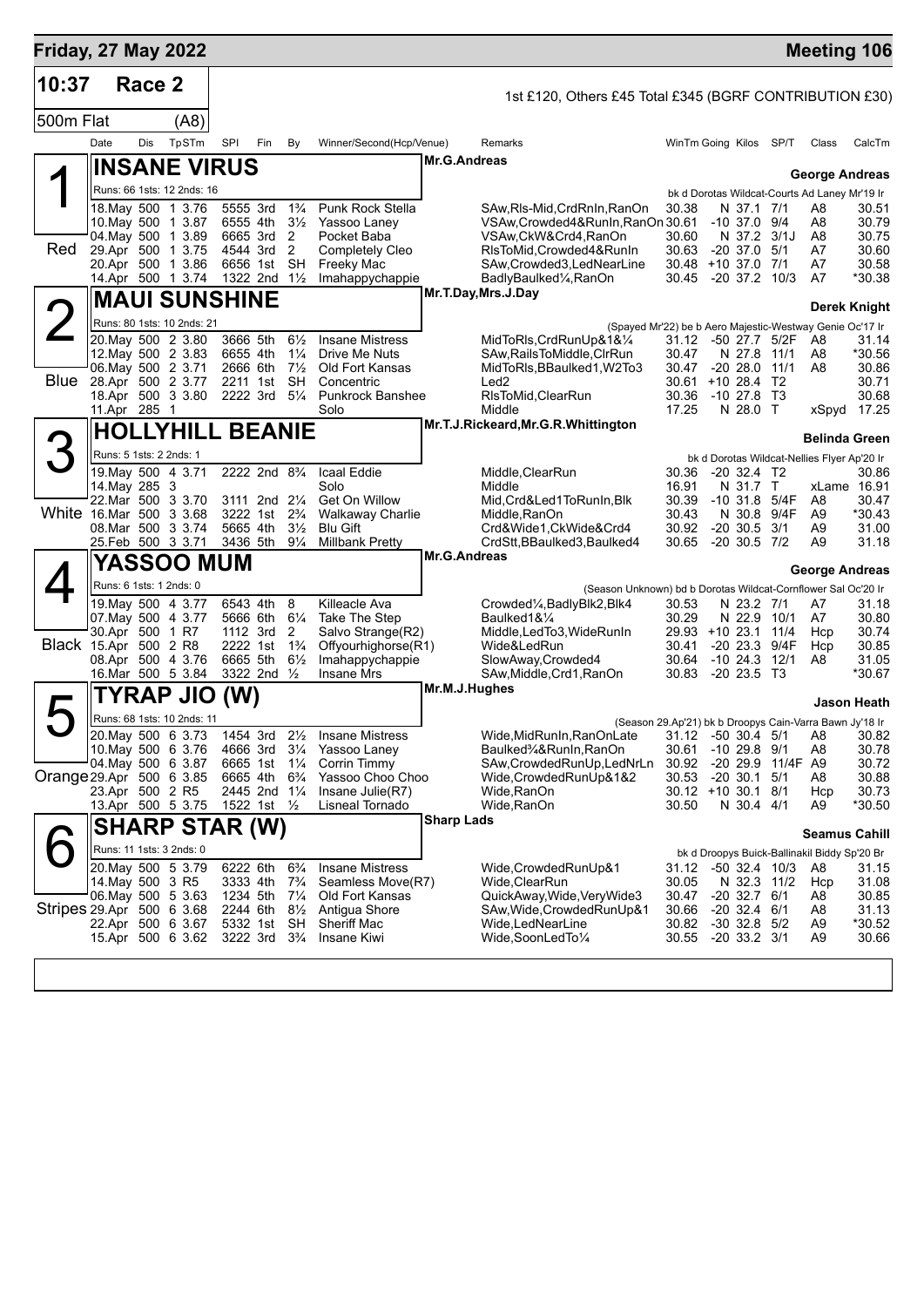| <b>Friday, 27 May 2022</b> |                                          |        |       |                                      |     |                                  |                                                                        |              |                                                                        |                                              |                                 |                         |                                  | <b>Meeting 106</b>                        |
|----------------------------|------------------------------------------|--------|-------|--------------------------------------|-----|----------------------------------|------------------------------------------------------------------------|--------------|------------------------------------------------------------------------|----------------------------------------------|---------------------------------|-------------------------|----------------------------------|-------------------------------------------|
| 10:53                      |                                          | Race 3 |       |                                      |     |                                  |                                                                        |              | 1st £135, Others £45 Total £360 (BGRF CONTRIBUTION £30)                |                                              |                                 |                         |                                  |                                           |
| 500m Flat                  |                                          |        | (A5)  |                                      |     |                                  |                                                                        |              |                                                                        |                                              |                                 |                         |                                  |                                           |
|                            | Date                                     | Dis    | TpSTm | SPI                                  | Fin | By                               | Winner/Second(Hcp/Venue)                                               |              | Remarks                                                                | WinTm Going Kilos SP/T                       |                                 |                         | Class                            | CalcTm                                    |
|                            | <b>SWIFT REPAIR</b>                      |        |       |                                      |     |                                  |                                                                        |              | Miss.M.C.B.Collins, Mr.A.J.Hazelgrove                                  |                                              |                                 |                         |                                  | <b>Maria Collins</b>                      |
|                            | Runs: 47 1sts: 9 2nds: 10                |        |       |                                      |     |                                  |                                                                        |              | (Season 08.Sp'21) dkbd b Eden The Kid-Swift Pacquiao Sp'18 Ir          |                                              |                                 |                         |                                  |                                           |
|                            | 18. May 500 6 Scr                        |        |       | 6554 3rd                             |     | $2\frac{1}{4}$                   | Awordinedgeways(R7)                                                    |              | RIs-Mid, CrdStt, Crd&CkMid4                                            | 30.34                                        |                                 | N 26.9 13/8F Hcp        |                                  | 30.52                                     |
|                            | 13. May 500 5 Scr                        |        |       | 5555 5th                             |     | $5\frac{1}{4}$                   | Gatchells Annie(R3)                                                    |              | Crowded1, Baulked3/4&RunIn                                             | 30.65                                        | $-30$ 27.3 10/3                 |                         | Hcp                              | 30.78                                     |
| Red                        | 07. May 500 5 R2<br>30.Apr 500 1 3.73    |        |       | 5556 4th<br>3555 3rd                 |     | $2\frac{1}{4}$<br>$3\frac{3}{4}$ | Kerrs Lunch(R5)<br><b>Tolpuddle Adam</b>                               |              | Baulked <sup>1</sup> / <sub>2</sub><br>Railed, Crowded4, RanOn         | 30.41                                        | N 27.2 10/3                     | 29.64 +20 26.7 11/4J A4 | Hcp                              | 30.74<br>30.14                            |
|                            | 23.Apr 500 5 Scr                         |        |       | 6666 5th                             |     | 2                                | Freeky Taepot(R3)                                                      |              | Railed, Crowded RunUp                                                  | 30.23 +10 27.3 4/1                           |                                 |                         | Hcp                              | 30.48                                     |
|                            | 15.Apr 500 1 3.70                        |        |       | 4666 6th                             |     | $3\frac{1}{2}$                   | <b>Crystal Impact</b>                                                  |              | RIsToMid, Crowded&Middle1                                              | 30.06 -20 27.4 9/2                           |                                 |                         | A4                               | *30.14                                    |
|                            | <b>SLIPPERY MAIA</b>                     |        |       |                                      |     |                                  |                                                                        |              | Mr.A.Alford, Ms.L.Williams                                             |                                              |                                 |                         |                                  | <b>Patrick Browne</b>                     |
|                            | Runs: 26 1sts: 4 2nds: 8                 |        |       |                                      |     |                                  |                                                                        |              | (Season Unknown) bk b Clonbrien Hero-Slippery Thelma Ap'20 Ir          |                                              |                                 |                         |                                  |                                           |
|                            | 14. May 695 2 14.58 2442 1st             |        |       |                                      |     | SH                               | Sampson Rocket                                                         |              | Crowded1, Chl5, LedRunIn                                               | 42.67                                        |                                 | N 25.7 11/2             | S2                               | 42.67                                     |
|                            | 30.Apr 695 2 14.69 4443 1st Nk           |        |       |                                      |     |                                  | 05. May 695 2 14.91 2255 2nd 101/4 Dromulton Daisy<br>Sussex Hurricane |              | Crd1&3&4,Blk2,RanOnLate<br>RIsToMid, Crd1, LedNearLine                 | 42.41<br>42.49 +15 25.8 5/2F                 | $-15$ 25.7 $5/1$                |                         | S <sub>2</sub><br>S <sub>2</sub> | 43.09<br>42.64                            |
| Blue                       | 21.Apr 695 2 14.51 1333 2nd 6            |        |       |                                      |     |                                  | Offyourhighorse                                                        |              | Baulked4, Crd& WideRunIn                                               |                                              |                                 | 42.49 +30 25.5 11/4C S2 |                                  | 43.27                                     |
|                            | 14.Apr 695 3 14.79 2564 4th              |        |       |                                      |     | $2\frac{1}{4}$                   | Marys Rocketman                                                        |              | Crowded1&3&4,RanOnLate                                                 | 43.20                                        |                                 | $-30$ 25.7 $11/2$       | S2                               | 43.07                                     |
|                            | 08. Mar 500 1 3.73                       |        |       | 1443 2nd 21/2                        |     |                                  | <b>Quarterland Holi</b>                                                |              | Railed, RanOn<br>Mr.M.B.Christelow                                     | 30.26                                        | -20 25.7 7/2                    |                         | A4                               | *30.26                                    |
|                            | <b>SWEATY BETTY</b>                      |        |       |                                      |     |                                  |                                                                        |              |                                                                        |                                              |                                 |                         |                                  | <b>Stuart Maplesden</b>                   |
| $\mathcal{S}$              | Runs: 105 1sts: 12 2nds: 20              |        |       |                                      |     |                                  |                                                                        |              | (Season 23.Ap'19) bk b Farloe Blitz-Highview Dreamer Sp'17 Ir          |                                              |                                 |                         |                                  |                                           |
|                            | 18. May 500 4 4.00                       |        |       | 6666 5th                             |     | 8                                | Insane Jagger                                                          |              | StbStt,Middle,BlkRunIn                                                 | 29.90                                        | N 26.2 12/1                     |                         | A4                               | 30.54                                     |
|                            | 10. May 500 4 3.72<br>05. May 500 4 3.72 |        |       | 1556 3rd 21/4<br>2555 3rd            |     | 2                                | Insane Fly<br>Roll On Ruby                                             |              | Crowded2&3/4<br>Crowded4, RanOn                                        | 30.12 -10 26.6 7/1<br>30.23                  | N 26.5 7/1                      |                         | A4                               | 30.21<br>30.40                            |
| White 27.Apr 500 4 3.76    |                                          |        |       | 4666 5th                             |     | $7\frac{3}{4}$                   | Fine Cut                                                               |              | Crowded1&3&4                                                           | 30.03                                        | N 26.4 4/1                      |                         | A4<br>A4                         | 30.65                                     |
|                            | 21.Apr 500 4 3.78                        |        |       | 6666 4th                             |     | $6\frac{3}{4}$                   | Crossfield Mya                                                         |              | BadlyBaulkedWide1, Blk3                                                | 29.93 +20 26.3 9/2                           |                                 |                         | A4                               | 30.67                                     |
|                            | 15.Apr 500 3 3.78                        |        |       | 3666 4th                             |     | $3\frac{1}{4}$                   | <b>Crystal Alice</b>                                                   |              | Middle, Crowded 3<br>Miss.T.L.Thomson                                  | 30.07                                        | $-20$ 26.5 $5/1$                |                         | A4                               | $*30.14$                                  |
|                            | <b>KATA STAR</b>                         |        |       |                                      |     |                                  |                                                                        |              |                                                                        |                                              |                                 |                         |                                  | Jason Heath                               |
|                            | Runs: 22 1sts: 4 2nds: 3                 |        |       |                                      |     |                                  |                                                                        |              | (Season Unknown) bk b Portmageewiseguy-Garfiney Bolt My'20 Br          |                                              |                                 |                         |                                  |                                           |
|                            | 19. May 500 3 3.65                       |        |       | 2111 1st 5                           |     |                                  | Yassoo Perfect                                                         |              | EPace, Mid, SnLed, Clear4                                              | 29.91                                        | N 27.9 8/1                      |                         | A6                               | *29.91                                    |
|                            | 13. May 500 2 3.68<br>07. May 500 4 3.70 |        |       | 2666 5th                             |     | 11                               | Luminous Lad<br>Solo                                                   |              | Middle, Baulked1<br><b>MiddleToRails</b>                               | 30.58<br>30.46                               | $-3028.09/2$<br>$-10$ 27.5 T    |                         | A6<br>xFall                      | 31.17<br>30.36                            |
| Black 29.Apr 500 4 3.74    |                                          |        |       | 4666 6th                             |     | DIS.                             | Birdsofafeather                                                        |              | Baulked&Fell1                                                          | 30.59                                        | $-20$ 27.2 $8/1$                |                         | A6                               | 0.00                                      |
|                            | 23.Apr 500 4 R2                          |        |       | 3444 6th                             |     | $2\frac{3}{4}$                   | Freeky Taepot(R3)                                                      |              | Crowded3, Baulked3/4                                                   | 30.23 +10 27.4 7/2                           |                                 |                         | Hcp                              | 30.69                                     |
|                            | 16.Apr 695 4 14.84 3333 3rd              |        |       |                                      |     | $5\frac{1}{4}$                   | Sussex Hurricane                                                       | Mr.T.D.Coote | Middle, Crowded 1                                                      | 42.74 +15 27.5 5/1                           |                                 |                         | S3                               | 43.31                                     |
|                            | <b>CRYSTAL ANTON</b>                     |        |       |                                      |     |                                  |                                                                        |              |                                                                        |                                              |                                 |                         |                                  | Derek Knight                              |
|                            | Runs: 5 1sts: 1 2nds: 3                  |        |       |                                      |     |                                  |                                                                        |              |                                                                        | bk d Droopys Sydney-Madam On Theway Jy'19 Ir |                                 |                         |                                  |                                           |
|                            | 21. May 500 5 3.80                       |        |       | 6444 1st 1/2                         |     |                                  | <b>Enchanted Sioux</b>                                                 |              | SAw, Middle To Wide, RanOn                                             | 43.12 -30 34.6 T                             |                                 |                         |                                  | 30.29 -10 34.1 6/4F A6 30.19              |
|                            | 16. May 695 5 14.63<br>11 May 500 5 3.79 |        |       | 6654 2nd 11/4                        |     |                                  | Solo<br>Imahappychappie                                                |              | MiddleToWide<br>MidToW,Crd1,MidRnIn,RanOn                              | 30.19                                        | N 34.6 5/2                      |                         | A6                               | 42.82<br>30.30                            |
| Orange 04. May 500 5 3.81  |                                          |        |       | 6654 2nd <sup>3</sup> / <sub>4</sub> |     |                                  | Insane Kiwi                                                            |              | SAw,MidToWide,FinWell                                                  | 30.07                                        |                                 | N 34.5 10/3             | A6                               | *30.14                                    |
|                            | 29.Apr 500 5 3.78                        |        |       | 6555 4th 51/4                        |     |                                  | Birdsofafeather                                                        |              | MidToWide,Blk1,MidRunIn                                                | 30.59                                        |                                 | -20 34.3 13/8F A6       |                                  | 30.82                                     |
|                            | 23.Apr 500 5 3.79                        |        |       | 6444 2nd 1½                          |     |                                  | Insane Ann                                                             |              | SAw, Crd1, MidToWide, RanOn<br>Mr.M.B.Christelow, Mr.A.E.O'Shaughnessy |                                              |                                 | 30.11 +10 33.8 15/8J A6 |                                  | 30.34                                     |
|                            | <b>PUNK ROCK IDOL (W)</b>                |        |       |                                      |     |                                  |                                                                        |              |                                                                        |                                              |                                 |                         |                                  | <b>Stuart Maplesden</b>                   |
|                            | Runs: 51 1sts: 9 2nds: 10                |        |       |                                      |     |                                  |                                                                        |              |                                                                        |                                              |                                 |                         |                                  | bkw d Taylors Sky-Rising Diamond Jy'19 Ir |
|                            | 21. May 500 6 3.68                       |        |       | 4225 6th                             |     |                                  | 101⁄4 Crokers Velcro                                                   |              | Wide,Baulked3                                                          | 30.27 -10 32.6 9/2                           |                                 |                         | A4                               | 31.00                                     |
|                            | 11. May 500 6 3.72<br>06. May 500 6 3.65 |        |       | 5555 5th 6<br>3222 2nd 1/2           |     |                                  | Flemish Lynda<br>Jofra                                                 |              | SAw, Wide, Blk V Wide 1<br>MidToWide,RIs&ChlRnIn,Crd                   | 30.01<br>30.40                               | $-10$ 33.3 $4/1$<br>$-2033.351$ |                         | A4<br>A4                         | 30.39<br>30.24                            |
| Stripes 30.Apr 500 6 3.69  |                                          |        |       | 5333 4th 41/4                        |     |                                  | <b>Tolpuddle Adam</b>                                                  |              | Wide,Chl&Baulked½                                                      | 29.64 +20 32.7 7/1                           |                                 |                         | A4                               | *30.19                                    |
|                            | 26.Apr 500 6 3.72                        |        |       | 4322 3rd 5                           |     |                                  | Pennys Cuisle                                                          |              | Middle&Crowded1                                                        | 30.02                                        | N 33.3 7/1                      |                         | A4                               | 30.42                                     |
|                            | 19.Apr 500 6 3.67                        |        |       | 5221 1st $\frac{3}{4}$               |     |                                  | Nonanoname                                                             |              | Crd1,CutIn&Led3,WideRunIn                                              | 30.61                                        | $-30$ 33.4 12/1                 |                         | A5                               | 30.31                                     |
|                            |                                          |        |       |                                      |     |                                  |                                                                        |              |                                                                        |                                              |                                 |                         |                                  |                                           |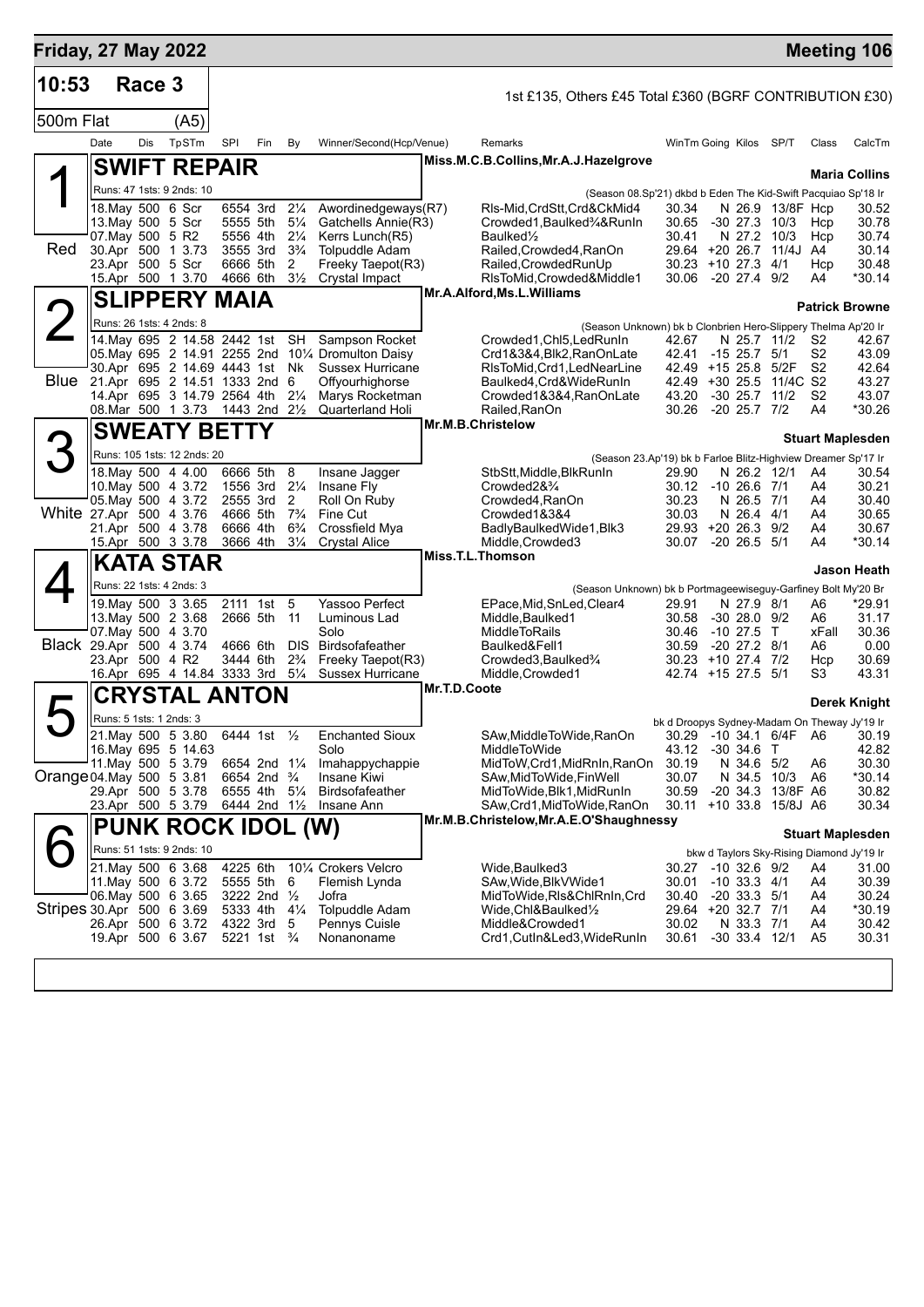| <b>Friday, 27 May 2022</b> |                                |        |                             |                        |                                        |                                        |                                                  |                     |                                                                                     |                                                          |                            |                                      |                                                | <b>Meeting 106</b>       |
|----------------------------|--------------------------------|--------|-----------------------------|------------------------|----------------------------------------|----------------------------------------|--------------------------------------------------|---------------------|-------------------------------------------------------------------------------------|----------------------------------------------------------|----------------------------|--------------------------------------|------------------------------------------------|--------------------------|
| 11:09                      |                                | Race 4 |                             |                        |                                        |                                        |                                                  |                     | 1st £100, Others £40 Total £300 (BGRF CONTRIBUTION £30)                             |                                                          |                            |                                      |                                                |                          |
| 285m Flat                  |                                |        | (D3)                        |                        |                                        |                                        |                                                  |                     |                                                                                     |                                                          |                            |                                      |                                                |                          |
|                            | Date                           | Dis    | TpSTm                       | <b>SPI</b>             | Fin                                    | By                                     | Winner/Second(Hcp/Venue)                         |                     | Remarks                                                                             |                                                          | WinTm Going Kilos SP/T     |                                      | Class                                          | CalcTm                   |
|                            |                                |        | <b>ADACHI DIEGO</b>         |                        |                                        |                                        |                                                  | Mr.A.G.Browne       |                                                                                     |                                                          |                            |                                      |                                                | <b>Patrick Browne</b>    |
|                            |                                |        | Runs: 53 1sts: 11 2nds: 13  |                        |                                        |                                        |                                                  |                     |                                                                                     |                                                          |                            |                                      | bk d Scolari Me Daddy-Slippery Louise Oc'18 Br |                          |
|                            | 20.May 285 1                   |        |                             | $5 - 2 -$              | 2nd SH                                 |                                        | Get On Kylie                                     |                     | Railed, RanOn                                                                       | 17.22                                                    |                            | $-30$ 33.2 11/4                      | D <sub>3</sub>                                 | 16.93                    |
|                            | 10. May 285 2<br>30.Apr 285    |        | $\mathbf 1$                 | $3-4-$<br>$3 - 3 -$    | 6th<br>3rd                             | $4\frac{1}{2}$<br>$\mathbf{1}$         | Newinn Conrad<br>Nancys Girl                     |                     | RailsToMiddle.Crowded1&1/2<br>Railed, Always Handy                                  | 16.89<br>16.75                                           |                            | -5 33.2 2/1F<br>+5 33.6 11/2         | D <sub>3</sub><br>D <sub>2</sub>               | 17.20<br>16.87           |
| Red                        | 23.Apr 285 2                   |        |                             | $6 - 5 -$              | 5th                                    | $4\frac{1}{2}$                         | Aghaburren Jack                                  |                     | SlowAway, Baulked1                                                                  | 16.77                                                    |                            | $+533.992$                           | D <sub>2</sub>                                 | 17.18                    |
|                            | 15.Apr 285 2                   |        |                             | $2 - 2 -$              | 2 <sub>nd</sub>                        | $\frac{3}{4}$                          | <b>White Edition</b>                             |                     | Railed, Chl1/2To RunIn                                                              | 16.82                                                    | $-10, 33.7$                | 10/1                                 | D <sub>2</sub>                                 | *16.79                   |
|                            | 29.Mar 285 2                   |        |                             | $6 - 6 -$              | 6th                                    | $4\frac{1}{4}$                         | Fearsome Charlie                                 | <b>Mr.A.Parfitt</b> | Baulked1                                                                            | 16.64                                                    |                            | N 33.4 8/1                           | D <sub>2</sub>                                 | 16.97                    |
|                            |                                |        | <b>MILAN SAM</b>            |                        |                                        |                                        |                                                  |                     |                                                                                     |                                                          |                            |                                      |                                                | <b>Norah McEllistrim</b> |
|                            | 20. May 285 2                  |        | Runs: 33 1sts: 3 2nds: 6    | 2-4-                   | 3rd                                    | $\frac{1}{2}$                          | Get On Kylie                                     |                     | Railed, Challenged RunIn                                                            | 17.22                                                    |                            | $-30$ 37.3 20/1                      | be d Greenwell Hulk-Last Tango Jy'18 Ir<br>D3  | *16.96                   |
|                            | 13. May 285 2                  |        |                             | $5 - 6 -$              | 6th                                    | $5\frac{1}{2}$                         | <b>Cillians Toast</b>                            |                     | RIsToMid, Crd1, Mid&CrdRnIn                                                         | 17.04                                                    | $-10$ 37.7 $7/1$           |                                      | D3                                             | 17.38                    |
|                            | 02. May 285                    |        | $\mathbf 1$                 | $2 - 1 - 1$ st         |                                        | $3\frac{1}{4}$                         | Canya Bale                                       |                     | RIsToMid, Led <sup>1</sup> / <sub>2</sub>                                           | 17.02                                                    |                            | -5 36.7 T2                           |                                                | xLame 16.97              |
| Blue                       | 23.Jan 480                     |        | 1 3.36<br>20.Jan 500 2 3.74 | 6444 3rd<br>6643 3rd   |                                        | $6\frac{1}{2}$<br>4                    | Riverdale Pepe(CPark)<br>Agreeable               |                     | SAw, RIs-Mid<br>CrdStart, Blk&CkMid1/4                                              | 29.32<br>30.14                                           | N 37.5<br>$-10$ 37.7 $6/1$ | 28/1                                 | 0R<br>A3                                       | 29.84<br>30.37           |
|                            |                                |        | 13.Jan 500 2 3.73           | 3112 5th               |                                        | $5\frac{3}{4}$                         | Da Honey Man                                     |                     | EarlyPace,LedRunUpTo3                                                               | 30.17                                                    | $-20$ 38.3 $7/2$           |                                      | A3                                             | 30.43                    |
|                            |                                |        | TURNA TINA                  |                        |                                        |                                        |                                                  | <b>Wedge And Co</b> |                                                                                     |                                                          |                            |                                      |                                                |                          |
|                            |                                |        | Runs: 6 1sts: 2 2nds: 1     |                        |                                        |                                        |                                                  |                     |                                                                                     |                                                          |                            |                                      |                                                | <b>Stuart Maplesden</b>  |
|                            | 18. May 285 2                  |        |                             | $4 - 5 -$              | 4th                                    | $4\frac{1}{2}$                         | <b>Newinn Conrad</b>                             |                     | (Season 11.De'21) bk b Superior Product-Steely Dynasty Jn'20 Ir<br>Middle, Baulked2 | 16.72                                                    |                            | N 24.3 5/1                           | D3                                             | 17.09                    |
|                            | 13. May 285 3                  |        |                             | $4 - 3 -$              |                                        | 2nd $1\frac{1}{4}$                     | <b>Cillians Toast</b>                            |                     | MidToRIs, Challenged2                                                               | 17.04                                                    | $-10$ 24.3 $5/2$           |                                      | D3                                             | 17.04                    |
| White 30.Apr 285 3         | 06. May 285 3                  |        |                             | $2 - 1 -$              | 1st                                    | $\frac{3}{4}$                          | <b>Beach Diggers</b>                             |                     | Middle, Led Run Up                                                                  | 16.90                                                    | $-10$ 24.1 $4/1$           |                                      | D4                                             | *16.80                   |
|                            | 23.Apr 285 2                   |        |                             | $2 - 1 -$<br>$3 - 3 -$ | 1st<br>3rd                             | <b>N<sub>k</sub></b><br>$2\frac{3}{4}$ | Cloheena Scaff<br>Road To Success                |                     | EP, Middle, Led1<br>Middle, ClearRun                                                | 16.90<br>16.74                                           | $+5$ 23.8                  | 4/1<br>+5 23.9 7/1                   | D4<br>D4                                       | 16.95<br>17.01           |
|                            | 16.Apr 285 2                   |        |                             | $3 - 3 -$              | 4th                                    | $2\frac{3}{4}$                         | Cloheena Scaff                                   |                     | Middle2, ClearRun                                                                   | 16.80                                                    |                            | +5 24.1 7/2                          | D4                                             | 17.08                    |
|                            |                                |        | <b>RIVERSIDE HEART</b>      |                        |                                        |                                        |                                                  |                     | Miss.R.M.Holland                                                                    |                                                          |                            |                                      |                                                | <b>Patrick Browne</b>    |
|                            |                                |        | Runs: 23 1sts: 3 2nds: 2    |                        |                                        |                                        |                                                  |                     |                                                                                     | (Season 03.Fb'22) bk b Sonic-Slippery Thelma Oc'18 Ir    |                            |                                      |                                                |                          |
|                            | 20.May 285 3                   |        |                             | $4 - 5 -$              | 5th                                    | $2\frac{1}{2}$                         | Get On Kylie                                     |                     | Middle, Crowded <sup>1</sup> / <sub>2</sub>                                         | 17.22                                                    | $-30$ 26.5 $9/2$           |                                      | D3                                             | 17.10                    |
|                            | 13. May 285 4<br>05. May 285   |        | $\overline{4}$              | $3 - 2 -$<br>$5 - 5 -$ | 3rd<br>4th                             | $1\frac{1}{2}$<br>$5\frac{1}{2}$       | <b>Cillians Toast</b><br><b>Punkrock Rampage</b> |                     | Middle, Challenged1To2<br>BadlyBaulked1                                             | 17.04<br>16.72                                           |                            | -10 26.6 15/8F D3<br>$-5, 26.6, 6/1$ | D3                                             | 17.05<br>17.12           |
| <b>Black 28.Apr 285 3</b>  |                                |        |                             | $2 - 2 -$              | 2nd                                    | $1\frac{3}{4}$                         | Nightwatch Man                                   |                     | Middle, ClearRun                                                                    | 16.64                                                    | +5 25.9                    | T2                                   |                                                | *16.84                   |
|                            | 04.Apr 285                     |        | 4<br>07.Dec 500 3 3.74      |                        |                                        |                                        | Solo                                             |                     | Middle, WideRunIn                                                                   | 17.26                                                    | $-1525.5$ T                |                                      | xSsn                                           | 17.11                    |
|                            |                                |        |                             |                        | 5666 4th                               | $4\frac{1}{2}$                         | Killeacle Camila                                 |                     | CrowdedRunIn<br><b>The Golden Girls Syndicate</b>                                   | 30.25                                                    | -30 26.3 9/2               |                                      | A3                                             | 30.32                    |
|                            |                                |        | BLACKMAGIC GIRL             |                        |                                        |                                        |                                                  |                     |                                                                                     |                                                          |                            |                                      |                                                | <b>Norah McEllistrim</b> |
|                            |                                |        | Runs: 29 1sts: 8 2nds: 5    |                        |                                        |                                        |                                                  |                     |                                                                                     | (Ssn Suppressed) bk b Laughil Blake-Confey Lace Mr'19 Ir |                            |                                      |                                                |                          |
|                            | 20. May 285 4<br>12. May 285 5 |        |                             | $3-6-$<br>2-1-         | 6th                                    | 3<br>2nd Nk                            | Get On Kylie<br><b>Crohane Bertie</b>            |                     | MiddleToWide,Crowded1/2 17.22 -30 24.2 7/4F D3 17.15<br>DispLead, Led 2To Near Line | 16.75                                                    |                            | -5 23.8 9/4F                         | D <sub>3</sub>                                 | 16.73                    |
|                            | 06. May 285 4                  |        |                             | 4-6-                   | 4th 8                                  |                                        | Helsinki Jet                                     |                     | MidToWide,BBlk½,Baulked2                                                            | 16.93                                                    | $-10$ 24.0 $5/2$           |                                      | D2                                             | 17.46                    |
| Orange 30.Apr 285 5        |                                |        |                             | $1 - 2 -$              | 2nd SH                                 |                                        | <b>Nancys Girl</b>                               |                     | MidToWide, ChlRunIn                                                                 | 16.75                                                    |                            | +5 23.7 10/3                         | D <sub>2</sub>                                 | 16.81                    |
|                            | 20.Apr 285 5<br>25.Mar 285 5   |        |                             | $5 - 2 -$<br>1-1-      | 2nd $3\frac{3}{4}$<br>1st 3½           |                                        | Insane Joe<br><b>Punkrock Mystery</b>            |                     | MidToWide,RanOn<br>QAw, Wide, Always Led                                            | 16.42<br>16.68                                           |                            | $+5$ 24.0 $5/1$<br>-5 23.5 15/8      | D2<br>D4                                       | 16.78<br>$*16.63$        |
|                            |                                |        |                             |                        |                                        |                                        | <b>PUNKROCK MYSTERY (W)</b>                      |                     | Mr.S.A.J.Boyden, Mr.M.B.Christelow, Mr.A.E.O'Shaughnessy                            |                                                          |                            |                                      |                                                |                          |
|                            |                                |        | Runs: 55 1sts: 8 2nds: 8    |                        |                                        |                                        |                                                  |                     |                                                                                     |                                                          |                            |                                      |                                                | <b>Stuart Maplesden</b>  |
|                            | 21. May 285 6                  |        |                             |                        | 3-1- 1st 1                             |                                        | Dinner Kyriagou                                  |                     | (Season Unknown) bd b Ballymac Best-Ballymac Blue Sp'18 Ir<br>EarlyPace, Wide, Led1 | 16.82                                                    |                            | -5 27.8 9/4                          | D4                                             | *16.77                   |
|                            | 17. May 285 5                  |        |                             |                        | 6-2- 2nd 21/4                          |                                        | Quarterland Karl                                 |                     | SAw, Very Wide 1, RanOn                                                             | 16.65                                                    |                            | $+5$ 28.2 $5/2$                      | D4                                             | 16.88                    |
|                            | 13. May 285 6                  |        |                             | 5-3-                   | 3rd 21⁄4                               |                                        | <b>Beach Diggers</b>                             |                     | SlowAway, Wide                                                                      | 16.88                                                    |                            | $-10$ 28.3 $4/7F$                    | D4                                             | 16.96                    |
| Stripes 07.May 285 6       | 29.Apr 285 6                   |        |                             |                        | 3-1- 2nd Nk<br>3-1- 4th                | 2                                      | Quarterland Karl<br>Droopys Dramatic             |                     | EP, Wide, Led 1 To Run In<br>Wide,Led1-RnIn,Crd½&RunIn                              | 16.84<br>16.94                                           | $-1028.28/1$               | N 28.0 11/10FD4                      | D <sub>3</sub>                                 | 16.87<br>17.00           |
|                            | 12.Apr 285 6                   |        |                             |                        | 2-1- 1st 1 <sup>1</sup> / <sub>4</sub> |                                        | Insane Rocky                                     |                     | Wide,Led1                                                                           | 16.75                                                    |                            | +5 28.4 13/8F D4                     |                                                | 16.80                    |
|                            |                                |        |                             |                        |                                        |                                        |                                                  |                     |                                                                                     |                                                          |                            |                                      |                                                |                          |
|                            |                                |        |                             |                        |                                        |                                        |                                                  |                     |                                                                                     |                                                          |                            |                                      |                                                |                          |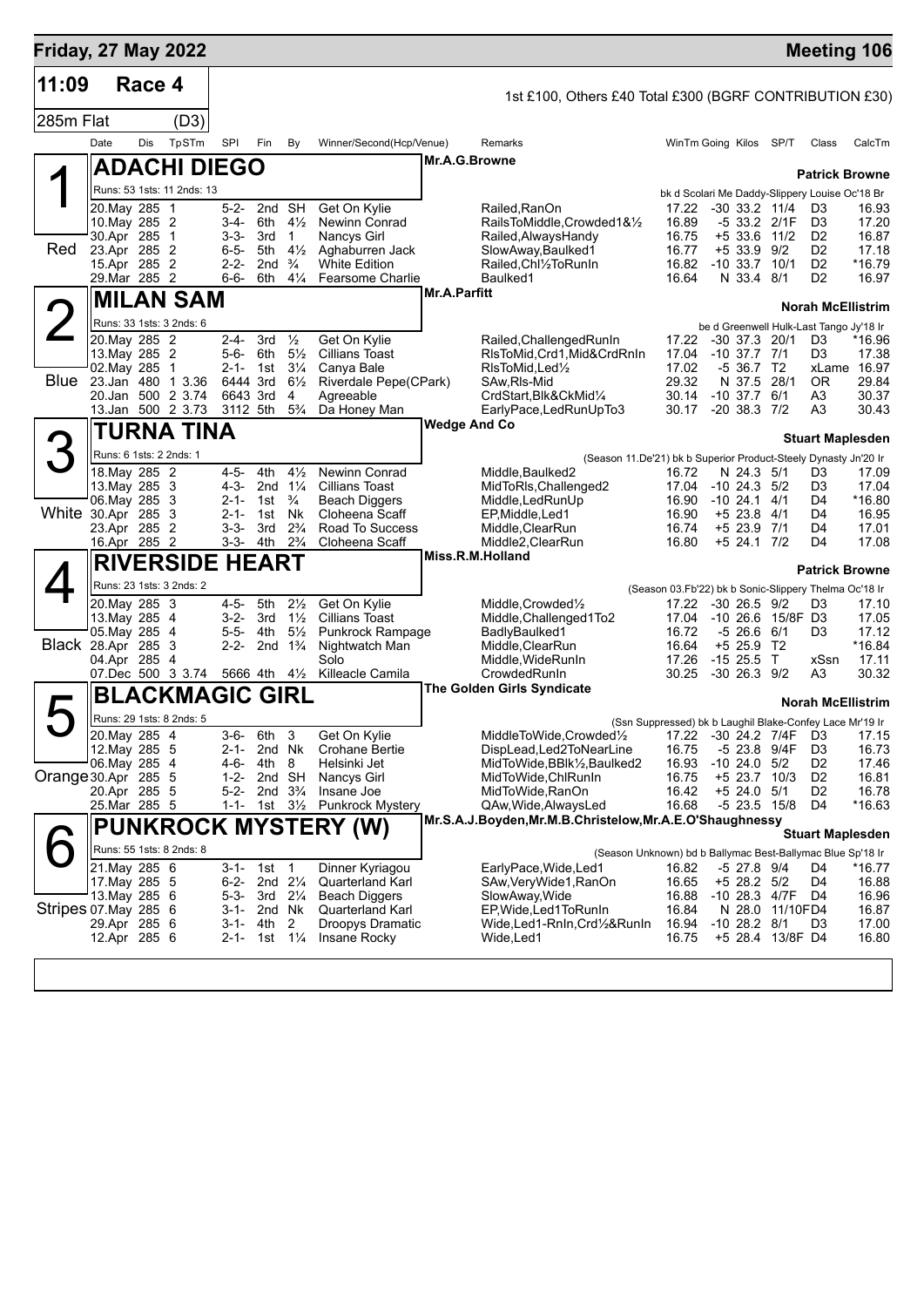| <b>Friday, 27 May 2022</b>        |                               |        |                                                               |     |                             |                                        |                                               |                |                                                                         |                             |                                      |                              | <b>Meeting 106</b>                                                   |                    |
|-----------------------------------|-------------------------------|--------|---------------------------------------------------------------|-----|-----------------------------|----------------------------------------|-----------------------------------------------|----------------|-------------------------------------------------------------------------|-----------------------------|--------------------------------------|------------------------------|----------------------------------------------------------------------|--------------------|
| 11:24                             |                               | Race 5 |                                                               |     |                             |                                        |                                               |                | 1st £200, Others £55 Total £475 (BGRF CONTRIBUTION £30)                 |                             |                                      |                              |                                                                      |                    |
| 500m Flat                         |                               |        | (A1)                                                          |     |                             |                                        |                                               |                |                                                                         |                             |                                      |                              |                                                                      |                    |
|                                   | Date                          | Dis    | TpSTm                                                         | SPI | Fin                         | By                                     | Winner/Second(Hcp/Venue)                      |                | Remarks                                                                 | WinTm Going Kilos SP/T      |                                      |                              | Class                                                                | CalcTm             |
|                                   |                               |        | <b>BOCKOS NEWMAN</b>                                          |     |                             |                                        |                                               |                | <b>Thorndyke Special</b>                                                |                             |                                      |                              |                                                                      |                    |
|                                   |                               |        |                                                               |     |                             |                                        |                                               |                |                                                                         |                             |                                      |                              | <b>Belinda Green</b>                                                 |                    |
|                                   |                               |        | Runs: 7 1sts: 1 2nds: 0<br>21. May 500 1 3.67                 |     | 6444 5th                    | $5\frac{1}{4}$                         | <b>Crystal Knight</b>                         |                | Railed, Baulked 1                                                       | 29.98                       | $-40, 34.8, 7/1$                     |                              | bk d Kinloch Brae-Singing Hen De'19 Ir<br>A <sub>1</sub>             | 30.01              |
|                                   |                               |        | 14. May 500 1 3.68                                            |     |                             |                                        | 3111 1st 131/4 Ellie Choice                   |                | Railed, Led Run Up                                                      | 29.63                       | N 34.5 T3                            |                              |                                                                      | 29.63              |
| Red                               | 02. May 285                   |        | 09. May 500 1 3.61<br>$\overline{1}$                          |     |                             |                                        | Solo<br>Solo                                  |                | <b>RailsToMiddle</b><br><b>RailsToMiddle</b>                            | 29.99<br>16.61              | $-20$ 34.2 T<br>$-534.3$ T           |                              | xLame 16.56                                                          | 29.79              |
|                                   |                               |        | 30.Jan 476 2 4.24                                             |     |                             | 5454 5th 51⁄4                          | Goldies Perryman(Swndn)                       |                | Rls, StbRunUp                                                           | 28.85                       | $-10, 34.8, 6/1$                     |                              | OR.                                                                  | 29.17              |
|                                   |                               |        | 06.Apr 500 1 3.60                                             |     |                             |                                        | Solo                                          | Mrs.J.Rawlings | Railed, MidRunIn                                                        | 29.95                       | -40 34.9 T                           |                              |                                                                      | *29.55             |
|                                   |                               |        | <b>SOUL INTENTION</b>                                         |     |                             |                                        |                                               |                |                                                                         |                             |                                      |                              | <b>Claude Gardiner</b>                                               |                    |
| $\mathsf{2}$                      |                               |        | Runs: 25 1sts: 6 2nds: 2                                      |     |                             |                                        |                                               |                |                                                                         |                             |                                      |                              | bk d Laughil Blake-Coolavanny Pearl Au'19 Ir                         |                    |
|                                   |                               |        | 19 May 500 3 3.65<br>13. May 500 3 3.62                       |     | 2334 4th<br>1111 1st        | $\overline{4}$<br>$1\frac{1}{4}$       | <b>Bridies Pet</b><br><b>Bridies Pet</b>      |                | Middle, ClearRun<br>EP, Middle, AlwaysLed                               | 29.93<br>30.04              | $-20, 30.9, 5/1$<br>$-30$ 31.1 $9/2$ |                              | A1<br>A1                                                             | 30.05<br>29.74     |
|                                   |                               |        | 28.Apr 500 3 3.61                                             |     | 1145 6th                    | $5\frac{3}{4}$                         | Slippy Romina                                 |                | QAw,LedTo2,Blk&Ck,Crd3                                                  | 29.79 +20 30.3 3/1          |                                      |                              | A1                                                                   | 30.46              |
| Blue                              | 16.Apr 500 3                  |        | 06.Apr 500 3 3.65                                             |     | 3211 1st<br>2433 1st        | $2\frac{1}{4}$<br>$\frac{1}{2}$        | <b>Glengar Bandit</b><br><b>Wellott Tommy</b> |                | EarlyPace,Led2,(HT)<br>Middle, Crowded2, RanOn                          | 29.53 +10 30.6 9/2<br>30.17 | $-40, 30.8$                          | 7/2                          | A2<br>A2                                                             | $*29.63$<br>29.77  |
|                                   |                               |        | 28.Mar 500 2 3.74 2322 2nd 11/4                               |     |                             |                                        | Kazzabella                                    |                | Crowded1, RanOn                                                         | 29.66                       | N 31.1 T6                            |                              |                                                                      | 29.77              |
|                                   |                               |        | <b>PIERCESTOWN DOVE</b>                                       |     |                             |                                        |                                               | Dr.J.M.Hay     |                                                                         |                             |                                      |                              | Derek Knight                                                         |                    |
| 3                                 |                               |        | Runs: 25 1sts: 10 2nds: 3                                     |     |                             |                                        |                                               |                | (Ssn Suppressed) bd b Ballymac Eske-Piercestown Moll Oc'18 Ir           |                             |                                      |                              |                                                                      |                    |
|                                   |                               |        | 16. May 500 4 3.65                                            |     |                             |                                        | Solo                                          |                | Middle                                                                  | 29.94                       | $-20, 25.8$ T                        |                              |                                                                      | *29.74             |
|                                   | 09. May 285 3<br>19.Mar 285 3 |        |                                                               |     |                             |                                        | Solo<br>Solo                                  |                | Middle, WideRunIn<br>Middle, WideRunIn                                  | 16.88<br>16.52              | $-1026.3$ T<br>$-525.9$ T            |                              | xLame 16.78<br>xRest                                                 | 16.47              |
| White 19.Feb 714 2 23.73 3455 4th |                               |        |                                                               |     |                             |                                        | 10% Bellmore Sally(Cryfd)                     |                | Crd1&7, MidToRIs                                                        | 44.81 +30 25.4              |                                      | 6/1                          | 0R.                                                                  | 45.97              |
|                                   |                               |        | 12. Feb 714 4 23. 72 4221 1st<br>31.Dec 500 3 3.66 1111 1st 4 |     |                             | $\overline{1}$                         | Antigua Lava(Cryfd)<br><b>Mandingos Flyer</b> |                | Crd1, Bmp5, Ld <sup>3</sup> / <sub>4</sub> , Mid<br>QAw,Mid,ALed,WRunIn | 45.66<br>29.70              |                                      | N 25.3 5/6F<br>-20 26.1 7/4F | <b>OR</b><br>A <sub>2</sub>                                          | 45.66<br>29.50     |
|                                   |                               |        | <b>BRITANIA ALICE</b>                                         |     |                             |                                        |                                               | Mr.J.J.Heath   |                                                                         |                             |                                      |                              |                                                                      | <b>Jason Heath</b> |
|                                   |                               |        | Runs: 100 1sts: 21 2nds: 16                                   |     |                             |                                        |                                               |                |                                                                         |                             |                                      |                              | bkw d Farloe Blitz-Annie From Cork Ap'18 Ir                          |                    |
|                                   |                               |        | 19. May 500 4 3.80                                            |     | 5454 4th                    | $3\frac{1}{2}$                         | Moanteen Eddie                                |                | CrowdedRunUp&1&3                                                        | 29.94                       | $-10$ 33.1 $4/1$                     |                              | A1                                                                   | 30.13              |
|                                   |                               |        | 12. May 500 3 3.67<br>26.Apr 500 3 3.65                       |     | 5666 3rd                    | $3\frac{3}{4}$                         | Solo<br><b>Marlfield Glen</b>                 |                | Middle, WideRunIn<br>Crowded1&1/4, RanOn                                | 29.96<br>29.83              | -10 32.9 T<br>N 32.7 9/2             |                              | xOffC<br>A1                                                          | 29.86<br>30.13     |
| Black 21.Apr 500 3 3.66           |                               |        |                                                               |     | 6433 3rd                    | $\mathbf{1}$                           | Do It Eli                                     |                | Crowded2, RanOn                                                         | 29.53 +20 32.6 7/1          |                                      |                              | A1                                                                   | *29.80             |
|                                   |                               |        | 14.Apr 500 4 3.71<br>05.Apr 500 3 3.64                        |     | 6666 3rd<br>1343 6th        | $6\frac{1}{4}$<br>$1\frac{3}{4}$       | No Go Zone<br>Lasair Breno                    |                | Crd1, Blk& Checked 2, RanOn<br>Crowded1, Baulked RunIn                  | 29.68<br>29.88              | $-10$ 33.2 $5/1$<br>N 33.4 9/2       |                              | A1<br>A1                                                             | 30.08<br>30.00     |
|                                   |                               |        | <b>CRYSTAL IMPACT</b>                                         |     |                             |                                        |                                               | Mr.T.D.Coote   |                                                                         |                             |                                      |                              |                                                                      |                    |
|                                   |                               |        | Runs: 25 1sts: 7 2nds: 5                                      |     |                             |                                        |                                               |                |                                                                         |                             |                                      |                              | Derek Knight                                                         |                    |
|                                   |                               |        | 20. May 500 5 3.68                                            |     | 5222 1st 1                  |                                        | Churchtown Tyson                              |                | Wide.Crowded1.Chl2-3.Led4                                               |                             |                                      |                              | bk d Droopys Sydney-Impact Mixture Jn'19 Ir<br>30.27 -40 35.5 6/1 A2 | 29.87              |
|                                   |                               |        | 13. May 500 5 3.66                                            |     | 3333 3rd 1/2                |                                        | Cozys Back                                    |                | Mid-W, VW1/4, Crd&Stb1/2, RanOn 30.48 -30 35.9 10/3                     |                             |                                      |                              | A2                                                                   | 30.22              |
| Orange 27 Apr 500 5 3.65          |                               |        | 06. May 500 5 3.66                                            |     | 1332 1st<br>1565 4th        | $1\frac{1}{2}$<br>$1\frac{1}{4}$       | Murlens Radar<br>Landenstown King             |                | MidToWide,RanOn<br>Baulked2, Very Wide4                                 | 30.10<br>30.28              | N 35.6                               | -20 35.7 9/4F<br>9/2         | A <sub>3</sub><br>A3                                                 | 29.90<br>30.37     |
|                                   |                               |        | 20.Apr 500 5 3.65                                             |     | 1666 3rd                    | $4\frac{1}{4}$                         | Swithins Tiger                                |                | Crowded <sup>1</sup> / <sub>4</sub> , Finished Well                     | 29.76 +10 35.6 9/1          |                                      |                              | A <sub>3</sub>                                                       | 30.21              |
|                                   |                               |        | 15.Apr 500 5 3.69                                             |     | 1443 1st $\frac{1}{2}$      |                                        | Punk Rock Ramone                              |                | Wide,Crowded1,RanOn<br>Mr.R.G.Newland, Mrs.P.A.Newland                  | 30.06                       | $-20$ 35.4 5/1                       |                              | A4                                                                   | *29.86             |
|                                   |                               |        | <b>WARREN HILL (W)</b>                                        |     |                             |                                        |                                               |                |                                                                         |                             |                                      |                              | <b>Claude Gardiner</b>                                               |                    |
|                                   |                               |        | Runs: 78 1sts: 15 2nds: 17                                    |     |                             |                                        |                                               |                |                                                                         |                             |                                      |                              | bk d Candlelight King-Miss Mitsy Oc'18 Ir                            |                    |
|                                   |                               |        | 18. May 500 6 3.57<br>11. May 500 6 3.68                      |     | 1222 6th<br>4333 5th        | $5\frac{1}{4}$<br>$8\frac{1}{4}$       | Roseville Jane<br>Swithins Tiger              |                | Wide,LedTo1/ <sub>4</sub> ,HandyTo3<br>Wide,ClearRun                    | 29.92<br>29.69              | N 29.6 7/2<br>$-10$ 29.6 $8/1$       |                              | A1<br>A1                                                             | 30.35<br>30.26     |
|                                   |                               |        | 04.May 500 6 3.65                                             |     |                             | 2111 1st 1 <sup>1</sup> / <sub>4</sub> | Kilgraney Pat                                 |                | EarlyPace, Wide, Led Run Up                                             | 30.00                       | $-20$ 29.5 $4/1$                     |                              | A1                                                                   | 29.80              |
| Stripes 28.Apr 380 5 3.68         |                               |        | 22.Apr 500 6 3.60                                             |     | 3111 1st 4                  |                                        | Solo(Cryfd)<br>Maireads Ted                   |                | Wide<br>EarlyPace, Wide, SoonLed                                        | 23.73 +10 29.4 T<br>30.07   |                                      | -40 29.8 11/8F A2            |                                                                      | 23.83<br>$*29.67$  |
|                                   |                               |        | 13.Apr 500 6 3.58                                             |     | $3111 \t3rd \t2\frac{1}{4}$ |                                        | <b>Thunder Black</b>                          |                | EP, Wide, Led 1 To 4                                                    | 29.88                       | N 29.6 9/2                           |                              | A2                                                                   | 30.06              |
|                                   |                               |        |                                                               |     |                             |                                        |                                               |                |                                                                         |                             |                                      |                              |                                                                      |                    |
|                                   |                               |        |                                                               |     |                             |                                        |                                               |                |                                                                         |                             |                                      |                              |                                                                      |                    |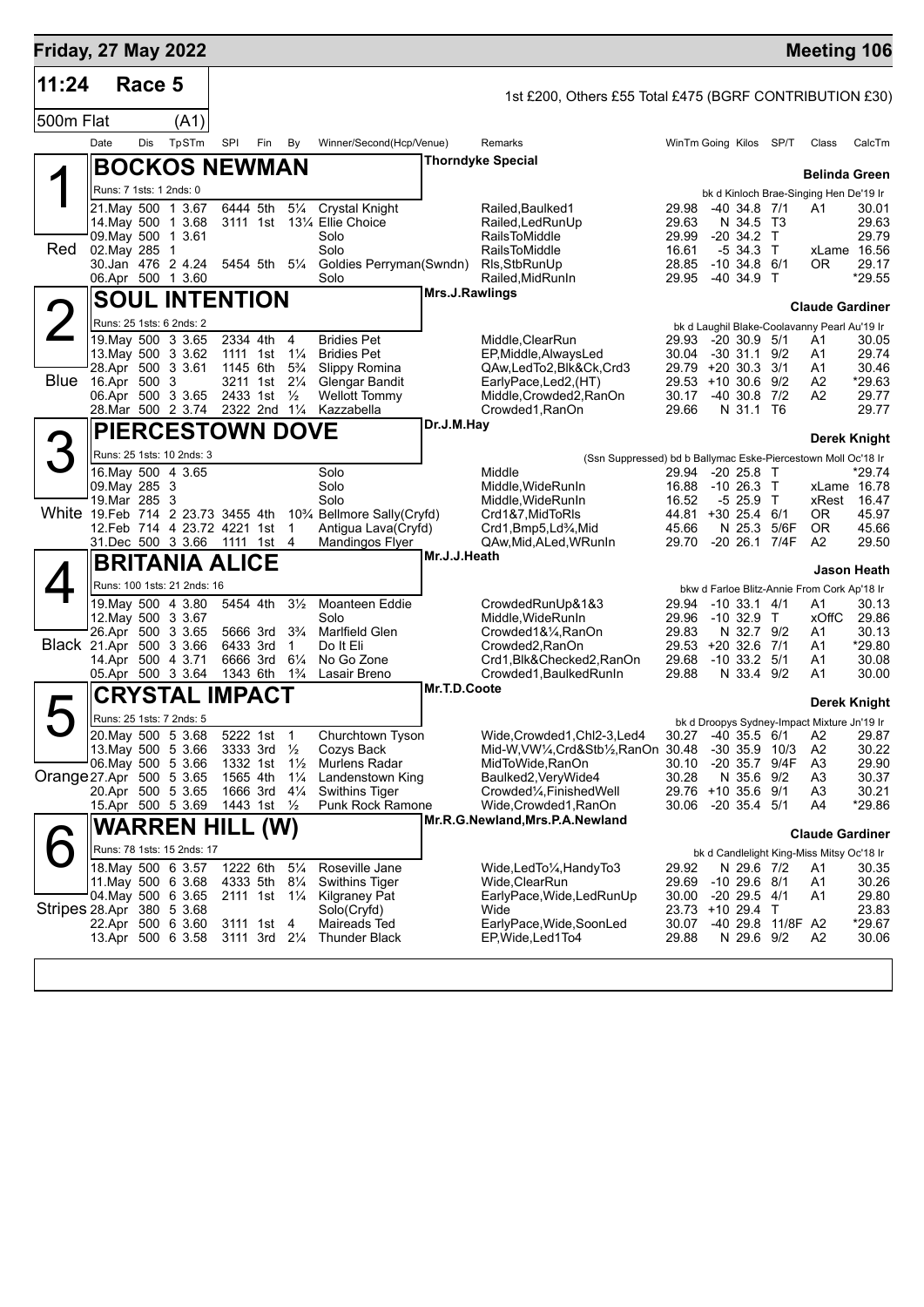| <b>Friday, 27 May 2022</b> |                         |        |                                                     |                         |                         |                                  |                                            |                     |                                                                  |                                          |                                        |                    |                                           | <b>Meeting 106</b>                    |
|----------------------------|-------------------------|--------|-----------------------------------------------------|-------------------------|-------------------------|----------------------------------|--------------------------------------------|---------------------|------------------------------------------------------------------|------------------------------------------|----------------------------------------|--------------------|-------------------------------------------|---------------------------------------|
| 11:39                      |                         | Race 6 |                                                     |                         |                         |                                  |                                            |                     | 1st £100, Others £40 Total £300 (BGRF CONTRIBUTION £30)          |                                          |                                        |                    |                                           |                                       |
| 500m Flat                  |                         |        | (A10)                                               |                         |                         |                                  |                                            |                     |                                                                  |                                          |                                        |                    |                                           |                                       |
|                            | Date                    | Dis    | TpSTm                                               | SPI                     | Fin By                  |                                  | Winner/Second(Hcp/Venue)                   |                     | Remarks                                                          | WinTm Going Kilos SP/T                   |                                        |                    | Class                                     | CalcTm                                |
|                            |                         |        | <b>HARMSWORTHSHATTY</b>                             |                         |                         |                                  |                                            |                     | Mr.T.J.Harmsworth                                                |                                          |                                        |                    |                                           | <b>Tony Taylor</b>                    |
|                            | Runs: 2 1sts: 0 2nds: 0 |        |                                                     |                         |                         |                                  |                                            |                     | (Season Unknown) bk b Rio Quattro-Harmsworthshound Oc'20 Br      |                                          |                                        |                    |                                           |                                       |
|                            |                         |        | 21. May 500 1 3.78                                  | 4333 4th                |                         | $5\frac{1}{4}$                   | Cushie Blako                               |                     | RIsToMid.ClearRun                                                | 30.99 -10 24.4 10/3                      |                                        |                    | A10                                       | 31.32                                 |
|                            |                         |        | 14 May 500 2 3.81<br>09. May 500 4 3.63             | 6345 6th<br>1111 1st    |                         | $6\frac{3}{4}$<br>$2\frac{1}{2}$ | <b>Swift Volt</b><br>Roses Rachel          |                     | SAw, Baulked& Checked Mid1<br>QAw, RIs To Mid, ALed              | 30.86<br>30.86                           | N 24.3 16/1<br>$-20\,24.3$             | T3                 | A9                                        | 31.41<br>*30.66                       |
| Red                        |                         |        | 02. May 500 4 3.74<br>18.Apr 500 3 3.75             | 1222 3rd                |                         | $9\frac{3}{4}$<br>1              | Harmsworthshalie                           |                     | Railed, Chl&Crd2                                                 | 30.85<br>31.61                           | $-1023.8$ T3                           |                    |                                           | 31.54                                 |
|                            |                         |        | 11.Apr 500 1 3.79                                   | 2211 1st                |                         |                                  | Domino Gem<br>1222 2nd 111/4 Outdoor Honey |                     | Middle, Led <sub>2</sub><br>MidRnUp, Mid&Crd1-2, RIsFr1/2        | 30.64                                    | $-10$ 24.2 T <sub>3</sub><br>N 24.6 T2 |                    |                                           | 31.51<br>31.54                        |
|                            |                         |        | <b>KATA MILLIE</b>                                  |                         |                         |                                  |                                            |                     | Miss.T.L.Thomson                                                 |                                          |                                        |                    |                                           | Jason Heath                           |
| $\angle$                   |                         |        | Runs: 11 1sts: 2 2nds: 2                            |                         |                         |                                  |                                            |                     | (Season Unknown) bk b Portmageewiseguy-Garfiney Bolt My'20 Br    |                                          |                                        |                    |                                           |                                       |
|                            |                         |        | 18. May 500 2 3.70<br>11. May 500 3 3.77            | 4666 4th<br>2566 6th    |                         | $7\frac{1}{4}$<br>8              | <b>Text Tom</b><br>Night Tango             |                     | RIsToMid,BadlyBaulked1<br>RailsToMiddle, Crowded1                | 31.04<br>30.68                           | N 26.7 9/2<br>N 26.5 7/1               |                    | A10<br>A10                                | 31.62<br>31.32                        |
|                            |                         |        | 06. May 500 2 3.74                                  | 3323 1st                |                         | $1\frac{1}{4}$                   | <b>Ballydoyle Aoife</b>                    |                     | RIsToMid, DispLd3-4, LdRnIn                                      | 31.26                                    | $-20$ 26.7 $7/1$                       |                    | A10                                       | 31.06                                 |
| Blue                       |                         |        | 28.Apr 500 2 3.76<br>20.Apr 500 2 3.71              | 2335 6th<br>5566 6th    |                         | $8\frac{1}{2}$<br>$4\frac{3}{4}$ | Insane Wildcat<br>Misfit Bijou             |                     | Baulked&Checked3<br>Crowded1&1/4&2                               | $30.38 + 20 26.3$<br>30.73 +10 26.8 9/4J |                                        | 5/1                | A10<br>A10                                | 31.27<br>31.22                        |
|                            |                         |        | 09. Mar 500 3 3.78                                  | 6334 2nd                |                         | $\overline{1}$                   | Insane Wildcat                             |                     | SAw,Chl&Crd4,RanOn                                               | 31.12 -20 26.7 7/1                       |                                        |                    | A11                                       | *31.00                                |
|                            |                         |        | <b>REGAL JACKPOT</b>                                |                         |                         |                                  |                                            |                     | Mr.P.J.Littley, Mr.T.Matthews                                    |                                          |                                        |                    |                                           | Derek Knight                          |
| ろ                          |                         |        | Runs: 13 1sts: 2 2nds: 5                            |                         |                         |                                  |                                            |                     |                                                                  |                                          |                                        |                    | f d Pat C Sabbath-Droopys Tamera Ap'20 Br |                                       |
|                            |                         |        | 17 May 500 3 3 70<br>09. May 500 3 3.74             | 5433 5th 43/4           |                         |                                  | Oilean Tess<br>Solo                        |                     | Crowded <sup>1</sup> / <sub>4</sub><br><b>MiddleToRails</b>      | 30.37 +10 32.4 7/1<br>31.20              | $-20, 32.5$ T                          |                    | A10                                       | 30.86<br>31.00                        |
|                            | 02. May 285 3           |        |                                                     |                         |                         |                                  | Solo                                       |                     | Middle                                                           | 17.36                                    | $-532.6$ T                             |                    | xCgh                                      | 17.31                                 |
| White 06.Apr 500 4 3.74    |                         |        | 21. Mar 695 3 14.59                                 | 2334 3rd $4\frac{1}{2}$ |                         |                                  | Sly Girl<br>Solo                           |                     | Middle, ClearRun<br>Middle                                       | 30.98<br>43.51                           | $-30$ 32.2 T                           | -40 32.4 5/2F      | A10                                       | 30.95<br>43.21                        |
|                            |                         |        | 08.Mar 500 3 3.76 5222 2nd 61/2                     |                         |                         |                                  | Im Justa Cutie                             |                     | Middle, Crowded2                                                 | 30.47                                    | $-20$ 32.6 6/1                         |                    | A10                                       | *30.79                                |
|                            |                         |        | <b>RISING QUEST</b>                                 |                         |                         |                                  |                                            |                     | Mr.R.P.Beveridge, Mr.S.Maplesden                                 |                                          |                                        |                    |                                           | <b>Stuart Maplesden</b>               |
|                            |                         |        | Runs: 34 1sts: 3 2nds: 6                            |                         |                         |                                  |                                            |                     | (Season 26.Ap'21) bk b Confident Rankin-Rising Spice Ja'19 Ir    |                                          |                                        |                    |                                           |                                       |
|                            |                         |        | 21. May 500 3 3.77                                  | 2666 5th                |                         | $6\frac{1}{4}$                   | Cushie Blako                               |                     | BaulkedWide1&1⁄4<br>CrowdedWide1,Crowded1/4                      | 30.99                                    | $-10$ 27.5 $11/4$                      |                    | A10                                       | 31.40                                 |
|                            |                         |        | 14. May 500 4 3.72<br>07. May 500 4 3.73            | 3666 3rd<br>1554 4th    |                         | $5\frac{3}{4}$<br>$5\frac{1}{4}$ | Molly Ona Jolly<br>Misfit Blonde           |                     | Baulked1, Crowded RunIn                                          | 30.44<br>30.62                           | N 27.6 4/1<br>N 27.8 9/4F              |                    | A10<br>A10                                | 30.91<br>31.04                        |
| Black 30.Apr 500 3 3.67    |                         |        | 20.Apr 500 4 3.68                                   | 1655 5th<br>3445 5th    |                         | $4\frac{3}{4}$<br>$1\frac{1}{2}$ | Yassoo Brother<br>Justin Time              |                     | Middle, Baulked 1, Crd2&RnIn<br>Baulked3, Chl&Crowded RunIn      | $30.53 + 10.27.6$<br>30.76               | N 27.9 7/1                             | 6/1                | A9<br>A9                                  | 31.01<br>30.87                        |
|                            |                         |        | 11.Apr 500 4 3.73                                   |                         |                         |                                  | Solo                                       |                     | Middle                                                           | 30.74                                    | N 28.0 T                               |                    |                                           | *30.74                                |
|                            |                         |        | <b>SHADY ALF</b>                                    |                         |                         |                                  |                                            | <b>Mr.G.Andreas</b> |                                                                  |                                          |                                        |                    |                                           | <b>George Andreas</b>                 |
|                            |                         |        | Runs: 75 1sts: 8 2nds: 20                           |                         |                         |                                  |                                            |                     |                                                                  |                                          |                                        |                    | bkw d Over Limit-Coolmount Laura My'18 Ir |                                       |
|                            |                         |        | 21 May 500 4 3.73<br>14. May 500 5 3.69 4233 4th 10 | 3222 3rd                |                         | $1\frac{3}{4}$                   | Cushie Blako<br>Molly Ona Jolly            |                     | Middle, Challenged3<br>CrowdedRunIn                              | 30.44                                    | N 31.6 11/1                            |                    | A10                                       | 30.99 -10 31.9 8/1 A10 31.03<br>31.24 |
|                            |                         |        | 06. May 500 4 3.68                                  | 1112 3rd                |                         | $1\frac{3}{4}$                   | Kata Millie                                |                     | Mid, Led-½, DispLd½ToRnIn                                        | 31.26                                    | $-20$ 32.4 $6/1$                       |                    | A10                                       | 31.21                                 |
| Orange 02. May 500 4 3.70  |                         |        | 05.Apr 500 5 3.69                                   | 3221 1st<br>1322 3rd    |                         | -6<br>$\overline{1}$             | Yassoo Eliza<br>Slippy Bumblebee           |                     | Middle,Led <sup>3</sup> /4<br>MiddleToWide, Always Handy         | 30.77<br>30.98                           | $-10$ 32.4 T3<br>N 32.3 11/2           |                    | A10                                       | xLame 30.67<br>31.07                  |
|                            |                         |        | 29. Mar 500 4 3.68                                  | 2232 1st $\frac{1}{2}$  |                         |                                  | Farloe Delta                               |                     | SoonLedTo1/4, CameAgain                                          | 30.61                                    | N 32.5 4/1                             |                    | A11                                       | *30.61                                |
|                            |                         |        |                                                     |                         |                         |                                  | <b>PUNK ROCK HOBBIT (W)</b>                |                     | Mr.M.B.Christelow, Mr.A.E.O'Shaughnessy                          |                                          |                                        |                    |                                           | <b>Stuart Maplesden</b>               |
|                            | Runs: 7 1sts: 2 2nds: 2 |        |                                                     |                         |                         |                                  |                                            |                     | (Season Unknown) bk b Pat C Sabbath-Highview Novel Nv'20 Ir      |                                          |                                        |                    |                                           |                                       |
|                            |                         |        | 21. May 500 6 3.68                                  | 1111 2nd 1              |                         |                                  | Slv Girl                                   |                     | QAw,Wide,LedToNearLine                                           | 30.60 -10 26.5 3/1                       |                                        |                    | A10                                       | *30.59                                |
|                            |                         |        | 14 May 500 6 3.69<br>06. May 500 5 3.72             | 4431 4th 3              | 1222 1st $4\frac{3}{4}$ |                                  | Punkrocksiouxsie<br>Kata Millie            |                     | Wide, Led <sup>3</sup> / <sub>4</sub><br>Wide, Crowded1, Chl3To4 | 30.65<br>31.26                           | -20 27.2 9/1                           | N 26.6 11/8F A11   | A10                                       | 30.65<br>31.30                        |
| Stripes 22.Apr 500 5 3.80  |                         |        |                                                     | 2311 1st Hd             |                         |                                  | Maria Luck                                 |                     | CrowdedRunUp, Wide, Led2                                         | 31.40                                    |                                        | -30 27.4 11/8F A11 |                                           | 31.10                                 |
|                            |                         |        | 15.Apr 500 5 3.81<br>08.Apr 500 5 3.70              | 2311 3rd 3              | 4445 4th 4              |                                  | Misfit Bijou<br>Kata Millie                |                     | SAw, Wide Run Up, Baulked 1/4<br>Led1/ <sub>2</sub> ToRunIn      | 31.48<br>31.11                           | -20 27.2 9/2<br>$-10$ 26.7 $9/2$       |                    | A11<br>A11                                | 31.60<br>31.25                        |
|                            |                         |        |                                                     |                         |                         |                                  |                                            |                     |                                                                  |                                          |                                        |                    |                                           |                                       |
|                            |                         |        |                                                     |                         |                         |                                  |                                            |                     |                                                                  |                                          |                                        |                    |                                           |                                       |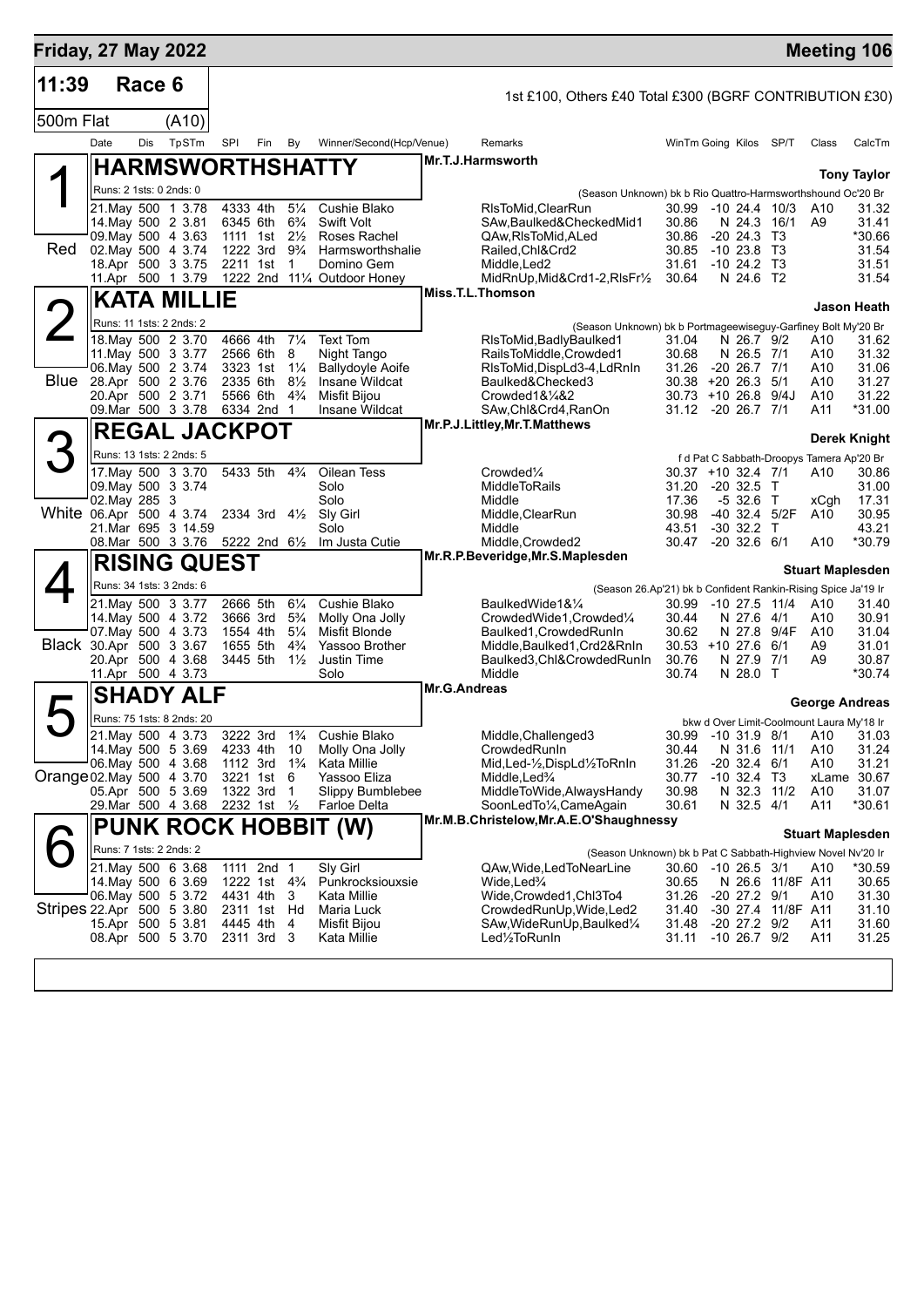| <b>Friday, 27 May 2022</b>           |      |        |                                                                                |          |                                         |                                  |                                                    |                |                                                                           |                                                            |                      |                                     |                        | <b>Meeting 106</b>                           |
|--------------------------------------|------|--------|--------------------------------------------------------------------------------|----------|-----------------------------------------|----------------------------------|----------------------------------------------------|----------------|---------------------------------------------------------------------------|------------------------------------------------------------|----------------------|-------------------------------------|------------------------|----------------------------------------------|
| 11:54                                |      | Race 7 |                                                                                |          |                                         |                                  |                                                    |                | 1st £200, Others £55 Total £475 (BGRF CONTRIBUTION £30)                   |                                                            |                      |                                     |                        |                                              |
| 500m Flat                            |      |        | (A1)                                                                           |          |                                         |                                  |                                                    |                |                                                                           |                                                            |                      |                                     |                        |                                              |
|                                      | Date | Dis    | TpSTm                                                                          | SPI      | Fin                                     | By                               | Winner/Second(Hcp/Venue)                           |                | Remarks                                                                   | WinTm Going Kilos SP/T                                     |                      |                                     | Class                  | CalcTm                                       |
|                                      |      |        | <b>MAIREADS LION</b>                                                           |          |                                         |                                  |                                                    |                | Miss.J.A.Youngman                                                         |                                                            |                      |                                     |                        | Derek Knight                                 |
|                                      |      |        | Runs: 28 1sts: 6 2nds: 5                                                       |          |                                         |                                  |                                                    |                |                                                                           |                                                            |                      |                                     |                        | bkw d Droopys Jet-Maireads Shauna Nv'19 Ir   |
|                                      |      |        | 11. May 500 2 3.58                                                             |          | 3111 1st                                | $4\frac{1}{2}$                   | Crokers Moon                                       |                | EP,RIsToMid,SoonLed                                                       | 29.56                                                      | N 33.3 5/2J          |                                     | A2                     | *29.56                                       |
|                                      |      |        | 30.Apr 500 1 3.58<br>22.Apr 500 2 3.65                                         |          | 4111 2nd Hd<br>4344 4th                 | $7\frac{1}{2}$                   | <b>Mandingos Magpie</b><br>Glengar Bandit          |                | SAw, EP, Led Run Up To Nr Ln<br>Baulked&CkMid1/4                          | 29.75 +10 33.4 2/1J<br>30.03                               | $-40$ 33.7 $2/1$     |                                     | A2<br>A2               | 29.87<br>30.23                               |
| Red                                  |      |        | 13.Apr 500 2 3.61                                                              |          | 5566 5th                                | $9\frac{1}{2}$                   | <b>Thunder Black</b>                               |                | RIsToMid,Crd1,BBIk2,BIk3                                                  | 29.88                                                      |                      | N 33.7 9/4F                         | A2                     | 30.65                                        |
|                                      |      |        | 05.Apr 500 2 3.59                                                              |          | 3111 4th                                | $1\frac{3}{4}$                   | Charlies Blueboy etc                               |                | EP,LedRunUpToRunIn                                                        | 29.73                                                      | N 33.3 5/2           |                                     | A1                     | 29.87                                        |
|                                      |      |        | 23. Mar 500 2 3.57                                                             |          | 2112 3rd                                | $1\frac{3}{4}$                   | Aldebaran                                          |                | EP,RailsToMid,Led¼To3<br>Mr.F.J.Prince, Mr.L.Prince                       | 29.81                                                      | N 33.2 5/2J          |                                     | A1                     | 29.95                                        |
|                                      |      |        | <b>FOOTFIELD RUBY</b>                                                          |          |                                         |                                  |                                                    |                |                                                                           |                                                            |                      |                                     |                        | <b>Claude Gardiner</b>                       |
|                                      |      |        | Runs: 14 1sts: 5 2nds: 1<br>21. May 500 2 3.73                                 |          | 5533 5th                                | 5                                | Quickdraw                                          |                | (Season Unknown) bk b Droopys Jet-Sheelin Dancer Ap'20 Ir<br>CrowdedRunUp | 29.74                                                      | -10 28.4 7/1         |                                     | Α1                     | 30.04                                        |
|                                      |      |        | 12. May 500 2 3.63                                                             |          | 1111 1st 11/ <sub>4</sub>               |                                  | Rayman                                             |                | EP, MidToRails, AlwaysLed                                                 | 29.79                                                      | N 28.4 5/1           |                                     | A1                     | *29.79                                       |
|                                      |      |        | 07. May 540 3 13.12 1222 2nd 10                                                |          |                                         |                                  | Freeky Pumbaa(Cryfd)                               |                | EP, SnLd-Slp2, MidToRIs                                                   | 33.86                                                      | N 28.9 T2            |                                     |                        | 34.66                                        |
| Blue                                 |      |        | 28.Apr 540 3 13.18 2122 2nd 9 <sup>3</sup> / <sub>4</sub><br>14.Apr 500 3 3.66 |          | 3211 1st 21/4                           |                                  | Bling Bling Sara(Cryfd)<br><b>Bridies Pet</b>      |                | Ld1-Wide1/ <sub>2</sub> , Wide2, Mid<br>DispLeadTo4,DrewClear             | 34.21 +20 28.5 T2<br>30.11                                 | $-20$ 28.7 $7/1$     |                                     | A2                     | 35.19<br>29.91                               |
|                                      |      |        | 01.Apr 500 3 3.74                                                              | 6555 6th |                                         |                                  | 151/ <sub>2</sub> Galaxy On Fire                   |                | BadlyBaulkedVW1, Baulked4                                                 | 30.01                                                      | $-4029.071$          |                                     | A <sub>2</sub>         | 30.85                                        |
|                                      |      |        | <b>CRYSTAL ALICE</b>                                                           |          |                                         |                                  |                                                    | Mr.T.D.Coote   |                                                                           |                                                            |                      |                                     |                        | Derek Knight                                 |
|                                      |      |        | Runs: 5 1sts: 3 2nds: 0                                                        |          |                                         |                                  |                                                    |                |                                                                           | (Season Unknown) bk b Laughil Blake-Bright Ella Oc'19 Ir   |                      |                                     |                        |                                              |
|                                      |      |        | 19. May 695 4 14.48                                                            |          |                                         |                                  | Solo                                               |                | Middle                                                                    | 42.90                                                      | $-30$ 27.3 T         |                                     |                        | 42.60                                        |
|                                      |      |        | 13. May 500 3 3.62<br>06. May 500 3 3.63                                       |          | 1211 1st<br>4444 3rd                    | 4<br>3                           | Gatchells Davey<br>Sharp Butch                     |                | Middle, Crowded Start&1, Ld2<br>Mid, Blk2, Crd4&RunIn                     | 29.96<br>29.98                                             |                      | -20 27.6 8/11F A2<br>-20 27.6 2/1F  | A <sub>2</sub>         | *29.76<br>30.02                              |
| White 30.Apr 500 4 3.60              |      |        |                                                                                |          | 3554 4th                                | 4                                | <b>Mandingos Magpie</b>                            |                | Middle, Baulked 1& 1/4                                                    | 29.75 +10 27.4 11/4                                        |                      |                                     | A <sub>2</sub>         | 30.18                                        |
|                                      |      |        | 21.Apr 500 4 3.67                                                              |          | 3333 1st                                | -1                               | Quarterland Holi                                   |                | Middle, Crd1/ <sub>4</sub> , LedNearLine                                  | 29.71 +20 27.5 5/2                                         |                      |                                     | A3                     | 29.91                                        |
|                                      |      |        | 15.Apr 500 4 3.70                                                              |          | 2222 1st                                | $\frac{1}{2}$                    | Annadown Daisy                                     |                | Middle, Stumbled4, RanOn<br>Mr.G.A.Ashe, Mr.S.R.Gresham, Mr.D. Teevan     | 30.07                                                      | $-20$ 27.2 $9/4J$    |                                     | A4                     | 29.87                                        |
|                                      |      |        | <b>SOVEREIGN BOY</b>                                                           |          |                                         |                                  |                                                    |                |                                                                           |                                                            |                      |                                     |                        | <b>Seamus Cahill</b>                         |
|                                      |      |        | Runs: 19 1sts: 5 2nds: 1                                                       |          | 3334 5th                                |                                  |                                                    |                |                                                                           |                                                            |                      |                                     |                        | bd d Pat C Sabbath-Chaotic Lynda Au'19 Ir    |
|                                      |      |        | 22.May 480 3 3.25<br>12. May 500 4 3.63                                        |          | 4222 3rd                                | 8<br>$2\frac{3}{4}$              | Coonough Bridge(CPark)<br>Sharp Butch              |                | Mid, Crd3<br>MsdBrk, Challenged&Crd3                                      | 29.53<br>29.80                                             |                      | -20 36.6 10/3 OR<br>N 36.6 11/10FA1 |                        | 29.97<br>30.02                               |
|                                      |      |        | 05. May 500 3 3.57                                                             |          | 3211 5th                                | 1                                | Sonny The Kid                                      |                | EP,Crd1,Led1/2ToRunIn,Imp                                                 | 29.74                                                      | $-10, 36.5$          | 11/1                                | A1                     | 29.71                                        |
| Black 28.Apr 500 4 3.55              |      |        | 21.Apr 500 4 3.57                                                              | 1111     | 1st<br>3111 1st                         | <b>SH</b><br>$2\frac{3}{4}$      | Glengar Bandit<br>Crokers Moon                     |                | QuickAway, Mid, ALed, HeldOn<br>EarlyPace, Middle, Led1                   | 29.68 +20 37.0<br>29.42 +20 37.1 3/1                       |                      | 6/1                                 | A1<br>A1               | 29.88<br>*29.62                              |
|                                      |      |        | 13.Apr 500 4 3.62                                                              |          | 3223 5th                                | $2\frac{3}{4}$                   | Freeky Nala                                        |                | Middle, Chl&Crowded3                                                      | 29.78                                                      | N 37.3 4/1           |                                     | A <sub>1</sub>         | 30.01                                        |
|                                      |      |        | <b>BRUTUS BULLET</b>                                                           |          |                                         |                                  |                                                    |                | Mr.D.A.Dark, Mr.E.D.Dark                                                  |                                                            |                      |                                     |                        | <b>Belinda Green</b>                         |
|                                      |      |        | Runs: 83 1sts: 22 2nds: 22                                                     |          |                                         |                                  |                                                    |                |                                                                           |                                                            |                      |                                     |                        | bd d Tyrur Big Mike-Droopys Achieve Nv'17 Ir |
|                                      |      |        | 21. May 500 5 3.65 2344 2nd 21/2                                               |          |                                         |                                  | Quickdraw                                          |                | Middle, Crowded1                                                          |                                                            |                      |                                     | 29.74 -10 34.3 10/3 A1 | *29.84                                       |
|                                      |      |        |                                                                                |          |                                         |                                  | 14. May 540 3 13.39 4544 4th 61/2 Popworld (Cryfd) |                | Crd1,Mid<br>EP, SnLd-Crd1, CmAg5                                          | 33.80                                                      | N 34.1 4/1<br>N 34.4 |                                     | OR3                    | 34.32                                        |
| Orange 30.Apr 540 4 13.06 2322 2nd 3 |      |        | 07. May 540 4 13.18 1222 1st 3                                                 |          |                                         |                                  | Bling Bling Sara(Cryfd)<br>Popworld(Cryfd)         |                | Crd1,2ndFrom4,Mid                                                         | 34.41<br>33.74 +20 34.0                                    |                      | 11/10FOR<br>11/4                    | 0R                     | 34.41<br>34.18                               |
|                                      |      |        | 21.Apr 500 4 3.57                                                              |          | 2644 4th 31/4                           |                                  | Do It Eli                                          |                | BaulkedWide1&2                                                            | 29.53 +20 34.1                                             |                      | 10/3                                | A1                     | 29.98                                        |
|                                      |      |        | 09.Apr 515 3 4.45 5445 6th 8                                                   |          |                                         |                                  | Derrinasafa Boss                                   | Mr.D.Goldfinch | BaulkedRunUp                                                              | 30.22 -10 34.2 8/1                                         |                      |                                     | 0R                     | 30.75                                        |
|                                      |      |        | <b>IMAHAPPYLASSIE</b>                                                          |          |                                         |                                  | (W)                                                |                |                                                                           |                                                            |                      |                                     |                        | <b>Claude Gardiner</b>                       |
|                                      |      |        | Runs: 49 1sts: 12 2nds: 8                                                      |          |                                         |                                  |                                                    |                |                                                                           | (Season 19.Jy'21) bk b Laughil Blake-Go On Taylor Au'19 Ir |                      |                                     |                        |                                              |
|                                      |      |        | 22. May 450 5 1.06<br>15 May 450 6 1.19                                        |          | 3344 4th<br>6655 5th                    | $3\frac{3}{4}$<br>$7\frac{3}{4}$ | Decisive Giovani(CPark)<br>Valentino(CPark)        |                | MidWide,Crd2,Bmp4<br>SAw, BBmp1, Bmp4                                     | 27.82 -20 26.9 9/1<br>27.68                                | N 26.9 6/1           |                                     | OR.<br>OR3             | 27.92<br>28.30                               |
|                                      |      |        | 30.Apr 500 5 3.65                                                              |          | 3345 5th                                | $3\frac{1}{4}$                   | Galaxy Jaja Binx                                   |                | SlowAway, Wide, Crowded1                                                  | 29.98 +10 26.8 9/2                                         |                      |                                     | A1                     | 30.33                                        |
| Stripes 21.Apr 500 5 3.56            |      |        |                                                                                |          | 2223 4th                                | -6                               | Sovereign Boy                                      |                | EarlyPace,Crd3&4&RunIn                                                    |                                                            |                      | 29.42 +20 27.0 15/8F A1             |                        | 30.11                                        |
|                                      |      |        | 13.Apr 500 5 3.60<br>23.Mar 500 5 3.49                                         |          | 2332 2nd 1<br>1111 1st 21/ <sub>4</sub> |                                  | Freeky Nala<br><b>Wellott Tommy</b>                |                | MidToWide,Crd3,Chl4<br>QAw, Wide, Always Led                              | 29.78<br>29.66                                             | N 27.2 9/4J          | N 27.0 10/3 A2                      | A1                     | 29.87<br>*29.66                              |
|                                      |      |        |                                                                                |          |                                         |                                  |                                                    |                |                                                                           |                                                            |                      |                                     |                        |                                              |
|                                      |      |        |                                                                                |          |                                         |                                  |                                                    |                |                                                                           |                                                            |                      |                                     |                        |                                              |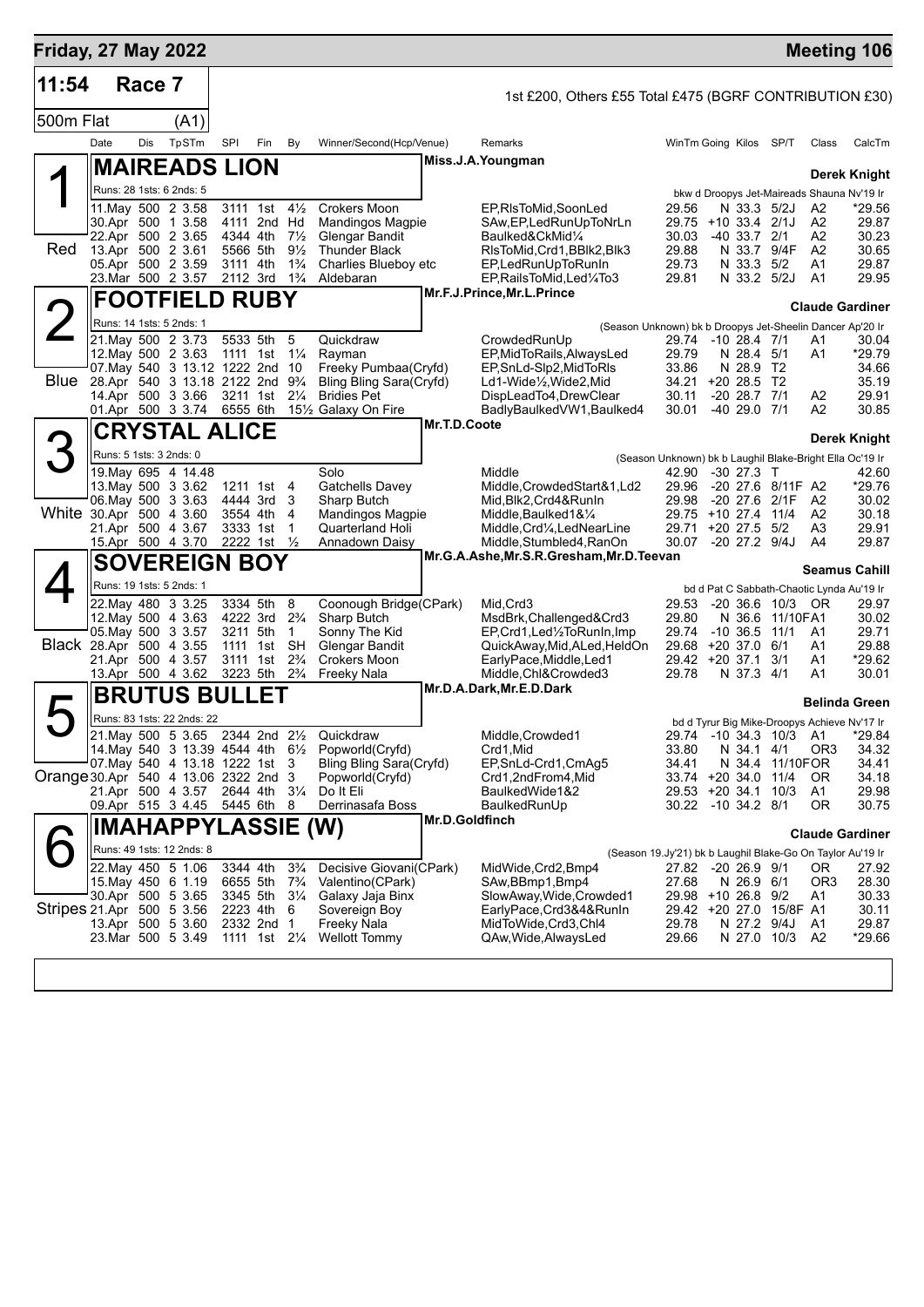| Race 8<br>1st £160, Others £55 Total £435 (BGRF CONTRIBUTION £30)<br>500m Flat<br>(A2)<br>TpSTm<br>Date<br>Dis<br>SPI<br>Fin<br>Winner/Second(Hcp/Venue)<br>Remarks<br>WinTm Going Kilos SP/T<br>By<br>Class<br>CalcTm<br>Mr.A.P.Johnston<br><b>CHURCHTOWN TYSON</b><br><b>Tony Taylor</b><br>Runs: 30 1sts: 4 2nds: 3<br>bk d Droopys Jet-Dower Bud Ap'19 Ir<br>20. May 500 1 3.72<br>4655 2nd 1<br>Crystal Impact<br>30.27<br>$-40$ 31.4 $7/2$<br>Railed,Crd&Ck3,RanOn<br>A2<br>29.95<br>13. May 500 1 3.72<br>3666 5th<br>$7\frac{1}{2}$<br>Soul Intention<br>Railed.Crowded&Eased1<br>30.04<br>$-30$ 31.6 $8/1$<br>A1<br>30.33<br>07. May 500 2 3.73<br>5666 6th<br>$4\frac{1}{4}$<br><b>Bodhis Bullet</b><br>Railed, ClearRun<br>29.66<br>N 31.9<br>30.00<br>10/1<br>A1<br>Red<br>28.Apr 500 2 3.74<br>5666 6th<br>$3\frac{3}{4}$<br>Da Honey Man<br>CrowdedRunUp<br>29.68 +20 32.2 7/1<br>A1<br>30.17<br>21.Apr 500 2 3.72<br>6666 5th<br>$9\frac{3}{4}$<br>Sovereign Boy<br>Baulked&Checked3<br>$29.42 + 20.32.1$<br>6/1<br>A1<br>30.40<br>15.Mar 500 1 3.64<br>1221 1st<br>$5\frac{1}{2}$<br>Soul Intention<br>EP, Railed, Crowded 1, Led <sup>1</sup> / <sub>2</sub><br>29.60 -10 31.3 10/11 FA2<br>*29.50<br>Mr.A.Alford, Ms.L.Williams<br><b>NEWINN CRYPTO</b><br><b>Patrick Browne</b><br>Runs: 11 1sts: 3 2nds: 3<br>bk d Droopys Buick-Newinn Expert My'20 Ir<br>20. May 500 2 3.64<br>3222 4th<br>3<br><b>Gatchells Davey</b><br>RIsToMid, Crd1&3&4&RunIn<br>30.30<br>30.57 -50 32.8 9/4<br>A2<br>08. May 500 1 4.25<br>Solo(Towc)<br><b>MidTRIS</b><br>30.18<br>N 32.6 T<br>30.18<br>Intro<br>03. May 500 2 3.69<br>Springside Annie<br>29.92<br>30.50<br>$7\frac{1}{4}$<br>CrowdedMiddle1&4<br>N 33.0 7/4<br>5444 5th<br>A1<br>Blue<br>28.Apr 500 2 3.62<br>$2\frac{1}{4}$<br>3323 5th<br>Sovereign Boy<br>EarlyPace, Crowded4<br>29.68 +20 32.9 6/1<br>30.05<br>A1<br>19.Apr 500 2 3.63<br>$-20$ 32.5 $6/1$<br>4112 2nd<br>3<br><b>Thunder Black</b><br>EarlyPace, Led1To3<br>29.87<br>A1<br>29.92<br>12.Mar 500 2 3.56<br>QAw, RIsToMid, AlwaysLed<br>29.95 -20 32.5 2/1F<br>*29.75<br>1111 1st<br>Nk<br>Candolim Oasis<br>A <sub>1</sub><br>Mr.S.P.D.Jenkins<br><b>COZYS BACK</b><br>Derek Knight<br>3<br>Runs: 18 1sts: 6 2nds: 4<br>bk d Kinloch Brae-Maireads Melody Ap'20 Ir<br>2244 2nd <sup>3</sup> / <sub>4</sub><br><b>Slippy Hilary</b><br>21. May 500 3 3.67<br>Middle, ClearRun<br>30.36<br>$-30$ 30.7 $4/1$<br>A2<br>30.12<br>SH<br>A2<br>13. May 500 3 3.61<br>1111 1st<br><b>Malbay Donie</b><br>Middle, DispLead, LedNrLn<br>30.48<br>$-30$ 31.1 8/1<br>30.18<br>04 May 500 3 3.62<br>4355 6th<br>$6\frac{1}{2}$<br>Movinit<br>CrowdedRunUp&3/4<br>30.04 -10 31.1 8/1<br>A2<br>30.46<br>White 26.Apr 500 3 3.59<br>30.38<br>N 31.3 7/2<br>A <sub>3</sub><br>1122 1st<br>Murlens Radar<br>CrdRunUp,SoonLed1/2,CmAg<br>30.38<br>1<br>06.Apr 500 4 3.70<br>2211 1st<br>$\frac{1}{2}$<br><b>Blue Rock Aero</b><br>Mid, DispLd1-3, Led4, Blk1&1/4<br>30.87<br>$-40, 30.8$<br>10/3<br>A4<br>30.47<br>14. Mar 500 2 3.64 2222 2nd 31/2<br>*29.87<br><b>Glengar Bandit</b><br>Middle, ClearRun<br>29.78<br>$-20, 30.9, T3$<br>Mrs.C.J.Warren<br><b>SOUTHDOWNS GYPSY</b><br><b>Claude Gardiner</b><br>Runs: 92 1sts: 14 2nds: 15<br>(Season Unknown) wbk b Pinpoint Maxi-Sporting Chick Jy'18 Ir<br>21. May 500 4 3.62<br>1556 3rd<br>$\overline{1}$<br><b>Slippy Hilary</b><br>QuickAway,Crowded1<br>30.36<br>$-3028.19/2$<br>Α2<br>30.13<br>13. May 500 4 3.71<br>4555 4th<br>2<br>Cozys Back<br>Middle, Crowded1<br>30.48<br>$-3028.661$<br>A2<br>30.34<br>05. May 500 4 3.63<br>2564 3rd<br>$3\frac{1}{2}$<br>Moanteen Eddie<br>Middle, ClearRun<br>29.72<br>$-1028.69/1$<br>A2<br>*29.91<br>Black 27.Apr 500 4 3.66<br>Crowded1&4,LedNearLine<br>30.35<br>11/2<br>A3<br>30.35<br>3543 1st<br>1<br>Jollie Mac<br>N 28.6<br>19.Apr 500 4 3.64<br>2334 3rd<br>2<br>30.41<br>9/2<br>Swift Fiachra<br>Middle, Crowded Run In<br>-40 28.6<br>A3<br>30.17<br>12.Apr 500 4 3.72<br>1566 3rd 4 <sup>3</sup> / <sub>4</sub><br>29.91 +10 28.3<br>10/3<br>A3<br>30.39<br>Kerrs Ruby<br>BaulkedWide1,RanOn<br><b>New Forest Lads</b><br><b>FOREST MEL</b><br>(W)<br><b>Seamus Cahill</b><br>Runs: 77 1sts: 15 2nds: 10<br>(Season 30.Ap'20) dkbd b Forest Con-Droopys Elite My'18 Ir<br>20. May 500 6 3.70<br>5111 1st 1 <sup>3</sup> / <sub>4</sub><br><b>Wellott Tommy</b><br>Wide, Crowded VW1, Led <sup>1</sup> / <sub>4</sub><br>30.60 -40 28.9 7/2 A3<br>30.20<br>10. May 500 6 3.67<br>6333 3rd<br>$\overline{\mathbf{3}}$<br><b>Sheriffs Flame</b><br>Wide, Crowded2<br>30.20<br>-10 28.7 7/4F<br>A <sub>3</sub><br>30.32<br>03. May 500 6 3.61<br>3442 2nd SH<br>Senahel Lass<br>N 28.8 5/1<br>A <sub>3</sub><br>30.11<br>Crowded1, ChlRunIn<br>30.10<br>Orange 26 Apr 500 5 3.66<br>5544 4th<br>$1\frac{1}{2}$<br>Cozys Back<br>CrowdedVeryWide1<br>30.38<br>N 28.9 7/2<br>A <sub>3</sub><br>30.48<br>20.Apr 500 6 3.70<br>4222 4th<br>$2\frac{1}{4}$<br>Stefans Lady<br>Challenged3To%<br>30.13<br>N 29.0 15/8<br>A <sub>3</sub><br>30.31<br>31.Mar 500 6 3.65<br>5433 3rd<br>$2\frac{1}{2}$<br>Wide, Crowded1<br>29.73<br>N 28.9 28/1<br>A <sub>3</sub><br>*29.93<br>Droopys Skipper<br>Mrs.D.Williams<br>FINE CUT (W)<br>Derek Knight<br>Runs: 9 1sts: 5 2nds: 0<br>(Ssn Suppressed) bk b Dorotas Wildcat-Auntie De'19 Ir<br>17 May 500 6 3.64<br>Crystal Puma<br>5211 1st<br>$1\frac{1}{4}$<br>29.91 +10 27.1 9/4<br>Wide,Led2,MissedBreak<br>A3<br>30.01<br>10. May 500 6 3.66<br>3322 5th<br>2<br>30.32 -20 27.1 2/1F<br>A <sub>3</sub><br>30.28<br>Pennys Cuisle<br>Wide,CrowdedRunIn<br>03 May 500 6 3.64<br>3444 5th<br>$2\frac{3}{4}$<br>Yassoo Pikachu<br>29.76<br>N 26.9 7/2<br>A3<br>*29.99<br>Wide, Clear Run<br>Stripes 27 Apr 500 6 3.65<br>30.03<br>N 27.1 15/8F A4<br>30.03<br>3321 1st<br>3<br>Sportmans Penny<br>Wide,Led3<br>21.Apr 500 6 3.68<br>17<br>29.90 +20 27.0 T2<br>30.10<br>1111 1st<br>Glenside Sport<br>Wide, Always Led<br>14.Apr 285 6<br>$-526.6$ T<br>16.74<br>Solo<br>Wide<br>16.79<br>xSsn | <b>Friday, 27 May 2022</b> |  |  |  |  |  |  |  | <b>Meeting 106</b> |
|----------------------------------------------------------------------------------------------------------------------------------------------------------------------------------------------------------------------------------------------------------------------------------------------------------------------------------------------------------------------------------------------------------------------------------------------------------------------------------------------------------------------------------------------------------------------------------------------------------------------------------------------------------------------------------------------------------------------------------------------------------------------------------------------------------------------------------------------------------------------------------------------------------------------------------------------------------------------------------------------------------------------------------------------------------------------------------------------------------------------------------------------------------------------------------------------------------------------------------------------------------------------------------------------------------------------------------------------------------------------------------------------------------------------------------------------------------------------------------------------------------------------------------------------------------------------------------------------------------------------------------------------------------------------------------------------------------------------------------------------------------------------------------------------------------------------------------------------------------------------------------------------------------------------------------------------------------------------------------------------------------------------------------------------------------------------------------------------------------------------------------------------------------------------------------------------------------------------------------------------------------------------------------------------------------------------------------------------------------------------------------------------------------------------------------------------------------------------------------------------------------------------------------------------------------------------------------------------------------------------------------------------------------------------------------------------------------------------------------------------------------------------------------------------------------------------------------------------------------------------------------------------------------------------------------------------------------------------------------------------------------------------------------------------------------------------------------------------------------------------------------------------------------------------------------------------------------------------------------------------------------------------------------------------------------------------------------------------------------------------------------------------------------------------------------------------------------------------------------------------------------------------------------------------------------------------------------------------------------------------------------------------------------------------------------------------------------------------------------------------------------------------------------------------------------------------------------------------------------------------------------------------------------------------------------------------------------------------------------------------------------------------------------------------------------------------------------------------------------------------------------------------------------------------------------------------------------------------------------------------------------------------------------------------------------------------------------------------------------------------------------------------------------------------------------------------------------------------------------------------------------------------------------------------------------------------------------------------------------------------------------------------------------------------------------------------------------------------------------------------------------------------------------------------------------------------------------------------------------------------------------------------------------------------------------------------------------------------------------------------------------------------------------------------------------------------------------------------------------------------------------------------------------------------------------------------------------------------------------------------------------------------------------------------------------------------------------------------------------------------------------------------------------------------------------------------------------------------------------------------------------------------------------------------------------------------------------------------------------------------------------------------------------------------------------------------------------------------------------------------------------------------------------------------------------------------------------------------------------------------------------------------------------------------------------------------------------------------------------------------------------------------------------------------------------------|----------------------------|--|--|--|--|--|--|--|--------------------|
|                                                                                                                                                                                                                                                                                                                                                                                                                                                                                                                                                                                                                                                                                                                                                                                                                                                                                                                                                                                                                                                                                                                                                                                                                                                                                                                                                                                                                                                                                                                                                                                                                                                                                                                                                                                                                                                                                                                                                                                                                                                                                                                                                                                                                                                                                                                                                                                                                                                                                                                                                                                                                                                                                                                                                                                                                                                                                                                                                                                                                                                                                                                                                                                                                                                                                                                                                                                                                                                                                                                                                                                                                                                                                                                                                                                                                                                                                                                                                                                                                                                                                                                                                                                                                                                                                                                                                                                                                                                                                                                                                                                                                                                                                                                                                                                                                                                                                                                                                                                                                                                                                                                                                                                                                                                                                                                                                                                                                                                                                                                                                                                                                                                                                                                                                                                                                                                                                                                                                                                                                                                                | 12:09                      |  |  |  |  |  |  |  |                    |
|                                                                                                                                                                                                                                                                                                                                                                                                                                                                                                                                                                                                                                                                                                                                                                                                                                                                                                                                                                                                                                                                                                                                                                                                                                                                                                                                                                                                                                                                                                                                                                                                                                                                                                                                                                                                                                                                                                                                                                                                                                                                                                                                                                                                                                                                                                                                                                                                                                                                                                                                                                                                                                                                                                                                                                                                                                                                                                                                                                                                                                                                                                                                                                                                                                                                                                                                                                                                                                                                                                                                                                                                                                                                                                                                                                                                                                                                                                                                                                                                                                                                                                                                                                                                                                                                                                                                                                                                                                                                                                                                                                                                                                                                                                                                                                                                                                                                                                                                                                                                                                                                                                                                                                                                                                                                                                                                                                                                                                                                                                                                                                                                                                                                                                                                                                                                                                                                                                                                                                                                                                                                |                            |  |  |  |  |  |  |  |                    |
|                                                                                                                                                                                                                                                                                                                                                                                                                                                                                                                                                                                                                                                                                                                                                                                                                                                                                                                                                                                                                                                                                                                                                                                                                                                                                                                                                                                                                                                                                                                                                                                                                                                                                                                                                                                                                                                                                                                                                                                                                                                                                                                                                                                                                                                                                                                                                                                                                                                                                                                                                                                                                                                                                                                                                                                                                                                                                                                                                                                                                                                                                                                                                                                                                                                                                                                                                                                                                                                                                                                                                                                                                                                                                                                                                                                                                                                                                                                                                                                                                                                                                                                                                                                                                                                                                                                                                                                                                                                                                                                                                                                                                                                                                                                                                                                                                                                                                                                                                                                                                                                                                                                                                                                                                                                                                                                                                                                                                                                                                                                                                                                                                                                                                                                                                                                                                                                                                                                                                                                                                                                                |                            |  |  |  |  |  |  |  |                    |
|                                                                                                                                                                                                                                                                                                                                                                                                                                                                                                                                                                                                                                                                                                                                                                                                                                                                                                                                                                                                                                                                                                                                                                                                                                                                                                                                                                                                                                                                                                                                                                                                                                                                                                                                                                                                                                                                                                                                                                                                                                                                                                                                                                                                                                                                                                                                                                                                                                                                                                                                                                                                                                                                                                                                                                                                                                                                                                                                                                                                                                                                                                                                                                                                                                                                                                                                                                                                                                                                                                                                                                                                                                                                                                                                                                                                                                                                                                                                                                                                                                                                                                                                                                                                                                                                                                                                                                                                                                                                                                                                                                                                                                                                                                                                                                                                                                                                                                                                                                                                                                                                                                                                                                                                                                                                                                                                                                                                                                                                                                                                                                                                                                                                                                                                                                                                                                                                                                                                                                                                                                                                |                            |  |  |  |  |  |  |  |                    |
|                                                                                                                                                                                                                                                                                                                                                                                                                                                                                                                                                                                                                                                                                                                                                                                                                                                                                                                                                                                                                                                                                                                                                                                                                                                                                                                                                                                                                                                                                                                                                                                                                                                                                                                                                                                                                                                                                                                                                                                                                                                                                                                                                                                                                                                                                                                                                                                                                                                                                                                                                                                                                                                                                                                                                                                                                                                                                                                                                                                                                                                                                                                                                                                                                                                                                                                                                                                                                                                                                                                                                                                                                                                                                                                                                                                                                                                                                                                                                                                                                                                                                                                                                                                                                                                                                                                                                                                                                                                                                                                                                                                                                                                                                                                                                                                                                                                                                                                                                                                                                                                                                                                                                                                                                                                                                                                                                                                                                                                                                                                                                                                                                                                                                                                                                                                                                                                                                                                                                                                                                                                                |                            |  |  |  |  |  |  |  |                    |
|                                                                                                                                                                                                                                                                                                                                                                                                                                                                                                                                                                                                                                                                                                                                                                                                                                                                                                                                                                                                                                                                                                                                                                                                                                                                                                                                                                                                                                                                                                                                                                                                                                                                                                                                                                                                                                                                                                                                                                                                                                                                                                                                                                                                                                                                                                                                                                                                                                                                                                                                                                                                                                                                                                                                                                                                                                                                                                                                                                                                                                                                                                                                                                                                                                                                                                                                                                                                                                                                                                                                                                                                                                                                                                                                                                                                                                                                                                                                                                                                                                                                                                                                                                                                                                                                                                                                                                                                                                                                                                                                                                                                                                                                                                                                                                                                                                                                                                                                                                                                                                                                                                                                                                                                                                                                                                                                                                                                                                                                                                                                                                                                                                                                                                                                                                                                                                                                                                                                                                                                                                                                |                            |  |  |  |  |  |  |  |                    |
|                                                                                                                                                                                                                                                                                                                                                                                                                                                                                                                                                                                                                                                                                                                                                                                                                                                                                                                                                                                                                                                                                                                                                                                                                                                                                                                                                                                                                                                                                                                                                                                                                                                                                                                                                                                                                                                                                                                                                                                                                                                                                                                                                                                                                                                                                                                                                                                                                                                                                                                                                                                                                                                                                                                                                                                                                                                                                                                                                                                                                                                                                                                                                                                                                                                                                                                                                                                                                                                                                                                                                                                                                                                                                                                                                                                                                                                                                                                                                                                                                                                                                                                                                                                                                                                                                                                                                                                                                                                                                                                                                                                                                                                                                                                                                                                                                                                                                                                                                                                                                                                                                                                                                                                                                                                                                                                                                                                                                                                                                                                                                                                                                                                                                                                                                                                                                                                                                                                                                                                                                                                                |                            |  |  |  |  |  |  |  |                    |
|                                                                                                                                                                                                                                                                                                                                                                                                                                                                                                                                                                                                                                                                                                                                                                                                                                                                                                                                                                                                                                                                                                                                                                                                                                                                                                                                                                                                                                                                                                                                                                                                                                                                                                                                                                                                                                                                                                                                                                                                                                                                                                                                                                                                                                                                                                                                                                                                                                                                                                                                                                                                                                                                                                                                                                                                                                                                                                                                                                                                                                                                                                                                                                                                                                                                                                                                                                                                                                                                                                                                                                                                                                                                                                                                                                                                                                                                                                                                                                                                                                                                                                                                                                                                                                                                                                                                                                                                                                                                                                                                                                                                                                                                                                                                                                                                                                                                                                                                                                                                                                                                                                                                                                                                                                                                                                                                                                                                                                                                                                                                                                                                                                                                                                                                                                                                                                                                                                                                                                                                                                                                |                            |  |  |  |  |  |  |  |                    |
|                                                                                                                                                                                                                                                                                                                                                                                                                                                                                                                                                                                                                                                                                                                                                                                                                                                                                                                                                                                                                                                                                                                                                                                                                                                                                                                                                                                                                                                                                                                                                                                                                                                                                                                                                                                                                                                                                                                                                                                                                                                                                                                                                                                                                                                                                                                                                                                                                                                                                                                                                                                                                                                                                                                                                                                                                                                                                                                                                                                                                                                                                                                                                                                                                                                                                                                                                                                                                                                                                                                                                                                                                                                                                                                                                                                                                                                                                                                                                                                                                                                                                                                                                                                                                                                                                                                                                                                                                                                                                                                                                                                                                                                                                                                                                                                                                                                                                                                                                                                                                                                                                                                                                                                                                                                                                                                                                                                                                                                                                                                                                                                                                                                                                                                                                                                                                                                                                                                                                                                                                                                                |                            |  |  |  |  |  |  |  |                    |
|                                                                                                                                                                                                                                                                                                                                                                                                                                                                                                                                                                                                                                                                                                                                                                                                                                                                                                                                                                                                                                                                                                                                                                                                                                                                                                                                                                                                                                                                                                                                                                                                                                                                                                                                                                                                                                                                                                                                                                                                                                                                                                                                                                                                                                                                                                                                                                                                                                                                                                                                                                                                                                                                                                                                                                                                                                                                                                                                                                                                                                                                                                                                                                                                                                                                                                                                                                                                                                                                                                                                                                                                                                                                                                                                                                                                                                                                                                                                                                                                                                                                                                                                                                                                                                                                                                                                                                                                                                                                                                                                                                                                                                                                                                                                                                                                                                                                                                                                                                                                                                                                                                                                                                                                                                                                                                                                                                                                                                                                                                                                                                                                                                                                                                                                                                                                                                                                                                                                                                                                                                                                |                            |  |  |  |  |  |  |  |                    |
|                                                                                                                                                                                                                                                                                                                                                                                                                                                                                                                                                                                                                                                                                                                                                                                                                                                                                                                                                                                                                                                                                                                                                                                                                                                                                                                                                                                                                                                                                                                                                                                                                                                                                                                                                                                                                                                                                                                                                                                                                                                                                                                                                                                                                                                                                                                                                                                                                                                                                                                                                                                                                                                                                                                                                                                                                                                                                                                                                                                                                                                                                                                                                                                                                                                                                                                                                                                                                                                                                                                                                                                                                                                                                                                                                                                                                                                                                                                                                                                                                                                                                                                                                                                                                                                                                                                                                                                                                                                                                                                                                                                                                                                                                                                                                                                                                                                                                                                                                                                                                                                                                                                                                                                                                                                                                                                                                                                                                                                                                                                                                                                                                                                                                                                                                                                                                                                                                                                                                                                                                                                                |                            |  |  |  |  |  |  |  |                    |
|                                                                                                                                                                                                                                                                                                                                                                                                                                                                                                                                                                                                                                                                                                                                                                                                                                                                                                                                                                                                                                                                                                                                                                                                                                                                                                                                                                                                                                                                                                                                                                                                                                                                                                                                                                                                                                                                                                                                                                                                                                                                                                                                                                                                                                                                                                                                                                                                                                                                                                                                                                                                                                                                                                                                                                                                                                                                                                                                                                                                                                                                                                                                                                                                                                                                                                                                                                                                                                                                                                                                                                                                                                                                                                                                                                                                                                                                                                                                                                                                                                                                                                                                                                                                                                                                                                                                                                                                                                                                                                                                                                                                                                                                                                                                                                                                                                                                                                                                                                                                                                                                                                                                                                                                                                                                                                                                                                                                                                                                                                                                                                                                                                                                                                                                                                                                                                                                                                                                                                                                                                                                |                            |  |  |  |  |  |  |  |                    |
|                                                                                                                                                                                                                                                                                                                                                                                                                                                                                                                                                                                                                                                                                                                                                                                                                                                                                                                                                                                                                                                                                                                                                                                                                                                                                                                                                                                                                                                                                                                                                                                                                                                                                                                                                                                                                                                                                                                                                                                                                                                                                                                                                                                                                                                                                                                                                                                                                                                                                                                                                                                                                                                                                                                                                                                                                                                                                                                                                                                                                                                                                                                                                                                                                                                                                                                                                                                                                                                                                                                                                                                                                                                                                                                                                                                                                                                                                                                                                                                                                                                                                                                                                                                                                                                                                                                                                                                                                                                                                                                                                                                                                                                                                                                                                                                                                                                                                                                                                                                                                                                                                                                                                                                                                                                                                                                                                                                                                                                                                                                                                                                                                                                                                                                                                                                                                                                                                                                                                                                                                                                                |                            |  |  |  |  |  |  |  |                    |
|                                                                                                                                                                                                                                                                                                                                                                                                                                                                                                                                                                                                                                                                                                                                                                                                                                                                                                                                                                                                                                                                                                                                                                                                                                                                                                                                                                                                                                                                                                                                                                                                                                                                                                                                                                                                                                                                                                                                                                                                                                                                                                                                                                                                                                                                                                                                                                                                                                                                                                                                                                                                                                                                                                                                                                                                                                                                                                                                                                                                                                                                                                                                                                                                                                                                                                                                                                                                                                                                                                                                                                                                                                                                                                                                                                                                                                                                                                                                                                                                                                                                                                                                                                                                                                                                                                                                                                                                                                                                                                                                                                                                                                                                                                                                                                                                                                                                                                                                                                                                                                                                                                                                                                                                                                                                                                                                                                                                                                                                                                                                                                                                                                                                                                                                                                                                                                                                                                                                                                                                                                                                |                            |  |  |  |  |  |  |  |                    |
|                                                                                                                                                                                                                                                                                                                                                                                                                                                                                                                                                                                                                                                                                                                                                                                                                                                                                                                                                                                                                                                                                                                                                                                                                                                                                                                                                                                                                                                                                                                                                                                                                                                                                                                                                                                                                                                                                                                                                                                                                                                                                                                                                                                                                                                                                                                                                                                                                                                                                                                                                                                                                                                                                                                                                                                                                                                                                                                                                                                                                                                                                                                                                                                                                                                                                                                                                                                                                                                                                                                                                                                                                                                                                                                                                                                                                                                                                                                                                                                                                                                                                                                                                                                                                                                                                                                                                                                                                                                                                                                                                                                                                                                                                                                                                                                                                                                                                                                                                                                                                                                                                                                                                                                                                                                                                                                                                                                                                                                                                                                                                                                                                                                                                                                                                                                                                                                                                                                                                                                                                                                                |                            |  |  |  |  |  |  |  |                    |
|                                                                                                                                                                                                                                                                                                                                                                                                                                                                                                                                                                                                                                                                                                                                                                                                                                                                                                                                                                                                                                                                                                                                                                                                                                                                                                                                                                                                                                                                                                                                                                                                                                                                                                                                                                                                                                                                                                                                                                                                                                                                                                                                                                                                                                                                                                                                                                                                                                                                                                                                                                                                                                                                                                                                                                                                                                                                                                                                                                                                                                                                                                                                                                                                                                                                                                                                                                                                                                                                                                                                                                                                                                                                                                                                                                                                                                                                                                                                                                                                                                                                                                                                                                                                                                                                                                                                                                                                                                                                                                                                                                                                                                                                                                                                                                                                                                                                                                                                                                                                                                                                                                                                                                                                                                                                                                                                                                                                                                                                                                                                                                                                                                                                                                                                                                                                                                                                                                                                                                                                                                                                |                            |  |  |  |  |  |  |  |                    |
|                                                                                                                                                                                                                                                                                                                                                                                                                                                                                                                                                                                                                                                                                                                                                                                                                                                                                                                                                                                                                                                                                                                                                                                                                                                                                                                                                                                                                                                                                                                                                                                                                                                                                                                                                                                                                                                                                                                                                                                                                                                                                                                                                                                                                                                                                                                                                                                                                                                                                                                                                                                                                                                                                                                                                                                                                                                                                                                                                                                                                                                                                                                                                                                                                                                                                                                                                                                                                                                                                                                                                                                                                                                                                                                                                                                                                                                                                                                                                                                                                                                                                                                                                                                                                                                                                                                                                                                                                                                                                                                                                                                                                                                                                                                                                                                                                                                                                                                                                                                                                                                                                                                                                                                                                                                                                                                                                                                                                                                                                                                                                                                                                                                                                                                                                                                                                                                                                                                                                                                                                                                                |                            |  |  |  |  |  |  |  |                    |
|                                                                                                                                                                                                                                                                                                                                                                                                                                                                                                                                                                                                                                                                                                                                                                                                                                                                                                                                                                                                                                                                                                                                                                                                                                                                                                                                                                                                                                                                                                                                                                                                                                                                                                                                                                                                                                                                                                                                                                                                                                                                                                                                                                                                                                                                                                                                                                                                                                                                                                                                                                                                                                                                                                                                                                                                                                                                                                                                                                                                                                                                                                                                                                                                                                                                                                                                                                                                                                                                                                                                                                                                                                                                                                                                                                                                                                                                                                                                                                                                                                                                                                                                                                                                                                                                                                                                                                                                                                                                                                                                                                                                                                                                                                                                                                                                                                                                                                                                                                                                                                                                                                                                                                                                                                                                                                                                                                                                                                                                                                                                                                                                                                                                                                                                                                                                                                                                                                                                                                                                                                                                |                            |  |  |  |  |  |  |  |                    |
|                                                                                                                                                                                                                                                                                                                                                                                                                                                                                                                                                                                                                                                                                                                                                                                                                                                                                                                                                                                                                                                                                                                                                                                                                                                                                                                                                                                                                                                                                                                                                                                                                                                                                                                                                                                                                                                                                                                                                                                                                                                                                                                                                                                                                                                                                                                                                                                                                                                                                                                                                                                                                                                                                                                                                                                                                                                                                                                                                                                                                                                                                                                                                                                                                                                                                                                                                                                                                                                                                                                                                                                                                                                                                                                                                                                                                                                                                                                                                                                                                                                                                                                                                                                                                                                                                                                                                                                                                                                                                                                                                                                                                                                                                                                                                                                                                                                                                                                                                                                                                                                                                                                                                                                                                                                                                                                                                                                                                                                                                                                                                                                                                                                                                                                                                                                                                                                                                                                                                                                                                                                                |                            |  |  |  |  |  |  |  |                    |
|                                                                                                                                                                                                                                                                                                                                                                                                                                                                                                                                                                                                                                                                                                                                                                                                                                                                                                                                                                                                                                                                                                                                                                                                                                                                                                                                                                                                                                                                                                                                                                                                                                                                                                                                                                                                                                                                                                                                                                                                                                                                                                                                                                                                                                                                                                                                                                                                                                                                                                                                                                                                                                                                                                                                                                                                                                                                                                                                                                                                                                                                                                                                                                                                                                                                                                                                                                                                                                                                                                                                                                                                                                                                                                                                                                                                                                                                                                                                                                                                                                                                                                                                                                                                                                                                                                                                                                                                                                                                                                                                                                                                                                                                                                                                                                                                                                                                                                                                                                                                                                                                                                                                                                                                                                                                                                                                                                                                                                                                                                                                                                                                                                                                                                                                                                                                                                                                                                                                                                                                                                                                |                            |  |  |  |  |  |  |  |                    |
|                                                                                                                                                                                                                                                                                                                                                                                                                                                                                                                                                                                                                                                                                                                                                                                                                                                                                                                                                                                                                                                                                                                                                                                                                                                                                                                                                                                                                                                                                                                                                                                                                                                                                                                                                                                                                                                                                                                                                                                                                                                                                                                                                                                                                                                                                                                                                                                                                                                                                                                                                                                                                                                                                                                                                                                                                                                                                                                                                                                                                                                                                                                                                                                                                                                                                                                                                                                                                                                                                                                                                                                                                                                                                                                                                                                                                                                                                                                                                                                                                                                                                                                                                                                                                                                                                                                                                                                                                                                                                                                                                                                                                                                                                                                                                                                                                                                                                                                                                                                                                                                                                                                                                                                                                                                                                                                                                                                                                                                                                                                                                                                                                                                                                                                                                                                                                                                                                                                                                                                                                                                                |                            |  |  |  |  |  |  |  |                    |
|                                                                                                                                                                                                                                                                                                                                                                                                                                                                                                                                                                                                                                                                                                                                                                                                                                                                                                                                                                                                                                                                                                                                                                                                                                                                                                                                                                                                                                                                                                                                                                                                                                                                                                                                                                                                                                                                                                                                                                                                                                                                                                                                                                                                                                                                                                                                                                                                                                                                                                                                                                                                                                                                                                                                                                                                                                                                                                                                                                                                                                                                                                                                                                                                                                                                                                                                                                                                                                                                                                                                                                                                                                                                                                                                                                                                                                                                                                                                                                                                                                                                                                                                                                                                                                                                                                                                                                                                                                                                                                                                                                                                                                                                                                                                                                                                                                                                                                                                                                                                                                                                                                                                                                                                                                                                                                                                                                                                                                                                                                                                                                                                                                                                                                                                                                                                                                                                                                                                                                                                                                                                |                            |  |  |  |  |  |  |  |                    |
|                                                                                                                                                                                                                                                                                                                                                                                                                                                                                                                                                                                                                                                                                                                                                                                                                                                                                                                                                                                                                                                                                                                                                                                                                                                                                                                                                                                                                                                                                                                                                                                                                                                                                                                                                                                                                                                                                                                                                                                                                                                                                                                                                                                                                                                                                                                                                                                                                                                                                                                                                                                                                                                                                                                                                                                                                                                                                                                                                                                                                                                                                                                                                                                                                                                                                                                                                                                                                                                                                                                                                                                                                                                                                                                                                                                                                                                                                                                                                                                                                                                                                                                                                                                                                                                                                                                                                                                                                                                                                                                                                                                                                                                                                                                                                                                                                                                                                                                                                                                                                                                                                                                                                                                                                                                                                                                                                                                                                                                                                                                                                                                                                                                                                                                                                                                                                                                                                                                                                                                                                                                                |                            |  |  |  |  |  |  |  |                    |
|                                                                                                                                                                                                                                                                                                                                                                                                                                                                                                                                                                                                                                                                                                                                                                                                                                                                                                                                                                                                                                                                                                                                                                                                                                                                                                                                                                                                                                                                                                                                                                                                                                                                                                                                                                                                                                                                                                                                                                                                                                                                                                                                                                                                                                                                                                                                                                                                                                                                                                                                                                                                                                                                                                                                                                                                                                                                                                                                                                                                                                                                                                                                                                                                                                                                                                                                                                                                                                                                                                                                                                                                                                                                                                                                                                                                                                                                                                                                                                                                                                                                                                                                                                                                                                                                                                                                                                                                                                                                                                                                                                                                                                                                                                                                                                                                                                                                                                                                                                                                                                                                                                                                                                                                                                                                                                                                                                                                                                                                                                                                                                                                                                                                                                                                                                                                                                                                                                                                                                                                                                                                |                            |  |  |  |  |  |  |  |                    |
|                                                                                                                                                                                                                                                                                                                                                                                                                                                                                                                                                                                                                                                                                                                                                                                                                                                                                                                                                                                                                                                                                                                                                                                                                                                                                                                                                                                                                                                                                                                                                                                                                                                                                                                                                                                                                                                                                                                                                                                                                                                                                                                                                                                                                                                                                                                                                                                                                                                                                                                                                                                                                                                                                                                                                                                                                                                                                                                                                                                                                                                                                                                                                                                                                                                                                                                                                                                                                                                                                                                                                                                                                                                                                                                                                                                                                                                                                                                                                                                                                                                                                                                                                                                                                                                                                                                                                                                                                                                                                                                                                                                                                                                                                                                                                                                                                                                                                                                                                                                                                                                                                                                                                                                                                                                                                                                                                                                                                                                                                                                                                                                                                                                                                                                                                                                                                                                                                                                                                                                                                                                                |                            |  |  |  |  |  |  |  |                    |
|                                                                                                                                                                                                                                                                                                                                                                                                                                                                                                                                                                                                                                                                                                                                                                                                                                                                                                                                                                                                                                                                                                                                                                                                                                                                                                                                                                                                                                                                                                                                                                                                                                                                                                                                                                                                                                                                                                                                                                                                                                                                                                                                                                                                                                                                                                                                                                                                                                                                                                                                                                                                                                                                                                                                                                                                                                                                                                                                                                                                                                                                                                                                                                                                                                                                                                                                                                                                                                                                                                                                                                                                                                                                                                                                                                                                                                                                                                                                                                                                                                                                                                                                                                                                                                                                                                                                                                                                                                                                                                                                                                                                                                                                                                                                                                                                                                                                                                                                                                                                                                                                                                                                                                                                                                                                                                                                                                                                                                                                                                                                                                                                                                                                                                                                                                                                                                                                                                                                                                                                                                                                |                            |  |  |  |  |  |  |  |                    |
|                                                                                                                                                                                                                                                                                                                                                                                                                                                                                                                                                                                                                                                                                                                                                                                                                                                                                                                                                                                                                                                                                                                                                                                                                                                                                                                                                                                                                                                                                                                                                                                                                                                                                                                                                                                                                                                                                                                                                                                                                                                                                                                                                                                                                                                                                                                                                                                                                                                                                                                                                                                                                                                                                                                                                                                                                                                                                                                                                                                                                                                                                                                                                                                                                                                                                                                                                                                                                                                                                                                                                                                                                                                                                                                                                                                                                                                                                                                                                                                                                                                                                                                                                                                                                                                                                                                                                                                                                                                                                                                                                                                                                                                                                                                                                                                                                                                                                                                                                                                                                                                                                                                                                                                                                                                                                                                                                                                                                                                                                                                                                                                                                                                                                                                                                                                                                                                                                                                                                                                                                                                                |                            |  |  |  |  |  |  |  |                    |
|                                                                                                                                                                                                                                                                                                                                                                                                                                                                                                                                                                                                                                                                                                                                                                                                                                                                                                                                                                                                                                                                                                                                                                                                                                                                                                                                                                                                                                                                                                                                                                                                                                                                                                                                                                                                                                                                                                                                                                                                                                                                                                                                                                                                                                                                                                                                                                                                                                                                                                                                                                                                                                                                                                                                                                                                                                                                                                                                                                                                                                                                                                                                                                                                                                                                                                                                                                                                                                                                                                                                                                                                                                                                                                                                                                                                                                                                                                                                                                                                                                                                                                                                                                                                                                                                                                                                                                                                                                                                                                                                                                                                                                                                                                                                                                                                                                                                                                                                                                                                                                                                                                                                                                                                                                                                                                                                                                                                                                                                                                                                                                                                                                                                                                                                                                                                                                                                                                                                                                                                                                                                |                            |  |  |  |  |  |  |  |                    |
|                                                                                                                                                                                                                                                                                                                                                                                                                                                                                                                                                                                                                                                                                                                                                                                                                                                                                                                                                                                                                                                                                                                                                                                                                                                                                                                                                                                                                                                                                                                                                                                                                                                                                                                                                                                                                                                                                                                                                                                                                                                                                                                                                                                                                                                                                                                                                                                                                                                                                                                                                                                                                                                                                                                                                                                                                                                                                                                                                                                                                                                                                                                                                                                                                                                                                                                                                                                                                                                                                                                                                                                                                                                                                                                                                                                                                                                                                                                                                                                                                                                                                                                                                                                                                                                                                                                                                                                                                                                                                                                                                                                                                                                                                                                                                                                                                                                                                                                                                                                                                                                                                                                                                                                                                                                                                                                                                                                                                                                                                                                                                                                                                                                                                                                                                                                                                                                                                                                                                                                                                                                                |                            |  |  |  |  |  |  |  |                    |
|                                                                                                                                                                                                                                                                                                                                                                                                                                                                                                                                                                                                                                                                                                                                                                                                                                                                                                                                                                                                                                                                                                                                                                                                                                                                                                                                                                                                                                                                                                                                                                                                                                                                                                                                                                                                                                                                                                                                                                                                                                                                                                                                                                                                                                                                                                                                                                                                                                                                                                                                                                                                                                                                                                                                                                                                                                                                                                                                                                                                                                                                                                                                                                                                                                                                                                                                                                                                                                                                                                                                                                                                                                                                                                                                                                                                                                                                                                                                                                                                                                                                                                                                                                                                                                                                                                                                                                                                                                                                                                                                                                                                                                                                                                                                                                                                                                                                                                                                                                                                                                                                                                                                                                                                                                                                                                                                                                                                                                                                                                                                                                                                                                                                                                                                                                                                                                                                                                                                                                                                                                                                |                            |  |  |  |  |  |  |  |                    |
|                                                                                                                                                                                                                                                                                                                                                                                                                                                                                                                                                                                                                                                                                                                                                                                                                                                                                                                                                                                                                                                                                                                                                                                                                                                                                                                                                                                                                                                                                                                                                                                                                                                                                                                                                                                                                                                                                                                                                                                                                                                                                                                                                                                                                                                                                                                                                                                                                                                                                                                                                                                                                                                                                                                                                                                                                                                                                                                                                                                                                                                                                                                                                                                                                                                                                                                                                                                                                                                                                                                                                                                                                                                                                                                                                                                                                                                                                                                                                                                                                                                                                                                                                                                                                                                                                                                                                                                                                                                                                                                                                                                                                                                                                                                                                                                                                                                                                                                                                                                                                                                                                                                                                                                                                                                                                                                                                                                                                                                                                                                                                                                                                                                                                                                                                                                                                                                                                                                                                                                                                                                                |                            |  |  |  |  |  |  |  |                    |
|                                                                                                                                                                                                                                                                                                                                                                                                                                                                                                                                                                                                                                                                                                                                                                                                                                                                                                                                                                                                                                                                                                                                                                                                                                                                                                                                                                                                                                                                                                                                                                                                                                                                                                                                                                                                                                                                                                                                                                                                                                                                                                                                                                                                                                                                                                                                                                                                                                                                                                                                                                                                                                                                                                                                                                                                                                                                                                                                                                                                                                                                                                                                                                                                                                                                                                                                                                                                                                                                                                                                                                                                                                                                                                                                                                                                                                                                                                                                                                                                                                                                                                                                                                                                                                                                                                                                                                                                                                                                                                                                                                                                                                                                                                                                                                                                                                                                                                                                                                                                                                                                                                                                                                                                                                                                                                                                                                                                                                                                                                                                                                                                                                                                                                                                                                                                                                                                                                                                                                                                                                                                |                            |  |  |  |  |  |  |  |                    |
|                                                                                                                                                                                                                                                                                                                                                                                                                                                                                                                                                                                                                                                                                                                                                                                                                                                                                                                                                                                                                                                                                                                                                                                                                                                                                                                                                                                                                                                                                                                                                                                                                                                                                                                                                                                                                                                                                                                                                                                                                                                                                                                                                                                                                                                                                                                                                                                                                                                                                                                                                                                                                                                                                                                                                                                                                                                                                                                                                                                                                                                                                                                                                                                                                                                                                                                                                                                                                                                                                                                                                                                                                                                                                                                                                                                                                                                                                                                                                                                                                                                                                                                                                                                                                                                                                                                                                                                                                                                                                                                                                                                                                                                                                                                                                                                                                                                                                                                                                                                                                                                                                                                                                                                                                                                                                                                                                                                                                                                                                                                                                                                                                                                                                                                                                                                                                                                                                                                                                                                                                                                                |                            |  |  |  |  |  |  |  |                    |
|                                                                                                                                                                                                                                                                                                                                                                                                                                                                                                                                                                                                                                                                                                                                                                                                                                                                                                                                                                                                                                                                                                                                                                                                                                                                                                                                                                                                                                                                                                                                                                                                                                                                                                                                                                                                                                                                                                                                                                                                                                                                                                                                                                                                                                                                                                                                                                                                                                                                                                                                                                                                                                                                                                                                                                                                                                                                                                                                                                                                                                                                                                                                                                                                                                                                                                                                                                                                                                                                                                                                                                                                                                                                                                                                                                                                                                                                                                                                                                                                                                                                                                                                                                                                                                                                                                                                                                                                                                                                                                                                                                                                                                                                                                                                                                                                                                                                                                                                                                                                                                                                                                                                                                                                                                                                                                                                                                                                                                                                                                                                                                                                                                                                                                                                                                                                                                                                                                                                                                                                                                                                |                            |  |  |  |  |  |  |  |                    |
|                                                                                                                                                                                                                                                                                                                                                                                                                                                                                                                                                                                                                                                                                                                                                                                                                                                                                                                                                                                                                                                                                                                                                                                                                                                                                                                                                                                                                                                                                                                                                                                                                                                                                                                                                                                                                                                                                                                                                                                                                                                                                                                                                                                                                                                                                                                                                                                                                                                                                                                                                                                                                                                                                                                                                                                                                                                                                                                                                                                                                                                                                                                                                                                                                                                                                                                                                                                                                                                                                                                                                                                                                                                                                                                                                                                                                                                                                                                                                                                                                                                                                                                                                                                                                                                                                                                                                                                                                                                                                                                                                                                                                                                                                                                                                                                                                                                                                                                                                                                                                                                                                                                                                                                                                                                                                                                                                                                                                                                                                                                                                                                                                                                                                                                                                                                                                                                                                                                                                                                                                                                                |                            |  |  |  |  |  |  |  |                    |
|                                                                                                                                                                                                                                                                                                                                                                                                                                                                                                                                                                                                                                                                                                                                                                                                                                                                                                                                                                                                                                                                                                                                                                                                                                                                                                                                                                                                                                                                                                                                                                                                                                                                                                                                                                                                                                                                                                                                                                                                                                                                                                                                                                                                                                                                                                                                                                                                                                                                                                                                                                                                                                                                                                                                                                                                                                                                                                                                                                                                                                                                                                                                                                                                                                                                                                                                                                                                                                                                                                                                                                                                                                                                                                                                                                                                                                                                                                                                                                                                                                                                                                                                                                                                                                                                                                                                                                                                                                                                                                                                                                                                                                                                                                                                                                                                                                                                                                                                                                                                                                                                                                                                                                                                                                                                                                                                                                                                                                                                                                                                                                                                                                                                                                                                                                                                                                                                                                                                                                                                                                                                |                            |  |  |  |  |  |  |  |                    |
|                                                                                                                                                                                                                                                                                                                                                                                                                                                                                                                                                                                                                                                                                                                                                                                                                                                                                                                                                                                                                                                                                                                                                                                                                                                                                                                                                                                                                                                                                                                                                                                                                                                                                                                                                                                                                                                                                                                                                                                                                                                                                                                                                                                                                                                                                                                                                                                                                                                                                                                                                                                                                                                                                                                                                                                                                                                                                                                                                                                                                                                                                                                                                                                                                                                                                                                                                                                                                                                                                                                                                                                                                                                                                                                                                                                                                                                                                                                                                                                                                                                                                                                                                                                                                                                                                                                                                                                                                                                                                                                                                                                                                                                                                                                                                                                                                                                                                                                                                                                                                                                                                                                                                                                                                                                                                                                                                                                                                                                                                                                                                                                                                                                                                                                                                                                                                                                                                                                                                                                                                                                                |                            |  |  |  |  |  |  |  |                    |
|                                                                                                                                                                                                                                                                                                                                                                                                                                                                                                                                                                                                                                                                                                                                                                                                                                                                                                                                                                                                                                                                                                                                                                                                                                                                                                                                                                                                                                                                                                                                                                                                                                                                                                                                                                                                                                                                                                                                                                                                                                                                                                                                                                                                                                                                                                                                                                                                                                                                                                                                                                                                                                                                                                                                                                                                                                                                                                                                                                                                                                                                                                                                                                                                                                                                                                                                                                                                                                                                                                                                                                                                                                                                                                                                                                                                                                                                                                                                                                                                                                                                                                                                                                                                                                                                                                                                                                                                                                                                                                                                                                                                                                                                                                                                                                                                                                                                                                                                                                                                                                                                                                                                                                                                                                                                                                                                                                                                                                                                                                                                                                                                                                                                                                                                                                                                                                                                                                                                                                                                                                                                |                            |  |  |  |  |  |  |  |                    |
|                                                                                                                                                                                                                                                                                                                                                                                                                                                                                                                                                                                                                                                                                                                                                                                                                                                                                                                                                                                                                                                                                                                                                                                                                                                                                                                                                                                                                                                                                                                                                                                                                                                                                                                                                                                                                                                                                                                                                                                                                                                                                                                                                                                                                                                                                                                                                                                                                                                                                                                                                                                                                                                                                                                                                                                                                                                                                                                                                                                                                                                                                                                                                                                                                                                                                                                                                                                                                                                                                                                                                                                                                                                                                                                                                                                                                                                                                                                                                                                                                                                                                                                                                                                                                                                                                                                                                                                                                                                                                                                                                                                                                                                                                                                                                                                                                                                                                                                                                                                                                                                                                                                                                                                                                                                                                                                                                                                                                                                                                                                                                                                                                                                                                                                                                                                                                                                                                                                                                                                                                                                                |                            |  |  |  |  |  |  |  |                    |
|                                                                                                                                                                                                                                                                                                                                                                                                                                                                                                                                                                                                                                                                                                                                                                                                                                                                                                                                                                                                                                                                                                                                                                                                                                                                                                                                                                                                                                                                                                                                                                                                                                                                                                                                                                                                                                                                                                                                                                                                                                                                                                                                                                                                                                                                                                                                                                                                                                                                                                                                                                                                                                                                                                                                                                                                                                                                                                                                                                                                                                                                                                                                                                                                                                                                                                                                                                                                                                                                                                                                                                                                                                                                                                                                                                                                                                                                                                                                                                                                                                                                                                                                                                                                                                                                                                                                                                                                                                                                                                                                                                                                                                                                                                                                                                                                                                                                                                                                                                                                                                                                                                                                                                                                                                                                                                                                                                                                                                                                                                                                                                                                                                                                                                                                                                                                                                                                                                                                                                                                                                                                |                            |  |  |  |  |  |  |  |                    |
|                                                                                                                                                                                                                                                                                                                                                                                                                                                                                                                                                                                                                                                                                                                                                                                                                                                                                                                                                                                                                                                                                                                                                                                                                                                                                                                                                                                                                                                                                                                                                                                                                                                                                                                                                                                                                                                                                                                                                                                                                                                                                                                                                                                                                                                                                                                                                                                                                                                                                                                                                                                                                                                                                                                                                                                                                                                                                                                                                                                                                                                                                                                                                                                                                                                                                                                                                                                                                                                                                                                                                                                                                                                                                                                                                                                                                                                                                                                                                                                                                                                                                                                                                                                                                                                                                                                                                                                                                                                                                                                                                                                                                                                                                                                                                                                                                                                                                                                                                                                                                                                                                                                                                                                                                                                                                                                                                                                                                                                                                                                                                                                                                                                                                                                                                                                                                                                                                                                                                                                                                                                                |                            |  |  |  |  |  |  |  |                    |
|                                                                                                                                                                                                                                                                                                                                                                                                                                                                                                                                                                                                                                                                                                                                                                                                                                                                                                                                                                                                                                                                                                                                                                                                                                                                                                                                                                                                                                                                                                                                                                                                                                                                                                                                                                                                                                                                                                                                                                                                                                                                                                                                                                                                                                                                                                                                                                                                                                                                                                                                                                                                                                                                                                                                                                                                                                                                                                                                                                                                                                                                                                                                                                                                                                                                                                                                                                                                                                                                                                                                                                                                                                                                                                                                                                                                                                                                                                                                                                                                                                                                                                                                                                                                                                                                                                                                                                                                                                                                                                                                                                                                                                                                                                                                                                                                                                                                                                                                                                                                                                                                                                                                                                                                                                                                                                                                                                                                                                                                                                                                                                                                                                                                                                                                                                                                                                                                                                                                                                                                                                                                |                            |  |  |  |  |  |  |  |                    |
|                                                                                                                                                                                                                                                                                                                                                                                                                                                                                                                                                                                                                                                                                                                                                                                                                                                                                                                                                                                                                                                                                                                                                                                                                                                                                                                                                                                                                                                                                                                                                                                                                                                                                                                                                                                                                                                                                                                                                                                                                                                                                                                                                                                                                                                                                                                                                                                                                                                                                                                                                                                                                                                                                                                                                                                                                                                                                                                                                                                                                                                                                                                                                                                                                                                                                                                                                                                                                                                                                                                                                                                                                                                                                                                                                                                                                                                                                                                                                                                                                                                                                                                                                                                                                                                                                                                                                                                                                                                                                                                                                                                                                                                                                                                                                                                                                                                                                                                                                                                                                                                                                                                                                                                                                                                                                                                                                                                                                                                                                                                                                                                                                                                                                                                                                                                                                                                                                                                                                                                                                                                                |                            |  |  |  |  |  |  |  |                    |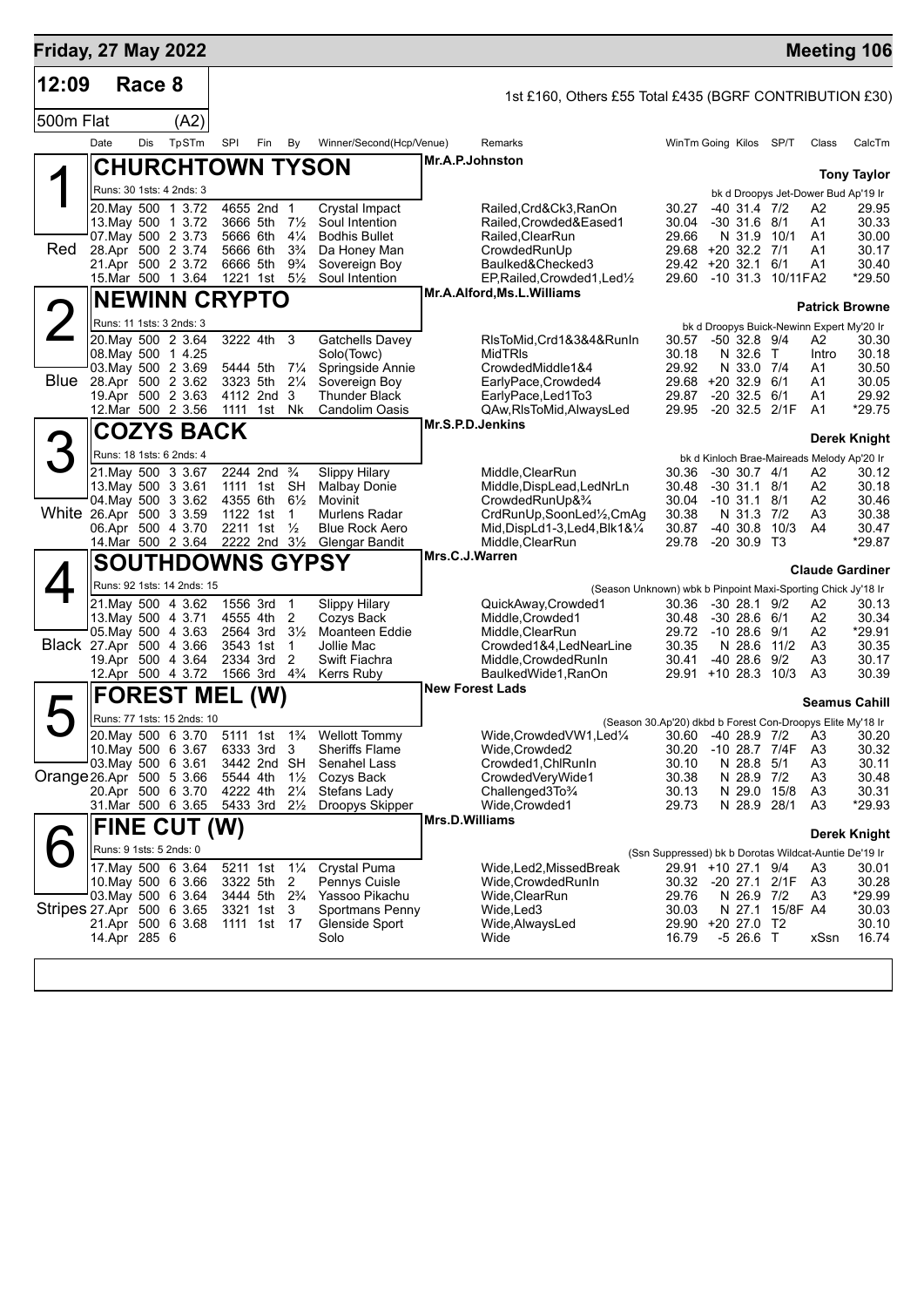| <b>Friday, 27 May 2022</b> |                  |        |                                                                                                                              |                                                          |                                                                                                                            |                                                                      |                                                                                                                        |                                                                                                                                                                                                                                                                                                                                                                   | <b>Meeting 106</b>                                  |
|----------------------------|------------------|--------|------------------------------------------------------------------------------------------------------------------------------|----------------------------------------------------------|----------------------------------------------------------------------------------------------------------------------------|----------------------------------------------------------------------|------------------------------------------------------------------------------------------------------------------------|-------------------------------------------------------------------------------------------------------------------------------------------------------------------------------------------------------------------------------------------------------------------------------------------------------------------------------------------------------------------|-----------------------------------------------------|
| 12:24                      |                  | Race 9 |                                                                                                                              |                                                          |                                                                                                                            |                                                                      |                                                                                                                        | 1st £140, Others £50 Total £390 (BGRF CONTRIBUTION £30)                                                                                                                                                                                                                                                                                                           |                                                     |
| 500m Flat                  |                  |        | (Hcp)                                                                                                                        |                                                          |                                                                                                                            |                                                                      |                                                                                                                        |                                                                                                                                                                                                                                                                                                                                                                   |                                                     |
|                            | Date             | Dis    | TpSTm                                                                                                                        | SPI                                                      | Fin                                                                                                                        | By                                                                   | Winner/Second(Hcp/Venue)                                                                                               | Remarks<br>WinTm Going Kilos SP/T<br>Class                                                                                                                                                                                                                                                                                                                        | CalcTm                                              |
|                            |                  |        | <b>HASENHUTTL</b>                                                                                                            |                                                          |                                                                                                                            |                                                                      |                                                                                                                        | (R14) Mr.M.J.Hughes                                                                                                                                                                                                                                                                                                                                               | Jason Heath                                         |
|                            |                  |        | Runs: 1 1sts: 0 2nds: 0                                                                                                      |                                                          |                                                                                                                            |                                                                      |                                                                                                                        | (Season Unknown) bk b Portmageewiseguy-Droopys Baton Jn'20 Br                                                                                                                                                                                                                                                                                                     |                                                     |
| Red                        |                  |        | 21. May 500 1 R14<br>16. May 500 2 3.89<br>02. May 500 3 3.92<br>18.Apr 500 3 3.95<br>11.Apr 500 2 3.95<br>04.Apr 500 2 3.96 | 1224 4th<br>2222 2nd 4                                   | 3333 2nd 9<br>3331 1st 41/4                                                                                                | $8\frac{3}{4}$                                                       | Kilara Petal(R12)<br>Solo<br>Harmsworthshalie<br><b>Punk Rock Misfit</b><br>Solo<br><b>Duffers Corner</b>              | 30.50 -10 25.8 12/1<br>BadlyBaulked3<br>Hcp<br>SlowAway, RailsToMiddle<br>31.41<br>$-20, 26.0$ T<br>VSAw, RIsToMid, Crd&CkRnIn<br>30.85<br>$-10, 25.8, T3$<br>SAw, RIs Run Up, Led 3, RIs-Mid<br>31.74<br>$-10, 25.7, T3$<br>SAw, Railed, Middle1To2<br>31.54<br>N 25.9<br>$\mathsf{T}$<br>$-30$ 25.8 T2<br>VSAw, MidToRIs, CkSough<br>31.57                      | 32.22<br>*31.21<br>31.48<br>31.64<br>31.54<br>31.60 |
|                            |                  |        | <b>DEVILS SUNSET (W)</b>                                                                                                     |                                                          |                                                                                                                            |                                                                      |                                                                                                                        | $(R11)$ Mr.A.Ross                                                                                                                                                                                                                                                                                                                                                 | Jason Heath                                         |
|                            |                  |        | Runs: 30 1sts: 1 2nds: 7                                                                                                     |                                                          |                                                                                                                            |                                                                      |                                                                                                                        | (Season Unknown) bk b Zero Ten-Millbrook Gaga Sp'19 Br                                                                                                                                                                                                                                                                                                            |                                                     |
| Blue                       |                  |        | 20. May 500 2 R11<br>12. May 500 5 3.75<br>06. May 500 6 3.62<br>26.Apr 500 6 3.59<br>15.Apr 500 6 3.65<br>12.Mar 500 6 3.60 | 2222 3rd<br>3565 5th<br>1334 3rd<br>1122 2nd             | 2112 2nd SH<br>1122 2nd Nk                                                                                                 | $\mathbf{1}$<br>4<br>$8\frac{1}{2}$<br>$\mathbf 1$                   | Farloe Eden(R11)<br>Harmsworthshaylo etc<br>Punk Rock Stella<br><b>Farloe Delta</b><br>Misfit Bijou<br>Lisneal Tornado | MidToWide, ClearRun<br>$-60$ 28.5 10/3<br>31.11<br>Hcp<br>BaulkedWide1<br>31.08<br>-10 28.3<br>10/3<br>A11<br>Middle&CrowdedRunUp<br>30.68<br>$-20$ 28.2 11/4<br>A11<br>N 28.1<br>5/2<br>QAw,SoonLedTo2<br>30.81<br>A11<br>$-2028.3$<br>9/4J<br>MidRunUp, SnLd-1/2, DispLdFr1/2 31.48<br>A11<br>$-10$ 27.6 $9/1$<br>QAw,MidToWide,Ld-1/2,CmAq<br>30.69<br>A11     | 31.48<br>31.30<br>31.17<br>30.89<br>31.29<br>*30.62 |
|                            |                  |        | <b>YASSOO BROTHER</b>                                                                                                        |                                                          |                                                                                                                            |                                                                      |                                                                                                                        | (R7) Mr.G.Andreas                                                                                                                                                                                                                                                                                                                                                 | <b>George Andreas</b>                               |
| 3                          |                  |        | Runs: 6 1sts: 1 2nds: 0                                                                                                      |                                                          |                                                                                                                            |                                                                      |                                                                                                                        | bd d Dorotas Wildcat-Cornflower Sal Oc'20 Ir                                                                                                                                                                                                                                                                                                                      |                                                     |
| White 20.Apr 500 4 3.73    |                  |        | 18. May 500 4 3.72<br>06. May 500 4 3.73<br>30.Apr 500 4 3.72<br>13.Apr 500 4 3.81<br>30.Mar 500 5 3.70                      | 6433 4th<br>5555 4th<br>6433 3rd<br>6666 6th<br>6566 4th | 5222 1st                                                                                                                   | $2\frac{1}{2}$<br>$6\frac{1}{2}$<br>SH<br>$2\frac{3}{4}$<br>-10<br>7 | Punk Rock Stella<br>Old Fort Kansas<br>Lisneal Tornado<br>Seans Spendy<br>Roll On Ruby<br><b>Wellott Empress</b>       | SAw, Middle, Crowded 1&4<br>30.38<br>N 31.2 7/1<br>A8<br>SAw, MidToRIs, BBaulked1<br>30.47<br>-20 31.5 9/4F<br>A8<br>SAw, EP, Crowded 1, LedNrLn<br>30.53 +10 31.1 7/2<br>A9<br>CrowdedRunUp&1/4<br>30.39 +10 31.7 5/1<br>A8<br>SlowAway,Crowded1/4&4<br>30.23<br>N 31.7 4/1<br>A8<br>Middle, Baulked 1&2<br>30.51<br>N 31.2 10/1<br>A8                           | *30.57<br>30.80<br>30.63<br>30.72<br>31.04<br>31.07 |
|                            |                  |        | BRANNOCK TIGER                                                                                                               |                                                          |                                                                                                                            |                                                                      |                                                                                                                        | (R4) Miss.M.C.B.Collins                                                                                                                                                                                                                                                                                                                                           |                                                     |
|                            |                  |        | Runs: 13 1sts: 2 2nds: 3                                                                                                     |                                                          |                                                                                                                            |                                                                      |                                                                                                                        | bd d Kinloch Brae-Purple Maggie Ja'19 Ir                                                                                                                                                                                                                                                                                                                          | <b>Maria Collins</b>                                |
| Black 23.Apr 500 4 R3      | 03. May 500 3 R5 |        | 19. May 500 4 3.73<br>13. May 500 4 3.63<br>15.Apr 500 4 3.76<br>31.Mar 500 3 3.62                                           | 3333 4th<br>4333 6th<br>2333 3rd<br>3223 3rd             | 1111 1st $2\frac{1}{2}$<br>2223 2nd 1 <sup>3</sup> / <sub>4</sub>                                                          | $8\frac{3}{4}$<br>$4\frac{1}{4}$<br>Nk<br>$3\frac{1}{2}$             | Kata Star<br>Get On Sophie<br>Harry Kilmore(Scr)<br>Insane Julie(R7)<br><b>Nissels Surprise</b><br>Swift Fiachra       | Crd1&3,BadlyBlkRunIn<br>29.91<br>N 29.5 4/1<br>A6<br>QAw, Middle, Always Led<br>30.54<br>$-20$ 29.4 $9/4$<br>A7<br>SlowAway, Crowded4<br>30.54<br>-10 29.8 11/10FHcp<br>CrowdedRunUp, Baulked3/4<br>30.12 +10 29.2 6/1<br>Hcp<br>-20 29.6 9/4F<br>RIsRunUp, RanOn<br>30.81<br>A7<br>$-20$ 29.5 T <sub>3</sub><br>Middle, ClearRun<br>30.43                        | 30.62<br>*30.34<br>30.98<br>30.78<br>30.64<br>30.51 |
|                            |                  |        | <b>BALLYPHILIP FAB</b>                                                                                                       |                                                          |                                                                                                                            |                                                                      |                                                                                                                        | (R2) Mr.R.P.Crockford, Mr.A.C. Taylor                                                                                                                                                                                                                                                                                                                             | <b>Tony Taylor</b>                                  |
|                            |                  |        | Runs: 26 1sts: 3 2nds: 9                                                                                                     |                                                          |                                                                                                                            |                                                                      |                                                                                                                        | bk d Skywalker Farloe-Ballyphilip Ace Jn'19 Ir                                                                                                                                                                                                                                                                                                                    |                                                     |
| Orange 30.Apr 500 6 Scr    | 19. May 500 5 R2 |        | 12. May 500 2 3.67<br>07. May 500 5 Scr<br>23.Apr 500 6 Scr                                                                  |                                                          | 5553 1st<br>5554 2nd 1 <sup>3</sup> / <sub>4</sub><br>5555 2nd Nk                                                          | $1\frac{1}{4}$                                                       | Insane Sienna(R7)<br>1555 4th 51/4 Slippy Bullet<br>Salvo Strange(R2)<br>Freeky Taepot(R3)                             | 30.71 -20 31.6 2/1F Hcp 30.67<br>Challenged4, LedRunIn<br>BadlyBaulkedMiddle1<br>N 31.5 7/1<br>30.07<br>A5<br>N 31.7<br>(NoRace)<br>Hcp<br>RailsToMiddle, RanOn<br>29.93 +10 31.5 9/2<br>Hcp<br>30.23 +10 31.9 3/1J<br>CrowdedRunUp, RanOn<br>Hcp                                                                                                                 | 30.49<br>*30.17<br>30.36                            |
|                            | 15.Apr 500 5 R1  |        |                                                                                                                              |                                                          | 5444 2nd <sup>3</sup> / <sub>4</sub>                                                                                       |                                                                      | Freeky Taepot(R5)                                                                                                      | Crowded1, MidToRIs, RanOn<br>30.73 -20 31.6 11/4<br>Hcp                                                                                                                                                                                                                                                                                                           | 30.67                                               |
|                            |                  |        | <b>SLIPPY BULLET</b>                                                                                                         |                                                          |                                                                                                                            |                                                                      |                                                                                                                        | (SCR) Mrs.T.J.Cahill                                                                                                                                                                                                                                                                                                                                              | <b>Seamus Cahill</b>                                |
|                            |                  |        | Runs: 17 1sts: 4 2nds: 6                                                                                                     |                                                          |                                                                                                                            |                                                                      |                                                                                                                        | (Season Unknown) bk b Dorotas Wildcat-Droopys Achieve Fb'20 Ir                                                                                                                                                                                                                                                                                                    |                                                     |
| Stripes 27.Apr 500 3 3.66  |                  |        | 21. May 500 4 3.65<br>12. May 500 3 3.67<br>06. May 500 3 3.68<br>16.Apr 500 4 3.63<br>12.Apr 500 4 3.68                     | 1333 3rd                                                 | 3543 2nd 1/2<br>2221 1st 2 <sup>3</sup> / <sub>4</sub><br>1444 2nd $\frac{3}{4}$<br>3666 4th $4\frac{1}{2}$<br>2444 4th Nk | $\overline{1}$                                                       | Insane Kiwi<br>Freedom Mustang<br>Insane Jagger<br>Imahappyladdie<br>Gatchells Storm<br>Yassoo Pikachu                 | 30.05 -10 28.2 9/4F<br>Wide¼,RanOn<br>A4<br>Middle,Crowded1,Led <sup>3</sup> /4<br>30.07<br>N 28.2 2/1J<br>A5<br>$-20$ 28.0 $6/1$<br>Middle, Crowded 1, Fin Well<br>30.44<br>A5<br>CrdWide1, RanOnLate<br>29.93<br>N 28.0 7/1<br>A5<br>QuickAway, Middle<br>29.77 +10 28.4 2/1<br>A5<br>Crowded1, Baulked <sup>1</sup> / <sub>4</sub><br>30.02 +10 28.5 3/1<br>A4 | 30.00<br>30.07<br>30.30<br>30.28<br>*29.96<br>30.15 |
|                            |                  |        |                                                                                                                              |                                                          |                                                                                                                            |                                                                      |                                                                                                                        |                                                                                                                                                                                                                                                                                                                                                                   |                                                     |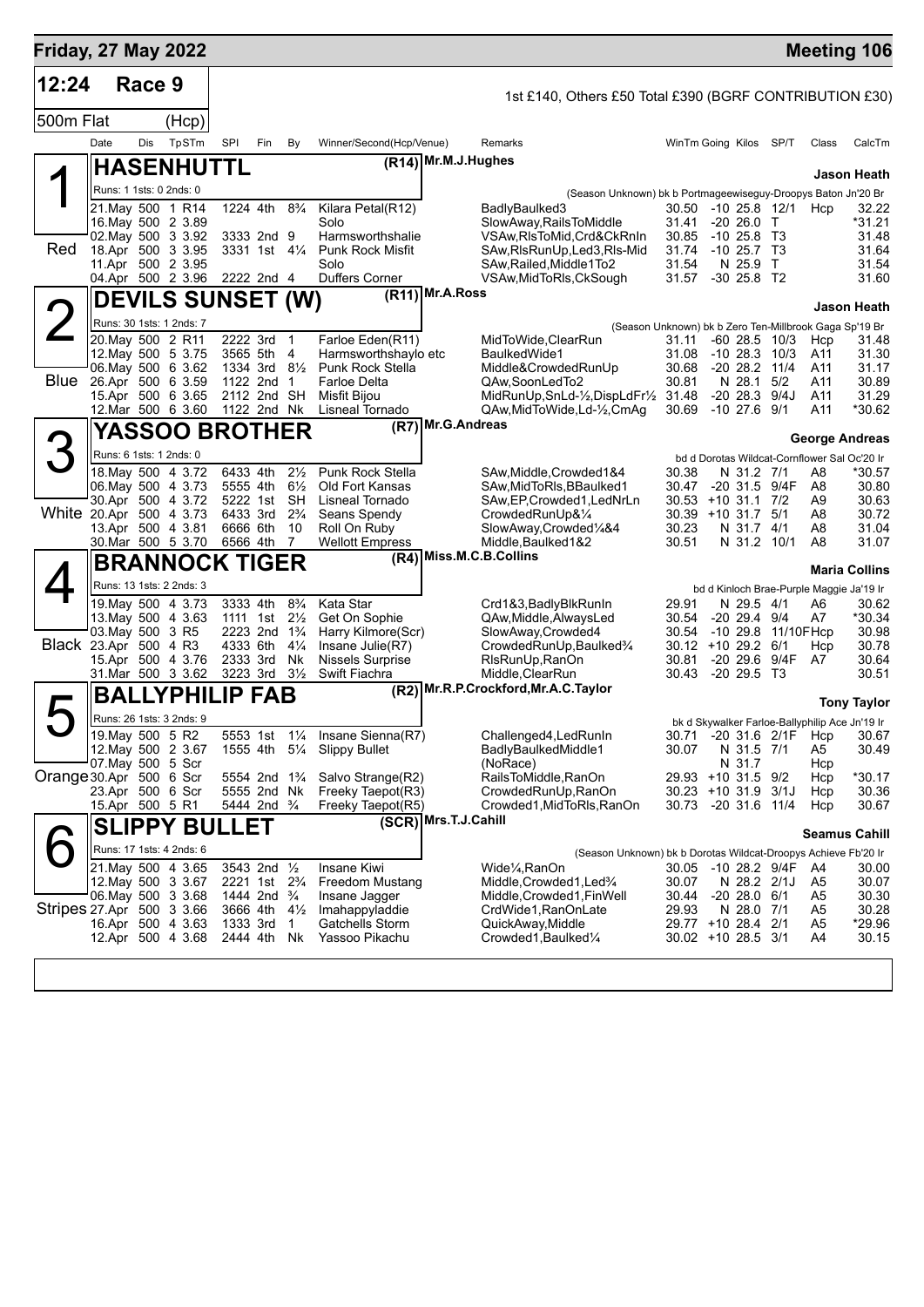| <b>Friday, 27 May 2022</b> |                                 |     |                                        |                       |                                     |                             |                                                                   |                |                                                                      |                |                                                                                |      |                      | <b>Meeting 106</b>       |
|----------------------------|---------------------------------|-----|----------------------------------------|-----------------------|-------------------------------------|-----------------------------|-------------------------------------------------------------------|----------------|----------------------------------------------------------------------|----------------|--------------------------------------------------------------------------------|------|----------------------|--------------------------|
| 12:39 Race 10              |                                 |     |                                        |                       |                                     |                             |                                                                   |                | 1st £125, 2nd £45, Others £40 Total £330 (BGRF CONTRIBUTION £30)     |                |                                                                                |      |                      |                          |
| 285m Flat                  |                                 |     | (D2)                                   |                       |                                     |                             |                                                                   |                |                                                                      |                |                                                                                |      |                      |                          |
|                            | Date                            | Dis | TpSTm                                  | SPI                   | Fin                                 | By                          | Winner/Second(Hcp/Venue)                                          |                | Remarks                                                              |                | WinTm Going Kilos SP/T                                                         |      | Class                | CalcTm                   |
|                            |                                 |     | <b>MINEOLA LION</b>                    |                       |                                     |                             |                                                                   |                | Mr.S.J.Barton, Miss.N.E.M.McEllistrim, Mr.M.E.Owens, Mrs.L.P.Stocker |                |                                                                                |      |                      |                          |
|                            |                                 |     | Runs: 59 1sts: 14 2nds: 8              |                       |                                     |                             |                                                                   |                |                                                                      |                | bk d Laughil Blake-Mineola Radical Ap'18 Ir                                    |      |                      | <b>Norah McEllistrim</b> |
|                            | 20. May 285 2                   |     |                                        |                       | 2-3- 2nd $1\frac{1}{2}$             |                             | Mineola Elegant                                                   |                | Railed, Crowded <sup>1</sup> / <sub>2</sub>                          | 16.93          | -25 30.9 2/1J                                                                  |      | D <sub>2</sub>       | 16.80                    |
|                            | 12. May 285 3<br>02. May 285 1  |     |                                        |                       | 2-2- 1st Hd                         |                             | Mineola Elegant<br>Solo                                           |                | RailsToMiddle,LedNearLine<br>Railed                                  | 16.66<br>16.67 | $-530.8$ T2<br>$-531.2$ T                                                      |      |                      | *16.61<br>xLame 16.62    |
| Red                        |                                 |     | 26.Jan 500 2 3.69                      | 3465 6th              |                                     |                             | 11½ Biggie Bullet                                                 |                | CrdRunUp&1&2                                                         | 29.70          | N 31.2 5/1                                                                     |      | A1                   | 30.63                    |
|                            |                                 |     | 11.Jan 500 2 3.74<br>30.Dec 500 2 3.70 | 4566 6th<br>4666 6th  |                                     |                             | 10 <sup>1</sup> / <sub>4</sub> Lasair Breno<br>10½ Galaxy Freedom |                | CrdMid&Bmp1/4,Crowded2<br>BadlyBaulked1                              | 30.33<br>29.93 | -50 31.5 11/4C A1<br>$-40$ 31.0 $7/1$                                          |      | A1                   | 30.65<br>30.37           |
|                            |                                 |     | <b>TUNNELROAD STAR</b>                 |                       |                                     |                             |                                                                   |                | Miss.M.L.Ansbro                                                      |                |                                                                                |      |                      |                          |
|                            |                                 |     | Runs: 47 1sts: 8 2nds: 11              |                       |                                     |                             |                                                                   |                |                                                                      |                |                                                                                |      |                      | Derek Knight             |
|                            | 20. May 285 3                   |     |                                        |                       | 3-2- 3rd 4                          |                             | Mineola Elegant                                                   |                | Middle, Crowded <sup>1</sup> / <sub>2</sub>                          | 16.93          | bk d Rio Quattro-Joyford Castle Jn'19 Ir<br>$-2536.39/2$                       |      | D <sub>2</sub>       | 17.00                    |
|                            | 14. May 285 2<br>$03$ May 285 3 |     |                                        | $4 - 1 -$             | $3-2$ - 2nd $3\frac{1}{4}$<br>1st 2 |                             | Icaal Eddie<br><b>Final Sauce</b>                                 |                | MidToRIs, ClearRun<br>EarlyPace, Led1                                | 16.48<br>16.84 | N 36.4 11/2<br>$-536.34/1$                                                     |      | D <sub>2</sub><br>D3 | $*16.74$<br>16.79        |
|                            | <b>Blue</b> 26.Apr 285 2        |     |                                        |                       |                                     |                             | Solo                                                              |                | <b>MiddleToRails</b>                                                 | 16.76          | N 36.3 T                                                                       |      |                      | 16.76                    |
|                            |                                 |     | 08.Apr 500 3 3.62<br>30.Mar 500 3 3.59 | 4666 6th              | 1111 1st                            | <b>DIS</b><br>$\frac{1}{2}$ | <b>Waterpark Dolly</b><br>Sharp Joe                               |                | MsdBreak, BBlk1&2, Faded<br>QAw, Middle, Always Led                  | 30.01          | $-10, 36.1, 10/3$<br>30.42 -10 36.0 6/1                                        |      | A5<br>A6             | 0.00<br>30.32            |
|                            |                                 |     | <b>INSANE JOE</b>                      |                       |                                     |                             |                                                                   |                | <b>The Chip Leaders</b>                                              |                |                                                                                |      |                      |                          |
|                            |                                 |     | Runs: 23 1sts: 5 2nds: 4               |                       |                                     |                             |                                                                   |                |                                                                      |                |                                                                                |      |                      | <b>George Andreas</b>    |
|                            | 20. May 285 4                   |     |                                        | 5-6-                  | 6th                                 | $7\frac{1}{2}$              | Mineola Elegant                                                   |                | Middle, Baulked Very Wide <sup>1/2</sup>                             | 16.93          | bk d Lenson Panda-Pantone Minnie Au'19 Ir<br>$-2534.071$                       |      | D2                   | 17.27                    |
|                            | 14. May 285 4                   |     |                                        | 1-3-                  | 5th                                 | $6\frac{1}{4}$              | Icaal Eddie                                                       |                | QAw.Middle.WideRunIn                                                 | 16.48          | N 33.1 11/4                                                                    |      | D <sub>2</sub>       | 16.99                    |
| White 27.Apr 285 4         | 07. May 285 4                   |     |                                        | 4-6- 4th              | 5-5- 5th $4\frac{3}{4}$             | 3                           | Precede<br>Zenas Stopher                                          |                | Middle, ClearRun<br>Middle, Crowded <sup>1</sup> / <sub>2</sub>      | 16.57<br>16.72 | N 33.5 4/1<br>N 34.0 7/1                                                       |      | D1<br>D1             | 16.95<br>16.96           |
|                            | 20.Apr 285 4                    |     |                                        |                       | 2-1- 1st                            | $3\frac{3}{4}$              | <b>Blackmagic Girl</b>                                            |                | EP,SoonLed,MsdTrouble1st                                             | 16.42          | +5 34.2 11/4                                                                   |      | D <sub>2</sub>       | *16.47                   |
|                            | 15.Apr 285 4                    |     | <b>CILLIANS TOAST (W)</b>              |                       | 3-3- 3rd                            | $\overline{1}$              | <b>White Edition</b>                                              |                | Middle, WideRunIn, RanOn<br><b>Toasty Syndicate</b>                  |                | 16.82 -10 34.8 4/1                                                             |      | D <sub>2</sub>       | 16.80                    |
|                            |                                 |     | Runs: 14 1sts: 2 2nds: 6               |                       |                                     |                             |                                                                   |                |                                                                      |                |                                                                                |      |                      | <b>Norah McEllistrim</b> |
|                            | 13.May 285 5                    |     |                                        |                       | 1-1- 1st $1\frac{1}{4}$             |                             | Turna Tina                                                        |                | QAw,MidToWide,AlwaysLed                                              |                | (Season Unknown) be b Greenwell Hulk-Last Tango Jy'18 Ir<br>17.04 -10 29.8 8/1 |      | D3                   | 16.94                    |
|                            | 27.Apr 285 5                    |     |                                        |                       | 3-2- 2nd $3\frac{1}{2}$             |                             | Coys                                                              |                | Wide, RanOn                                                          | 16.66          | N 29.3 12/1                                                                    |      | D <sub>3</sub>       | 16.95                    |
| Black 20.Feb 265 5         | 11.Apr 285 5                    |     |                                        |                       | 6-6- 6th                            | - 13                        | Solo<br>Tintreach Jet(CPark)                                      |                | Wide<br>VSAw, VWideFr1-2                                             | 16.82<br>16.41 | N 29.2 T<br>-25 28.4                                                           | 33/1 | 0R                   | xLame *16.82<br>17.20    |
|                            |                                 |     | 15. Feb 500 5 3.67                     |                       | 1442 2nd 11/2                       |                             | Cozys Back                                                        |                | Wide, ClearRun                                                       | 30.71          | -40 28.7 2/1F                                                                  |      | A6                   | 30.43                    |
|                            |                                 |     | 09.Feb 500 5 3.68                      | 4466 2nd 1/2          |                                     |                             | Fooling Boy                                                       |                | Wide, Crd1, MsdTbl4, RanOn<br>Miss.M.C.B.Collins                     | 30.43          | $-20$ 28.8 $11/2$                                                              |      | A6                   | 30.27                    |
|                            |                                 |     |                                        |                       |                                     |                             | <b>WALKAWAY CHARLIE (W)</b>                                       |                |                                                                      |                |                                                                                |      |                      | <b>Maria Collins</b>     |
|                            | 20. May 285 6                   |     | Runs: 38 1sts: 6 2nds: 5               | $6 - 5 -$             | 5th                                 |                             | 71/4 Mineola Elegant                                              |                | SAw, Mid Run Up, Crd&CkVW1/2 16.93 -25 31.5 8/1 D2 17.26             |                | bk d Droopys Roddick-Headleys Folly Au'18 Ir                                   |      |                      |                          |
|                            | 14. May 285 6                   |     |                                        | 4-4-                  | 4th                                 |                             | $4\frac{1}{2}$ Icaal Eddie                                        |                | MidToWide, ClearRun                                                  | 16.48          | N 30.8 4/1                                                                     |      | D2                   | 16.85                    |
| $Orange26.$ Apr 285 6      | 07. May 285 5                   |     |                                        | 3-3-<br>5-6-          | 4th<br>5th                          | 4<br>$3\frac{1}{4}$         | Precede<br>Fearsome Charlie                                       |                | MidToWide, ClearRun<br>CrowdedVeryWide1/2                            | 16.57<br>16.62 | N 30.8 9/1<br>N 30.6 7/1                                                       |      | D1<br>D1             | 16.89<br>16.87           |
|                            | 19.Apr 285 6                    |     |                                        | 2-3-                  | 3rd                                 | $1\frac{1}{2}$              | <b>Hunters Smokey</b>                                             |                | Chl&CrdRunIn                                                         | 16.82          | $-20$ 30.7 $7/1$                                                               |      | D1                   | 16.75                    |
|                            | 29. Mar 285 5                   |     |                                        | $1 - 2 -$             | 2nd Nk                              |                             | <b>Hunters Smokey</b>                                             | Mrs.T.J.Cahill | DisputedLead                                                         | 16.65          | N 30.4 T3                                                                      |      |                      | $*16.68$                 |
|                            |                                 |     | GET ON TOMMY (W)                       |                       |                                     |                             |                                                                   |                |                                                                      |                |                                                                                |      |                      | <b>Seamus Cahill</b>     |
|                            |                                 |     | Runs: 96 1sts: 15 2nds: 12             |                       |                                     |                             |                                                                   |                |                                                                      |                | bd d Droopys Nidge-Ballinakil Biddy Fb'18 Br                                   |      |                      |                          |
|                            | 17. May 285 6<br>10. May 285 6  |     |                                        | 3-5-                  | 5th<br>1-3- 3rd                     | $3\frac{1}{4}$<br>4         | Gentle Change<br>Headford Lad                                     |                | Wide,ClearRun<br>QAw, Wide, Clear Run                                | 16.51<br>16.49 | +5 35.0 9/2<br>$-535.020/1$                                                    |      | D <sub>2</sub><br>D1 | 16.82<br>16.76           |
|                            | 03. May 285 5                   |     |                                        |                       | 4-3- 3rd                            | $1\frac{1}{2}$              | Sharp Sam                                                         |                | Wide,Crowded½&2                                                      | 16.72          | N 35.1                                                                         | 16/1 | D1                   | 16.85                    |
| Stripes 26.Apr 285 5       | 19.Apr 285 5                    |     |                                        | 1-3- 4th<br>$1 - 1 -$ | 2nd $\frac{1}{2}$                   | $2\frac{1}{2}$              | <b>Fearsome Charlie</b><br><b>Hunters Smokey</b>                  |                | QAw, Very Wide 2, Clear Run<br>QAw, Wide, Led To RnIn, Crd           | 16.62<br>16.82 | N 34.9 7/1<br>$-20$ 35.4 10/1                                                  |      | D1<br>D1             | 16.80<br>*16.67          |
|                            | 13.Apr 285 6                    |     |                                        | 5-5-                  |                                     | 5th 2½                      | Sharp Sam                                                         |                | Wide,CrowdedVeryWide1/2                                              | 16.64          | N 35.6 4/1                                                                     |      | D1                   | 16.82                    |
|                            |                                 |     |                                        |                       |                                     |                             |                                                                   |                |                                                                      |                |                                                                                |      |                      |                          |
|                            |                                 |     |                                        |                       |                                     |                             |                                                                   |                |                                                                      |                |                                                                                |      |                      |                          |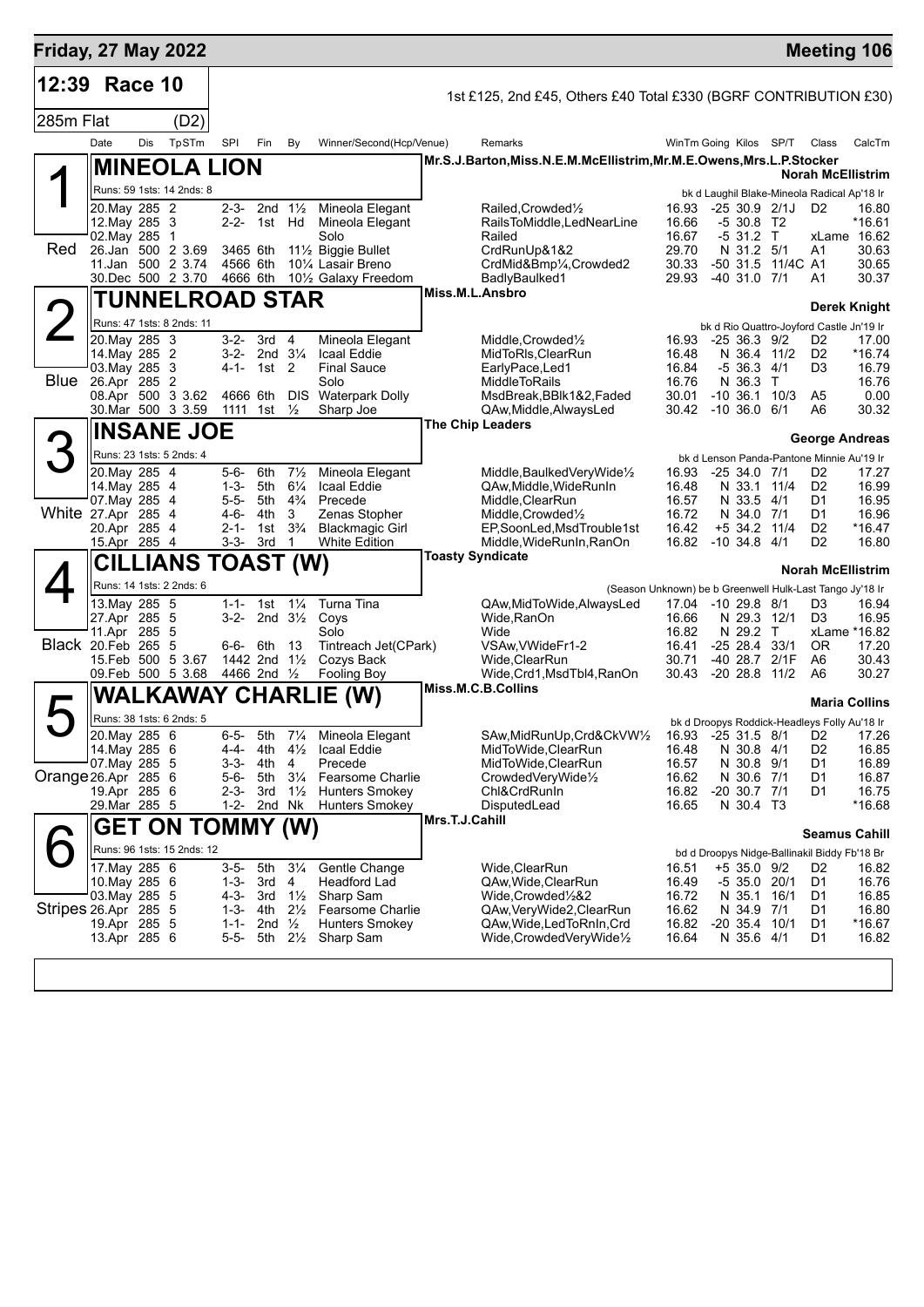| <b>Friday, 27 May 2022</b> |                                        |     |                                                  |                      |                         |                                  |                                            |                 |                                                                                           |                                                         |                                           |                   |                                        | <b>Meeting 106</b>                                 |
|----------------------------|----------------------------------------|-----|--------------------------------------------------|----------------------|-------------------------|----------------------------------|--------------------------------------------|-----------------|-------------------------------------------------------------------------------------------|---------------------------------------------------------|-------------------------------------------|-------------------|----------------------------------------|----------------------------------------------------|
| 12:54 Race 11              |                                        |     |                                                  |                      |                         |                                  |                                            |                 | 1st £110, Others £40 Total £310 (BGRF CONTRIBUTION £30)                                   |                                                         |                                           |                   |                                        |                                                    |
| 500m Flat                  |                                        |     | (A9)                                             |                      |                         |                                  |                                            |                 |                                                                                           |                                                         |                                           |                   |                                        |                                                    |
|                            | Date                                   | Dis | TpSTm                                            | <b>SPI</b>           | Fin                     | By                               | Winner/Second(Hcp/Venue)                   |                 | Remarks                                                                                   | WinTm Going Kilos SP/T                                  |                                           |                   | Class                                  | CalcTm                                             |
|                            |                                        |     | <b>INSANE SIENNA</b>                             |                      |                         |                                  |                                            | Mr.P.G.Andreas  |                                                                                           |                                                         |                                           |                   |                                        |                                                    |
|                            |                                        |     | Runs: 77 1sts: 12 2nds: 14                       |                      |                         |                                  |                                            |                 |                                                                                           | (Season 04.Ap'21) bk b Pat C Sabbath-Jetty Tom Sp'18 Ir |                                           |                   |                                        | <b>George Andreas</b>                              |
|                            | 19. May 500 3 R7                       |     |                                                  |                      | 3221 2nd 11/4           |                                  | Ballyphilip Fab(R2)                        |                 | DisputedLead3ToRunIn                                                                      | 30.71 -20 26.9 6/1                                      |                                           |                   | Hcp                                    | 31.17                                              |
|                            | 10. May 500 1 3.71                     |     |                                                  | 2235 4th             |                         | $4\frac{3}{4}$                   | Ascot Zoey                                 |                 | RIsToMid, Baulked%                                                                        | 30.75<br>30.52                                          | $-10$ 27.5 $12/1$                         |                   | A9                                     | 31.03                                              |
| Red                        | 22.Apr 500 1 3.71                      |     | 27.Apr 500 1 3.76                                | 5666 6th<br>2455 6th |                         | $9\frac{1}{2}$<br>$4\frac{1}{2}$ | Rough Conman<br>Sharp Star                 |                 | HitRails2<br>Railed, ClearRun                                                             | 30.82                                                   | N 27.2 9/2<br>$-30$ 27.5 14/1             |                   | A9<br>A9                               | 31.29<br>*30.86                                    |
|                            |                                        |     | 16.Apr 500 1 3.76                                |                      | 2222 2nd                | $4\frac{1}{4}$                   | <b>Misfit Charm</b>                        |                 | Railed, ClearRun                                                                          | 30.55                                                   | N 27.2 T2                                 |                   |                                        | 30.89                                              |
|                            |                                        |     | 11.Apr 500 1 3.75                                |                      |                         |                                  | 2233 3rd $15\%$ Insane Trader              | Mr.C.D.Farthing | RailsToMiddle, ClearRun                                                                   | 29.86                                                   | N 27.7 T3                                 |                   | xSsn                                   | 31.12                                              |
|                            |                                        |     | <b>MECCAS MERCI</b>                              |                      |                         |                                  |                                            |                 |                                                                                           |                                                         |                                           |                   |                                        | <b>Seamus Cahill</b>                               |
| $\angle$                   |                                        |     | Runs: 80 1sts: 13 2nds: 26<br>21. May 500 1 3.79 | 4665 4th             |                         | $4\frac{1}{4}$                   | Corrin Timmy                               |                 | Crowded&Checked1&2                                                                        | 30.82 -10 31.0 6/1                                      |                                           |                   | A9                                     | wf d Superior Product-Very Jolly Ap'18 Ir<br>31.06 |
|                            |                                        |     | 14. May 500 1 3.82                               | 4221 5th             |                         | $4\frac{3}{4}$                   | <b>Swift Volt</b>                          |                 | DisputedLead2To4                                                                          | 30.86                                                   | N 30.8 12/1                               |                   | A9                                     | 31.24                                              |
| Blue                       | 04. May 500 2 3.77                     |     |                                                  | 2321 6th             |                         | $4\frac{1}{4}$                   | Tyrap Jio                                  |                 | Led%To4,RailsToMiddle                                                                     | 30.92                                                   | $-20, 31.1$                               | 9/2               | A9                                     | 31.03                                              |
|                            | 29.Apr 500 1 3.79<br>20.Apr 500 2 3.75 |     |                                                  | 3333 5th<br>4544 6th |                         | $\overline{7}$<br>$7\frac{1}{2}$ | Yassoo Choo Choo<br>Seans Spendy           |                 | RIsToMid.Crowded1<br>Railed, Crowded 2& 3/4                                               | 30.53<br>30.39 +10 31.3 4/1                             | $-20$ 31.3 $9/2$                          |                   | A8<br>A8                               | 30.89<br>31.09                                     |
|                            | 25. Mar 500 2 3.71                     |     |                                                  |                      | 1323 2nd 11/4           |                                  | Sportmans Best                             |                 | RailsToMiddle, ClearRun                                                                   | 30.37 -10 31.4 12/1                                     |                                           |                   | A8                                     | *30.37                                             |
|                            |                                        |     | <b>YASSOO JET</b>                                |                      |                         |                                  |                                            | Mr.G.Andreas    |                                                                                           |                                                         |                                           |                   |                                        | <b>George Andreas</b>                              |
| 3                          | Runs: 7 1sts: 0 2nds: 1                |     |                                                  |                      |                         |                                  |                                            |                 |                                                                                           |                                                         |                                           |                   |                                        | bk d Dorotas Wildcat-Cornflower Sal Oc'20 Ir       |
|                            | 21. May 500 4 3.79                     |     |                                                  | 5544 5th             |                         | $4\frac{1}{2}$                   | Corrin Timmy                               |                 | Middle, Crowded1                                                                          | 30.82 -10 27.5 9/2                                      |                                           |                   | A9                                     | 31.07                                              |
|                            |                                        |     | 17. May 500 4 3.74<br>10. May 500 4 3.76         | 6665 6th<br>6643 5th |                         | $7\frac{1}{4}$<br>$5\frac{1}{4}$ | Seans Spendy<br>Ascot Zoey                 |                 | SAw,BaulkedWide1/4<br>Crowded1&2                                                          | 30.43 +10 27.5 7/1<br>30.75                             |                                           | -10 27.6 11/4J A9 | A9                                     | 31.12<br>31.06                                     |
| White 29.Apr 500 4 3.71    |                                        |     |                                                  | 5334 4th             |                         | 4                                | Paige Girl                                 |                 | Middle,BBaulkedW1,Crd3                                                                    | 30.97                                                   | $-20$ 27.7 $10/1$                         |                   | A8                                     | 31.09                                              |
|                            |                                        |     | 19.Apr 500 4 3.77<br>21.Mar 500 4 3.82           | 4566 6th             | 2222 2nd 31/2           | $7\frac{1}{4}$                   | Glenside Major<br>Insane Mrs               |                 | Middle,Baulked1<br>SAw,Middle,Crd&CkWide1                                                 | 30.96<br>30.51                                          | $-4027.8$<br>$-20$ 29.1 T <sub>2</sub>    | $10/3$ A8         |                                        | 31.15<br>*30.60                                    |
|                            |                                        |     | <b>MISFIT BLONDE</b>                             |                      |                         |                                  |                                            | Mr.G.Andreas    |                                                                                           |                                                         |                                           |                   |                                        |                                                    |
|                            |                                        |     | Runs: 29 1sts: 5 2nds: 4                         |                      |                         |                                  |                                            |                 |                                                                                           |                                                         |                                           |                   |                                        | George Andreas                                     |
|                            |                                        |     | 20. May 500 4 3.75                               | 1564 4th             |                         | $3\frac{1}{4}$                   | Imalrightdottie                            |                 | (Season 15.Ja'22) f b Pat C Sabbath-Greenwell Ace Au'19 Ir<br>Middle, Crowded 1&3, WRunIn | 31.22                                                   | $-60$ 28.9 $5/1$                          |                   | A9                                     | 30.87                                              |
|                            |                                        |     | 07. May 500 5 3.64                               |                      | 2111 1st                | $3\frac{3}{4}$                   | Kentucky Rossi                             |                 | CrdRunUp, EP, SoonLed                                                                     | 30.62                                                   | N 28.3 5/2                                |                   | A10                                    | *30.62                                             |
| Black 16.Apr 500 5 3.65    | 30.Apr 500 5 3.61                      |     |                                                  | 1246 6th<br>1444 3rd |                         | 7<br>$5\frac{3}{4}$              | <b>Wonky Wally</b><br>Glenside Judy        |                 | QAw, MidToWide, Blk1&1/4<br>Crowded1                                                      | $30.46 + 10.28.3$ 3/1<br>$30.13 + 1027.9$               |                                           | 4/1               | A10<br>A10                             | 31.11<br>30.70                                     |
|                            | 13.Apr 500 5 3.61                      |     |                                                  | 1222 1st             |                         | $1\frac{1}{2}$                   | <b>Lully Girl</b>                          |                 | QAw, MidToWide, Led4                                                                      | 30.73                                                   | N 28.0                                    | 13/8F A11         |                                        | 30.73                                              |
|                            |                                        |     | 23. Mar 500 4 3.73                               | 5553 3rd             |                         | $5\frac{1}{2}$                   | Sharp Star                                 |                 | MiddleToWide,Baulked3<br>Miss.M.C.B.Collins                                               | 30.65                                                   | N 28.5                                    | 11/2              | A11                                    | 31.10                                              |
|                            |                                        |     | <b>JUSTIN TIME (W)</b>                           |                      |                         |                                  |                                            |                 |                                                                                           |                                                         |                                           |                   |                                        | <b>Maria Collins</b>                               |
|                            |                                        |     | Runs: 80 1sts: 10 2nds: 18                       |                      |                         |                                  |                                            |                 |                                                                                           |                                                         |                                           |                   |                                        | bd d Droopys Roddick-Droopys Panda Jn'17 Br        |
|                            |                                        |     | 14. May 500 6 3.89<br>05. May 500 6 3.86         |                      | 5666 2nd Hd<br>6666 5th | $4\frac{1}{2}$                   | <b>Swift Volt</b><br><b>Wonky Wally</b>    |                 | SAw, Wide, Finished Well<br>OutpacedEarly, RanOnLate                                      | 30.38                                                   | N 33.9                                    | 12/1              | 30.86 N 33.8 12/1 A9<br>A <sub>9</sub> | 30.88<br>30.74                                     |
|                            | 29.Apr 500 6 3.86                      |     |                                                  |                      | 6666 4th                | 4                                | Sheriff Mac                                |                 | SlowAway, MiddleToWide                                                                    | 30.75                                                   | $-20$ 34.0 14/1                           |                   | A9                                     | 30.87                                              |
| Orange 20.Apr 500 6 3.87   |                                        |     | 13.Apr 500 6 3.88                                | 6664 4th             | 6664 1st                | SH<br>$4\frac{1}{4}$             | Pixie Overdrive<br>Tyrap Jio               |                 | VSAw, Wide, Finished Well<br>SlowAway,Wide,RanOnLate                                      | 30.76<br>30.50                                          | N 34.3 9/1<br>N 34.3 12/1                 |                   | A9<br>A9                               | 30.76<br>30.84                                     |
|                            |                                        |     | 19. Mar 500 6 3.84                               |                      | 6666 2nd SH             |                                  | Rough Conman                               |                 | SAw, Wide, Finished Well                                                                  | 30.63                                                   | N 34.0 8/1                                |                   | A9                                     | *30.64                                             |
|                            |                                        |     | <b>CUSHIE BLAKO (W)</b>                          |                      |                         |                                  |                                            | Mr.M.J.Hughes   |                                                                                           |                                                         |                                           |                   |                                        | Jason Heath                                        |
|                            | Runs: 6 1sts: 1 2nds: 0                |     |                                                  |                      |                         |                                  |                                            |                 |                                                                                           |                                                         |                                           |                   |                                        | bk d Laughil Blake-Suzies Daisy De'20 Ir           |
|                            | 21. May 500 6 3.68                     |     |                                                  | 1111 1st             |                         | $\frac{1}{2}$                    | <b>Misfit Bijou</b>                        |                 | QuickAway,Wide,ALed                                                                       | 30.99                                                   | -10 31.7 9/4F                             |                   | A10                                    | 30.89                                              |
|                            |                                        |     | 17. May 500 6 3.67<br>11 May 500 5 3 74          | 3545 6th<br>1244 4th |                         | $6\frac{1}{4}$<br>$5\frac{3}{4}$ | Oilean Tess<br>Night Tango                 |                 | CrowdedRunUp, Wide<br>Wide&CrdRnUp,LedTo¼                                                 | 30.37 +10 31.6 5/2<br>30.68                             | N 31.3 10/3                               |                   | A10<br>A10                             | 30.97<br>31.15                                     |
| Stripes 06 May 500 6 3.67  |                                        |     |                                                  | 2245 5th             |                         | $3\frac{1}{4}$                   | Kata Millie                                |                 | MidToWide,Crd1&RunIn,Blk¾                                                                 | 31.26                                                   | -20 31.4 6/4F                             |                   | A10                                    | 31.32                                              |
|                            | 16.Apr 500 6 3.69                      |     | 29.Apr 500 5 3.67                                | 1234 5th             | 1332 2nd 81/4           | $5\frac{1}{4}$                   | <b>Sheriff Mac</b><br><b>Emlagh Eileen</b> |                 | MidToWide,LedTo¼,CrdRunIn<br>MidToWide, ClearRun                                          | 30.75<br>30.02                                          | $-20$ 31.1 $7/1$<br>N 31.1 T <sub>3</sub> |                   | A9                                     | 30.98<br>*30.69                                    |
|                            |                                        |     |                                                  |                      |                         |                                  |                                            |                 |                                                                                           |                                                         |                                           |                   |                                        |                                                    |
|                            |                                        |     |                                                  |                      |                         |                                  |                                            |                 |                                                                                           |                                                         |                                           |                   |                                        |                                                    |
|                            |                                        |     |                                                  |                      |                         |                                  |                                            |                 |                                                                                           |                                                         |                                           |                   |                                        |                                                    |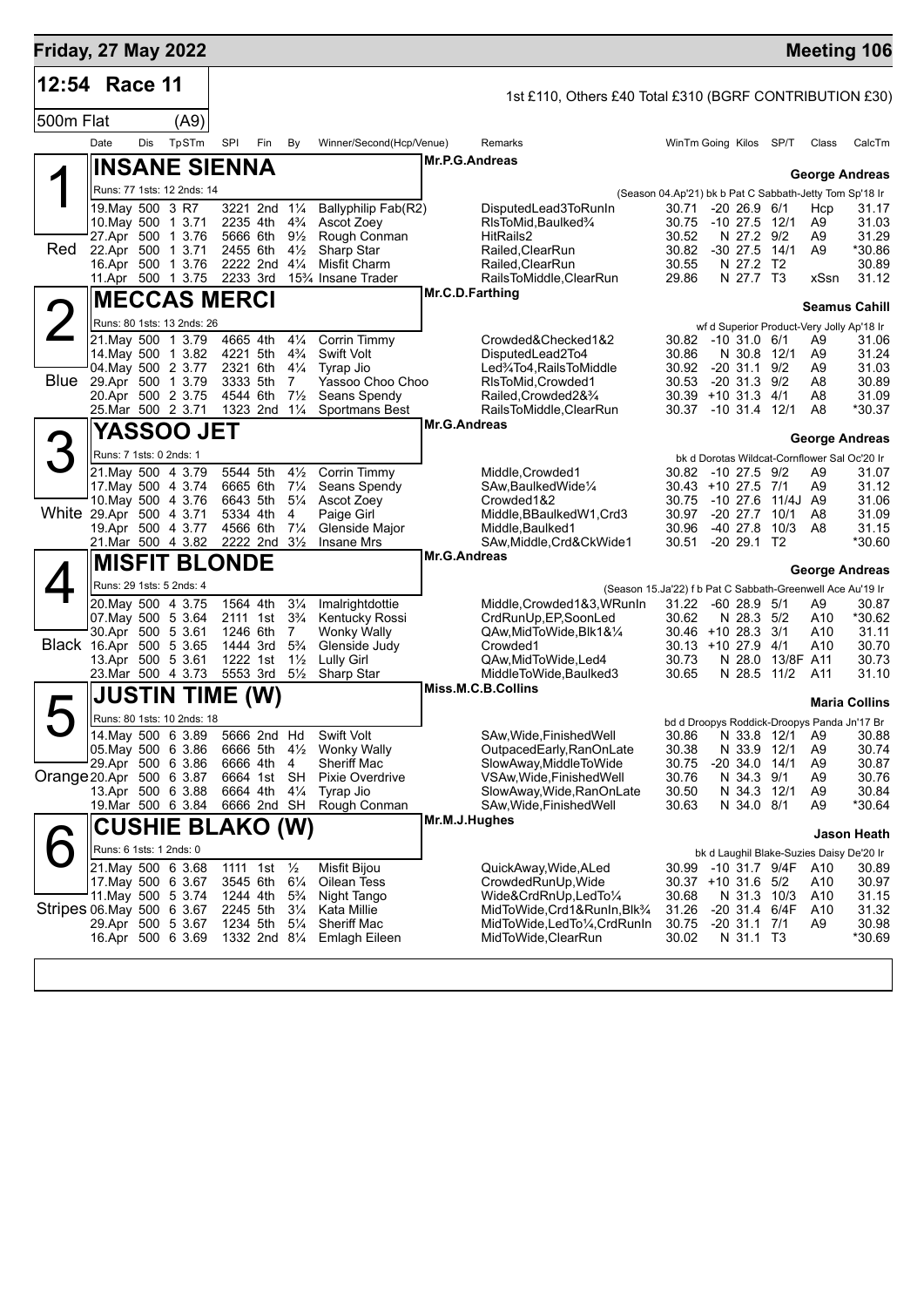| <b>Friday, 27 May 2022</b> |                         |     |                                          |                      |                                                                  |                                 |                                                 |                     |                                                                                     |                |                                                                 |      | <b>Meeting 106</b>               |                      |
|----------------------------|-------------------------|-----|------------------------------------------|----------------------|------------------------------------------------------------------|---------------------------------|-------------------------------------------------|---------------------|-------------------------------------------------------------------------------------|----------------|-----------------------------------------------------------------|------|----------------------------------|----------------------|
| 13:09                      | Race 12                 |     |                                          |                      |                                                                  |                                 |                                                 |                     | 1st £160, Others £55 Total £435 (BGRF CONTRIBUTION £30)                             |                |                                                                 |      |                                  |                      |
| 500m Flat                  |                         |     | (A2)                                     |                      |                                                                  |                                 |                                                 |                     |                                                                                     |                |                                                                 |      |                                  |                      |
|                            | Date                    | Dis | TpSTm                                    | SPI                  | Fin                                                              | By                              | Winner/Second(Hcp/Venue)                        |                     | Remarks                                                                             |                | WinTm Going Kilos SP/T                                          |      | Class                            | CalcTm               |
|                            |                         |     | <b>LANDENSTOWN KING</b>                  |                      |                                                                  |                                 |                                                 | <b>Mr.A.Parfitt</b> |                                                                                     |                |                                                                 |      | <b>Norah McEllistrim</b>         |                      |
|                            | Runs: 8 1sts: 2 2nds: 1 |     |                                          |                      |                                                                  |                                 |                                                 |                     |                                                                                     |                | f d Pat C Sabbath-Sallins Mia Jn'19 Ir                          |      |                                  |                      |
|                            | 05. May 500 2 3.63      |     | 18. May 500 2 3.64                       |                      | 4433 3rd 1<br>3433 2nd 1/2                                       |                                 | Woodmancote Jess<br><b>Moanteen Eddie</b>       |                     | Railed, Crd&MiddleRunIn<br>RailsToMiddle, RanOn                                     | 29.87<br>29.72 | N 32.6 2/1F<br>$-10$ 32.6 5/2C                                  |      | A <sub>2</sub><br>A <sub>2</sub> | 29.96<br>*29.67      |
|                            |                         |     | 27.Apr 500 2 3.64                        |                      | 3344 1st $\frac{1}{2}$                                           |                                 | Seasons Reigns                                  |                     | BBlk1/ <sub>4</sub> , LedNearLine                                                   | 30.28          | N 32.6                                                          | 11/4 | A3                               | 30.28                |
| Red                        |                         |     | 20.Apr 500 2 3.62<br>06.Apr 500 2 3.87   | 4444 3rd<br>6544 4th |                                                                  | $\mathbf{1}$<br>$5\frac{3}{4}$  | Oilean Rona<br>Daisy Dot                        |                     | Crowded%&2&3,RanOn<br>StbStt, Railed, CrdRunIn                                      | 29.96          | 30.07 +10 32.9 4/1<br>$-20$ 32.7 $9/2$                          |      | A3<br>A3                         | 30.24<br>30.22       |
|                            |                         |     | 30.Mar 500 2 3.62                        |                      | 3222 1st 6 <sup>3</sup> / <sub>4</sub>                           |                                 | <b>Waterpark Dolly</b>                          |                     | Railed, Led4                                                                        |                | 29.99 -10 32.6 T3                                               |      |                                  | 29.89                |
|                            |                         |     | <b>SEASONSBLOKIDOKI</b>                  |                      |                                                                  |                                 |                                                 | Mr.S.J.Eason        |                                                                                     |                |                                                                 |      |                                  | Jason Heath          |
| $\overline{2}$             |                         |     | Runs: 26 1sts: 6 2nds: 6                 |                      |                                                                  |                                 |                                                 |                     |                                                                                     |                | bk d Portmageewiseguy-Garfiney Bolt My'20 Br                    |      |                                  |                      |
|                            |                         |     | 21. May 500 1 3.68<br>17 May 500 2 3.56  | 4111 6th             |                                                                  | 2                               | <b>Slippy Hilary</b><br>Glengar Podge           |                     | EPace, Rails, Led 1 To Run In<br>QAw, Always Led, Clear <sup>1</sup> / <sub>2</sub> | 30.36          | $-30$ 34.7 $5/2$<br>29.98 +10 34.5 7/2                          |      | A2                               | 30.21<br>30.08       |
|                            |                         |     | 11. May 500 2 3.65                       | 1111 1st<br>4226 6th |                                                                  | $1\frac{3}{4}$                  | 10 <sup>1</sup> / <sub>2</sub> Quarterland Holi |                     | RIsToMid, BadlyBlk <sup>3</sup> /4                                                  | 30.23          | $-20, 34.2, 4/1$                                                |      | A3<br>A3                         | 30.87                |
| Blue                       |                         |     | 03 May 500 2 3.67                        | 5223 6th             |                                                                  | 4                               | Senahel Lass                                    |                     | <b>EP.RailsToMiddle</b>                                                             | 30.10          | N 33.7 7/2                                                      |      | A3                               | 30.42                |
|                            | 28.Apr 500 2 3.71       |     | 08. Mar 500 2 3.56                       | 4666 6th             | 1111 2nd Nk                                                      | $8\frac{1}{2}$                  | Ower Boy Rio<br><b>Enchanted Lake</b>           |                     | CrdRunUp&3,Blk&CkMid1&2<br>QAw,LedToNearLine                                        | 29.98          | 29.78 +10 33.4 6/1<br>$-20, 34.0, 4/1$                          |      | Α2<br>A3                         | 30.55<br>*29.81      |
|                            |                         |     | <b>CLONGEEL SHOW</b>                     |                      |                                                                  |                                 |                                                 |                     | Mr.B.W.Firkins, Mr.M.J.Firkins                                                      |                |                                                                 |      |                                  |                      |
| 3                          |                         |     | Runs: 10 1sts: 1 2nds: 5                 |                      |                                                                  |                                 |                                                 |                     |                                                                                     |                |                                                                 |      | <b>Belinda Green</b>             |                      |
|                            |                         |     | 20. May 500 3 3.62                       |                      | 2111 6th 4                                                       |                                 | <b>Gatchells Davey</b>                          |                     | EP, Middle, Led 1 To Run In, Blk                                                    | 30.57          | bk d Droopys Sydney-Clongeel Bingo Nv'19 Ir<br>$-50$ 34.2 $7/2$ |      | A2                               | 30.38                |
|                            | 09. May 500 3 3.67      |     |                                          |                      |                                                                  |                                 | Solo                                            |                     | Middle                                                                              | 30.26          | $-20, 33.5$ T                                                   |      |                                  | 30.06                |
| White 17 Mar 500 5 3.61    | 02. May 285 3           |     |                                          |                      | 1111 2nd SH                                                      |                                 | Solo<br><b>Greedy Punter</b>                    |                     | Middle<br>EP, Middle, SoonLedToNrLine                                               | 16.51<br>30.05 | $-533.1$ T<br>N 34.0                                            | 11/2 | OR.                              | xLame 16.46<br>30.06 |
|                            |                         |     | 10.Mar 500 5 3.63                        |                      | 4111 2nd 1 <sup>3</sup> / <sub>4</sub>                           |                                 | Galaxy On Fire                                  |                     | EPace, Crd&Led1ToRunIn                                                              | 30.69          | $-50, 34.0, 6/1$                                                |      | 0R                               | 30.33                |
|                            |                         |     | 05.Mar 500 3 3.63                        | 2111 3rd 11/4        |                                                                  |                                 | Ragtime Charley                                 | Wedge And Co        | EP, Middle, Led 1 To Run In                                                         | 30.03          | $-20$ 33.8 $11/4$                                               |      | A2                               | *29.94               |
|                            |                         |     | <b>CROKERS MOON</b>                      |                      |                                                                  |                                 |                                                 |                     |                                                                                     |                |                                                                 |      | <b>Stuart Maplesden</b>          |                      |
|                            |                         |     | Runs: 30 1sts: 6 2nds: 9                 |                      |                                                                  |                                 |                                                 |                     |                                                                                     |                | bk d Lenson Panda-Chivers Moon Sp'18 Ir                         |      |                                  |                      |
|                            |                         |     | 18. May 500 3 3.53<br>11. May 500 4 3.58 |                      | 2112 2nd Hd<br>1222 2nd $4\frac{1}{2}$                           |                                 | Woodmancote Jess<br>Maireads Lion               |                     | EP, Middle, DisputedLead<br>Middle, Crowded1                                        | 29.87<br>29.56 | N 31.1 9/4<br>N 31.5 3/1                                        |      | A2<br>A2                         | 29.89<br>29.93       |
|                            | 04. May 500 3 3.71      |     |                                          |                      | 5655 4th 7                                                       |                                 | Warren Hill                                     |                     | CrowdedRunUp, BBaulked1                                                             | 30.00          | -20 31.0 15/8F A1                                               |      |                                  | 30.36                |
| Black 28.Apr 500 3 3.60    |                         |     |                                          |                      | 1111 2nd $\frac{1}{2}$<br>4332 2nd 2 <sup>3</sup> / <sub>4</sub> |                                 | Da Honey Man                                    |                     | EarlyPace,LedToRunIn                                                                | 29.68          | +20 30.4 9/4F                                                   |      | - A1                             | 29.93                |
|                            |                         |     | 21.Apr 500 3 3.64<br>18.Mar 500 4 3.59   |                      | 3111 2nd 11/2                                                    |                                 | Sovereign Boy<br><b>Glengar Cruisin</b>         |                     | Middle, Crowded4, RanOn<br>EP,LedRunUp-RnIn,Clr3                                    | 29.79          | 29.42 +20 30.5 11/4<br>$-10,30.6,6/1$                           |      | A <sub>1</sub><br>A1             | 29.85<br>*29.82      |
|                            | <b>ERRILL</b>           |     | <b>MILE</b>                              |                      | (W)                                                              |                                 |                                                 |                     | Mr.D.A.Dark, Mr.E.D.Dark                                                            |                |                                                                 |      |                                  |                      |
|                            |                         |     | Runs: 43 1sts: 10 2nds: 7                |                      |                                                                  |                                 |                                                 |                     |                                                                                     |                | bd d Mileheight Alba-Jeanettedollemma Ap'19 Ir                  |      |                                  | <b>David Dark</b>    |
|                            |                         |     | 20. May 500 5 3.74                       | 5565 5th             |                                                                  | $3\frac{1}{2}$                  | <b>Gatchells Davey</b>                          |                     | SlowAway,MiddleToWide                                                               |                | 30.57 -50 34.2 20/1 A2                                          |      |                                  | 30.34                |
|                            |                         |     | 10. May 500 6 3.66                       |                      | 4466 5th 31/4                                                    |                                 | Moanteen Evie                                   |                     | Baulked1, Crowded2                                                                  | 29.99          | -10 34.1 12/1                                                   |      | A2                               | 30.14                |
| Orange 19 Apr 285 6        |                         |     | 02. May 500 5 3.72                       |                      | 3322 2nd 2<br>2-2- 2nd Hd                                        |                                 | Doonanes Cocoon<br>Sesh Poets Angel             |                     | MidToW,ChI¼To¼<br>Wide,RanOn                                                        | 30.16<br>17.02 | -10 34.3 T3<br>$-10, 34.7, T2$                                  |      | xLame 16.94                      | 30.22                |
|                            |                         |     | 06.Apr 500 5 3.70                        | 6665 6th             |                                                                  | $4\frac{1}{4}$                  | Soul Intention                                  |                     | MiddleToWide,Crowded1                                                               | 30.17          | -40 34.3 14/1                                                   |      | A2                               | $*30.11$             |
|                            |                         |     | 30.Mar 500 5 3.72                        | 6554 5th             |                                                                  | $5\frac{1}{2}$                  | Maireads Ted                                    | Mrs.T.J.Cahill      | SlowAway, MidToWide                                                                 | 29.97          | $-10$ 33.7 $6/1$                                                |      | A2                               | 30.30                |
|                            |                         |     | <b>SLIPPY HILARY (W)</b>                 |                      |                                                                  |                                 |                                                 |                     |                                                                                     |                |                                                                 |      | <b>Seamus Cahill</b>             |                      |
|                            |                         |     | Runs: 23 1sts: 7 2nds: 4                 |                      |                                                                  |                                 |                                                 |                     | (Season Unknown) bk b Laughil Blake-Droopys Achieve Jy'19 Ir                        |                |                                                                 |      |                                  |                      |
|                            |                         |     | 21. May 500 6 3.68<br>12. May 500 6 3.59 | 2435 5th             | 6433 1st                                                         | $\frac{3}{4}$<br>$5\frac{3}{4}$ | Cozys Back<br>Roseville Jane                    |                     | SlowAway, Wide, LedNearLine<br>QuickAway, Very Wide                                 | 30.36<br>29.78 | -30 29.4 9/4F<br>N 29.4 8/1                                     |      | A2<br>A2                         | 30.06<br>30.24       |
|                            |                         |     | 07. May 500 6 3.59                       | 3554 6th             |                                                                  | $4\frac{3}{4}$                  | <b>Blastout Tink</b>                            |                     | Wide,ClearRun                                                                       | 29.88          | N 29.6 4/1                                                      |      | A <sub>2</sub>                   | 30.27                |
| Stripes 03 May 500 6 3.66  |                         |     | 26.Apr 500 6 3.62                        | 3235 5th             | 4431 1st                                                         | $7\frac{1}{2}$<br>$\frac{3}{4}$ | Chipping Away<br><b>Sheriffs Flame</b>          |                     | Wide,ClearRun<br>Wide, Led 3                                                        | 29.59<br>30.25 | N 29.8 11/2<br>N 29.7 3/1                                       |      | A2<br>A <sub>3</sub>             | 30.19<br>30.25       |
|                            | 07.Apr 500 6 3.61       |     |                                          |                      | 1112 2nd 11/4                                                    |                                 | Da Honey Man                                    |                     | EP, Wide, Led To Run In                                                             | 29.75          | N 29.8 5/2J                                                     |      | A <sub>2</sub>                   | *29.85               |
|                            |                         |     |                                          |                      |                                                                  |                                 |                                                 |                     |                                                                                     |                |                                                                 |      |                                  |                      |
|                            |                         |     |                                          |                      |                                                                  |                                 |                                                 |                     |                                                                                     |                |                                                                 |      |                                  |                      |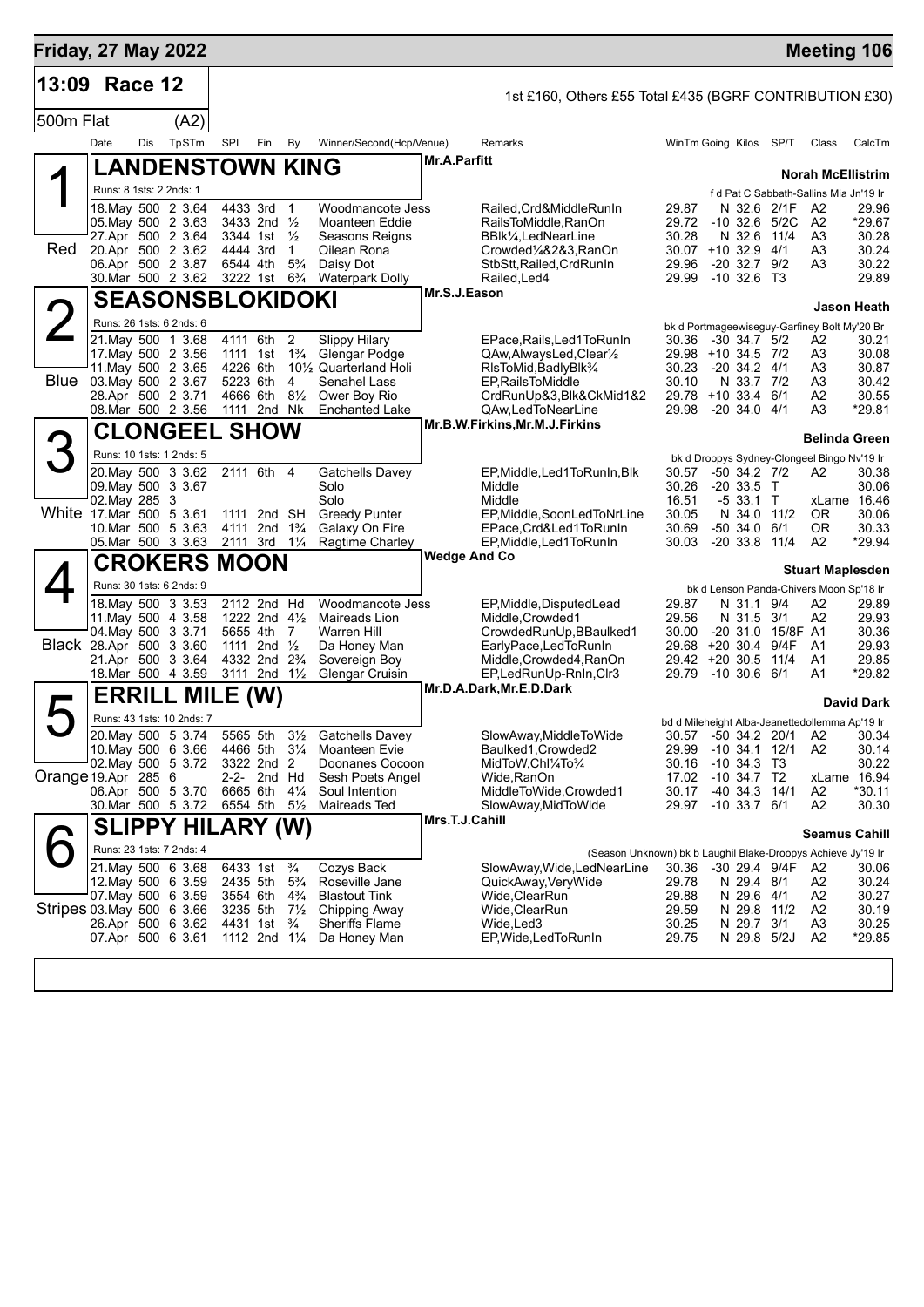| <b>Friday, 27 May 2022</b> |                         |     |                                          |                      |                                                                                  |                                  |                                       |                                       |                                                                  |                |                                            |  |                   | <b>Meeting 106</b>                              |                       |  |  |
|----------------------------|-------------------------|-----|------------------------------------------|----------------------|----------------------------------------------------------------------------------|----------------------------------|---------------------------------------|---------------------------------------|------------------------------------------------------------------|----------------|--------------------------------------------|--|-------------------|-------------------------------------------------|-----------------------|--|--|
| 13:24 Race 13              |                         |     |                                          |                      |                                                                                  |                                  |                                       |                                       | 1st £130, Others £45 Total £355 (BGRF CONTRIBUTION £30)          |                |                                            |  |                   |                                                 |                       |  |  |
| 500m Flat                  |                         |     | (A6)                                     |                      |                                                                                  |                                  |                                       |                                       |                                                                  |                |                                            |  |                   |                                                 |                       |  |  |
|                            | Date                    | Dis | TpSTm                                    | SPI                  | Fin                                                                              | By                               | Winner/Second(Hcp/Venue)              |                                       | Remarks                                                          |                | WinTm Going Kilos SP/T                     |  |                   | Class                                           | CalcTm                |  |  |
|                            |                         |     | <b>DAVE ON A RAVE</b>                    |                      |                                                                                  |                                  |                                       |                                       | <b>Taylormade Uniforms</b>                                       |                |                                            |  |                   |                                                 |                       |  |  |
|                            |                         |     | Runs: 56 1sts: 8 2nds: 10                |                      |                                                                                  |                                  |                                       |                                       |                                                                  |                |                                            |  |                   | <b>Belinda Green</b>                            |                       |  |  |
|                            |                         |     | 21. May 500 1 4.02                       | 6664 5th             |                                                                                  | $7\frac{1}{2}$                   | <b>Rising Amber</b>                   |                                       | VerySlowAway,Crowded <sup>3</sup> /4                             | 30.08          | -10 34.7 12/1                              |  |                   | bd d Ballymac Eske-Rogue Calypso Oc'18 Br<br>A6 | 30.59                 |  |  |
|                            |                         |     | 17 May 500 1 3.86                        | 5554 5th             |                                                                                  | $7\frac{1}{4}$                   | <b>Forever Memories</b>               |                                       | SAw, Crowded 2&4, Wide RunIn                                     |                | $30.10 + 10.34.8$ 5/1                      |  |                   | A6                                              | 30.78                 |  |  |
| Red                        | 03. May 500 1 3.93      |     | 10. May 500 1 3.87                       | 6654 4th<br>6666 6th |                                                                                  | $5\frac{1}{4}$<br>$3\frac{1}{2}$ | Pennys Studio<br>Outdoor Honey        |                                       | SAw, Crd2&3, BlkRunIn<br>VSAw, Crd&CkMid1, Crd3                  | 30.34          | $-10, 34.7, 6/1$<br>30.57 -10 34.4 7/2     |  |                   | A6<br>A6                                        | 30.66<br>30.75        |  |  |
|                            |                         |     | 28.Apr 500 1 3.86                        |                      | 6655 3rd                                                                         | $8\frac{1}{2}$                   | Greenys Magic                         |                                       | VerySlowAway,Crd&Mid2                                            |                | 29.73 +20 34.0 8/1                         |  |                   | A6                                              | 30.62                 |  |  |
|                            |                         |     | 22.Apr 500 1 3.83                        | 5211 1st             |                                                                                  | -3                               | <b>Killduff Duke</b>                  |                                       | SAw, Railed, Led <sup>1/4</sup>                                  | 30.40          | $-30$ 33.7 $3/1$                           |  |                   | A7                                              | $*30.10$              |  |  |
|                            |                         |     | <b>GLENSIDE BLUE</b>                     |                      |                                                                                  |                                  |                                       |                                       | Mr.S.G.Collins, Mr.S.Maplesden                                   |                |                                            |  |                   | <b>Stuart Maplesden</b>                         |                       |  |  |
|                            | Runs: 3 1sts: 0 2nds: 0 |     |                                          |                      |                                                                                  |                                  |                                       |                                       | (Season 10.Fb'22) be b Farloe Rumble-Glenside Product Jy'20 Ir   |                |                                            |  |                   |                                                 |                       |  |  |
|                            |                         |     | 20. May 500 1 3.70                       |                      | 3223 3rd                                                                         | $6\frac{1}{2}$                   | Outdoor Honey                         |                                       | Mid&Blk1, MidToRIsFrom1/4                                        | 30.58          | $-5026.85/2$                               |  |                   | A6                                              | 30.60                 |  |  |
|                            |                         |     | 07. May 500 2 3.69<br>29.Apr 500 2 3.70  |                      | 5554 5th<br>1344 5th                                                             | $6\frac{3}{4}$<br>$8\frac{1}{4}$ | Oi Oi Ossie<br><b>Birdsofafeather</b> |                                       | Crd&Checked4<br>MidStt, Crowded RunUp&1                          | 30.31<br>30.59 | $-20$ 26.3 $8/1$                           |  | N 26.3 7/1        | A6<br>A6                                        | 30.85<br>31.05        |  |  |
| Blue                       | 23.Apr 500 2 3.58       |     |                                          |                      | 1111 1st                                                                         | 14                               | Domino Gem                            |                                       | AlwaysLed, MidToRIs                                              | 30.38          | N 26.0                                     |  | T3                |                                                 | *30.38                |  |  |
|                            |                         |     | 18.Apr 500 2 3.69                        |                      |                                                                                  |                                  | 3332 2nd 101/2 Glenduff Savvi         |                                       | Crowded $18\frac{1}{4}8\frac{3}{4}$ To 4                         | 30.50          | $-10, 26.1, 13$                            |  |                   |                                                 | 31.24                 |  |  |
|                            | 11.Apr 285 3            |     |                                          |                      |                                                                                  |                                  | Solo                                  |                                       | Middle<br><b>Magnificent Five (UK)</b>                           | 17.03          | N 26.0 T                                   |  |                   | xSsn                                            | 17.03                 |  |  |
|                            |                         |     | <b>POCKET BABA</b>                       |                      |                                                                                  |                                  |                                       | <b>Seamus Cahill</b>                  |                                                                  |                |                                            |  |                   |                                                 |                       |  |  |
|                            |                         |     | Runs: 27 1sts: 6 2nds: 5                 |                      |                                                                                  |                                  |                                       |                                       | (Season 30.Oc'21) bk b Droopys Roddick-Watchhall Winnie Nv'19 Br |                |                                            |  |                   |                                                 |                       |  |  |
|                            |                         |     | 17. May 500 4 3.64<br>11. May 500 3 3.65 | 1444 5th<br>1111 1st |                                                                                  | $7\frac{1}{4}$<br>$2\frac{3}{4}$ | Centre Fold<br><b>Kitmins Dixie</b>   |                                       | BadlyBaulkedWide1/4<br>EP, MiddleALed, Crd4                      |                | $30.10 + 1026.410/1$<br>30.64 -10 26.4 5/2 |  |                   | A6<br>A7                                        | 30.78<br>30.54        |  |  |
|                            |                         |     | 04. May 500 4 3.71                       | 2422 1st             |                                                                                  | Nk                               | Imalrightdottie                       |                                       | Crowded1, Led Run In                                             | 30.60          |                                            |  | N 26.3 3/1J       | A8                                              | 30.60                 |  |  |
| White 29.Apr 500 4 3.64    |                         |     |                                          | 1112 3rd             |                                                                                  | $1\frac{1}{2}$                   | Antigua Shore                         |                                       | QAw, Middle, Led To 3<br>CrdRunUp, Always Handy                  | 30.66          | $-20$ 26.5 11/4                            |  |                   | A8                                              | 30.59                 |  |  |
|                            | 23.Apr 500 3 R3         |     | 01.Apr 500 4 3.57                        |                      | 3222 3rd<br>1111 1st                                                             | $1\frac{1}{2}$<br>$\frac{1}{2}$  | Insane Julie(R7)<br>Imalrightdottie   |                                       | QAw, Middle, Always Led                                          | 30.73          | $30.12 + 1026.211/2$<br>$-40$ 25.7 $9/2$   |  |                   | Hcp<br>A8                                       | 30.58<br>$*30.33$     |  |  |
|                            |                         |     | <b>SESH POETS ANGEL</b>                  |                      |                                                                                  |                                  |                                       |                                       | <b>SESH Poets Society</b>                                        |                |                                            |  |                   |                                                 |                       |  |  |
|                            |                         |     | Runs: 16 1sts: 2 2nds: 1                 |                      |                                                                                  |                                  |                                       |                                       | (Ssn Suppressed) wbk b Bull Run Bolt-Sportsmans Holly Mr'20 Ir   |                |                                            |  |                   |                                                 | <b>David Dark</b>     |  |  |
|                            |                         |     | 20. May 500 4 3.63                       |                      | 1112 2nd 51/2                                                                    |                                  | Outdoor Honey                         |                                       | QAw, Middle, Led To 3/4                                          | 30.58          | -50 28.7 5/1                               |  |                   | A6                                              | 30.53                 |  |  |
|                            | 11. May 500 4 3.74      |     |                                          | 5665 6th             |                                                                                  | 10                               | Slippy Bruno                          |                                       | MsdBrk, Middle, Crowded 1                                        | 30.41          | $-10$ 28.4 $8/1$                           |  |                   | A6                                              | 31.10                 |  |  |
| <b>Black 19.Apr 285 3</b>  | 02. May 500 4 3.69      |     |                                          |                      | 1-1- 1st                                                                         | Hd                               | Solo<br><b>Errill Mile</b>            |                                       | WideRunUp, Middle<br>Middle, ALed                                | 30.62<br>17.02 | $-1028.4$ T<br>$-1028.6$                   |  | T2                |                                                 | *30.52<br>xLame 16.92 |  |  |
|                            | 25.Mar 500 3 3.62       |     |                                          | 1145 6th             |                                                                                  | 12                               | Crystal Impact                        |                                       | QAw,LedTo2,Baulked                                               | 30.19          | $-20$ 28.6                                 |  | 10/1              | A6                                              | 30.96                 |  |  |
|                            |                         |     | 19. Mar 500 4 3.69                       | 2335 6th             |                                                                                  | $4\frac{3}{4}$                   | Glassmoss Jude                        |                                       | Crowded4                                                         | 30.46          | N 28.5                                     |  | 11/4              | A6                                              | 30.82                 |  |  |
|                            |                         |     | <b>RUSSMUR MOUNTAIN</b>                  |                      |                                                                                  |                                  |                                       | Mr.G.Andreas<br><b>George Andreas</b> |                                                                  |                |                                            |  |                   |                                                 |                       |  |  |
|                            | Runs: 9 1sts: 0 2nds: 3 |     |                                          |                      |                                                                                  |                                  |                                       |                                       |                                                                  |                |                                            |  |                   | bd d Kinloch Brae-Alls Well My'19 Ir            |                       |  |  |
|                            |                         |     | 21. May 500 5 3.78                       |                      |                                                                                  |                                  | 4555 2nd 61/4 Rising Amber            |                                       | Crowded1/2, RanOn                                                |                |                                            |  |                   | 30.08 -10 31.2 10/3 A6 30.49                    |                       |  |  |
|                            |                         |     | 17 May 500 5 3.67<br>10. May 500 5 3.76  |                      | 5655 4th 5 <sup>3</sup> / <sub>4</sub><br>6655 3rd 5                             |                                  | Centre Fold<br>Sharp Josh             |                                       | Baulked¼<br>SlowAway,Crowded3                                    | 29.95          | 30.10 +10 31.4 7/2<br>-10 31.8 10/1        |  |                   | A6<br>A5                                        | 30.66<br>30.26        |  |  |
| Orange 05. May 500 4 3.75  |                         |     |                                          |                      | 5555 2nd 2                                                                       |                                  | <b>Charter Party</b>                  |                                       | SAw, Mid, Crowded 2, CrdWide4                                    | 30.41          | $-10$ 31.6 $7/1$                           |  |                   | A5                                              | 30.47                 |  |  |
|                            | 22.Apr 500 6 Scr        |     |                                          |                      | 5555 2nd 1                                                                       |                                  | Salvo Strange(Scr)                    |                                       | Middle, RanOn                                                    | 30.69          | -40 32.6 9/2                               |  |                   | Hcp                                             | 30.38                 |  |  |
|                            |                         |     | 18.Mar 500 2 4.02                        |                      | 6666 4th 4 <sup>3</sup> / <sub>4</sub>                                           |                                  | <b>Footfield Ruby</b>                 | Mr.G.S.Price                          | Left, RanOn Late                                                 |                | 29.96 -10 32.0 7/1                         |  |                   | A5                                              | *30.24                |  |  |
|                            |                         |     | OUTA MARKHAM (W)                         |                      |                                                                                  |                                  |                                       |                                       |                                                                  |                |                                            |  |                   |                                                 | <b>Tony Taylor</b>    |  |  |
|                            |                         |     | Runs: 34 1sts: 6 2nds: 5                 |                      |                                                                                  |                                  |                                       |                                       |                                                                  |                |                                            |  |                   | bk d Droopys Jet-Ela Sunshine Nv'19 Br          |                       |  |  |
|                            |                         |     | 20. May 500 5 3.77<br>04. May 500 5 3.66 |                      | 6444 4th 8 <sup>3</sup> / <sub>4</sub><br>3346 6th 5 <sup>1</sup> / <sub>4</sub> |                                  | Outdoor Honey<br>Rogue Angel          |                                       | SAw, Wide, Baulked VW1<br>Crowded1                               | 30.58<br>30.46 | -50 32.5 7/1<br>N 32.0 6/1                 |  |                   | A6<br>A6                                        | 30.79<br>30.88        |  |  |
|                            |                         |     | 26.Apr 500 6 3.63                        | 4322 4th             |                                                                                  | $\overline{1}$                   | <b>Flyaway Connie</b>                 |                                       | EP, Challenged%, VW4                                             | 30.53          |                                            |  | N 32.1 5/2        | A6                                              | 30.60                 |  |  |
| Stripes 19.Apr 500 5 3.66  |                         |     |                                          |                      | 4111 2nd 1                                                                       |                                  | <b>Well Funded</b>                    |                                       | LedRnUpToRunIn                                                   | 30.70          |                                            |  | -40 32.0 11/4J A6 |                                                 | 30.38                 |  |  |
|                            |                         |     | 13.Apr 500 5 3.65<br>07.Apr 500 5 3.60   |                      | 4223 4th 4½<br>3111 1st 11/ <sub>4</sub>                                         |                                  | Shaunas Brea<br>Clairkeith Kayla      |                                       | SAw, EP, Wide, Chl1To 1/2<br>Wide,SoonLed                        | 30.22<br>30.39 | N 32.1 6/1<br>$-10$ 32.0 6/1               |  |                   | A6<br>A7                                        | 30.56<br>*30.29       |  |  |
|                            |                         |     |                                          |                      |                                                                                  |                                  |                                       |                                       |                                                                  |                |                                            |  |                   |                                                 |                       |  |  |
|                            |                         |     |                                          |                      |                                                                                  |                                  |                                       |                                       |                                                                  |                |                                            |  |                   |                                                 |                       |  |  |
|                            |                         |     |                                          |                      |                                                                                  |                                  |                                       |                                       |                                                                  |                |                                            |  |                   |                                                 |                       |  |  |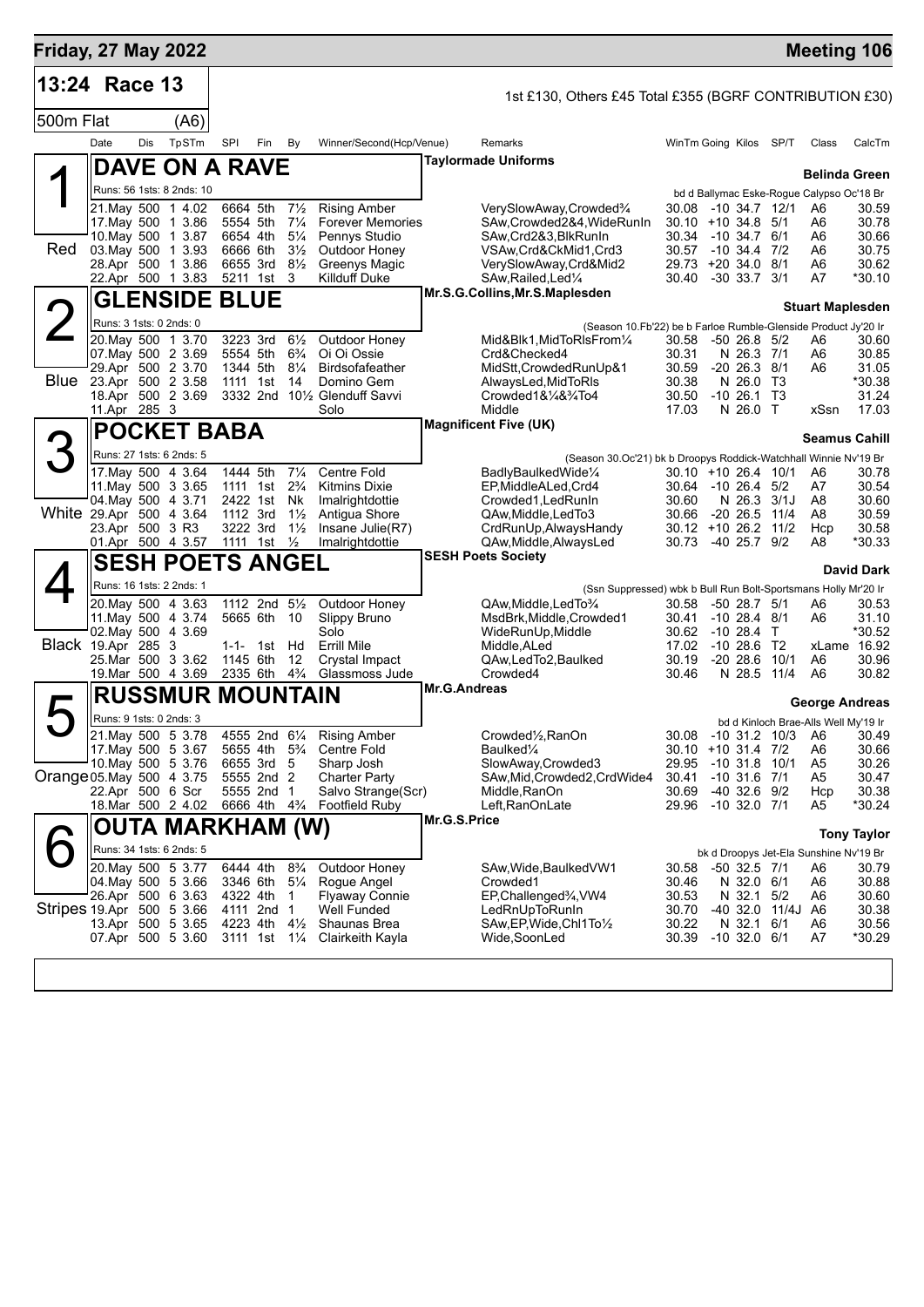| <b>Friday, 27 May 2022</b>             |                         |     |                                                            |     |                                                    |                                  |                                                                             |                        |                                                               |                                                 |  |                                       |                   |                      | <b>Meeting 106</b>                          |
|----------------------------------------|-------------------------|-----|------------------------------------------------------------|-----|----------------------------------------------------|----------------------------------|-----------------------------------------------------------------------------|------------------------|---------------------------------------------------------------|-------------------------------------------------|--|---------------------------------------|-------------------|----------------------|---------------------------------------------|
| 13:39                                  | Race 14                 |     |                                                            |     |                                                    |                                  |                                                                             |                        | 1st £140, Others £50 Total £390 (BGRF CONTRIBUTION £30)       |                                                 |  |                                       |                   |                      |                                             |
|                                        |                         |     |                                                            |     |                                                    |                                  |                                                                             |                        |                                                               |                                                 |  |                                       |                   |                      |                                             |
| 500m Flat                              |                         |     | (A4)                                                       |     |                                                    |                                  |                                                                             |                        |                                                               |                                                 |  |                                       |                   |                      |                                             |
|                                        | Date                    | Dis | TpSTm                                                      | SPI | Fin                                                | By                               | Winner/Second(Hcp/Venue)                                                    |                        | Remarks<br>Miss.B.S.Green, Mr.T.J.Rickeard                    | WinTm Going Kilos SP/T                          |  |                                       |                   | Class                | CalcTm                                      |
|                                        |                         |     | LARAVOULTA SHOT                                            |     |                                                    |                                  |                                                                             |                        |                                                               |                                                 |  |                                       |                   |                      | <b>Belinda Green</b>                        |
|                                        | Runs: 8 1sts: 2 2nds: 1 |     |                                                            |     |                                                    |                                  |                                                                             |                        | (Season Unknown) wbebd d Sonic-Laravoulta Hawk Ap'20 Ir       |                                                 |  |                                       |                   |                      |                                             |
|                                        |                         |     | 21. May 500 1 3.66                                         |     | 5222 3rd                                           | $1\frac{3}{4}$                   | Insane Kiwi                                                                 |                        | RailsToMiddle, ClearRun                                       | 30.05 -10 33.8 3/1                              |  |                                       |                   | A4                   | *30.09                                      |
|                                        |                         |     | 13. May 500 1 3.80<br>06. May 500 1 3.65                   |     | 6433 2nd 41/4<br>4111 3rd                          | $\overline{1}$                   | Get On Hilda<br>Jofra                                                       |                        | SAw, RIsToMid, Challenged 3<br>EP, RIsToMid, Led-RnIn, CrdW   | 30.24<br>30.40                                  |  | $-20$ 33.3 $10/3$<br>$-20$ 33.2 $9/4$ |                   | A4<br>A4             | 30.39<br>30.27                              |
| Red                                    |                         |     | 26.Apr 500 2 3.68                                          |     | 4111 1st                                           | Hd                               | Adachi Lil Kim                                                              |                        | PeckedStt,EP,Led1,HeldOn                                      | 30.43                                           |  | N 33.0                                | 5/2               | A5                   | 30.43                                       |
|                                        |                         |     | 16.Apr 500 1 3.63                                          |     | 2111 1st<br>4211 3rd                               | $\frac{3}{4}$<br>$5\frac{3}{4}$  | Anvic Lively                                                                |                        | EP, RIsToMid, SoonLed                                         | $30.05 + 10.32.7$                               |  | -10 32.2 5/4F                         | 5/2J              | A6<br>A6             | 30.15<br>30.56                              |
|                                        |                         |     | 08.Apr 500 1 3.69                                          |     |                                                    |                                  | Jofra                                                                       | Mr.G.Andreas           | RIsToMid, Led2To4                                             | 30.19                                           |  |                                       |                   |                      |                                             |
|                                        |                         |     | <b>INSANE RED CARD</b>                                     |     |                                                    |                                  |                                                                             |                        |                                                               |                                                 |  |                                       |                   |                      | <b>George Andreas</b>                       |
|                                        |                         |     | Runs: 36 1sts: 4 2nds: 15                                  |     |                                                    |                                  |                                                                             |                        |                                                               |                                                 |  |                                       |                   |                      | bk d Skywalker Puma-Dame Iris Oc'19 Ir      |
|                                        | 21. May 500 5 Scr       |     | 17 May 500 2 3.69                                          |     | 6653 2nd 41/2<br>4442 2nd 2                        |                                  | Kilara Petal(R12)<br>Boom Jet                                               |                        | Baulked3, RanOn<br>Baulked2, RanOn                            | 30.50 -10 29.6 11/4C Hcp<br>29.76 +10 29.4 9/4J |  |                                       |                   | A4                   | 30.76<br>30.03                              |
|                                        |                         |     | 11. May 500 2 3.70                                         |     | 1222 2nd 11/4                                      |                                  | Flemish Lynda                                                               |                        | RIsToMid, Crd1, ChlRunIn                                      | 30.01                                           |  | -10 29.4 9/4                          |                   | A4                   | 30.01                                       |
| Blue                                   |                         |     | 03. May 500 2 3.69                                         |     | 3222 2nd 41/4                                      |                                  | <b>Blastout Tink</b>                                                        |                        | RIsToMid, Challenged4                                         | 29.65                                           |  | N 29.6 11/2                           |                   | A4                   | *30.00                                      |
|                                        |                         |     | 19.Apr 500 1 3.86<br>13.Apr 500 2 3.70                     |     | 6443 2nd SH<br>2333 3rd 21/2                       |                                  | Glengar Bobby<br><b>Swithins Tiger</b>                                      |                        | Crd1&2&3,LedBrieflyRunIn<br>RIs-Mid, Blk1, Crd2, CrdRnIn      | 30.82<br>29.83                                  |  | -50 29.9 9/4<br>N 30.0 7/1            |                   | A4<br>A4             | 30.33<br>30.03                              |
|                                        |                         |     |                                                            |     |                                                    |                                  |                                                                             | Mr.D.Goldfinch         |                                                               |                                                 |  |                                       |                   |                      |                                             |
|                                        |                         |     | <b>IMAHAPPYLADDIE</b>                                      |     |                                                    |                                  |                                                                             | <b>Claude Gardiner</b> |                                                               |                                                 |  |                                       |                   |                      |                                             |
|                                        |                         |     | Runs: 16 1sts: 4 2nds: 3                                   |     |                                                    |                                  |                                                                             |                        |                                                               |                                                 |  |                                       |                   |                      | bk d Droopys Noah-Droopys Alice Au'20 Ir    |
|                                        |                         |     | 22. May 480 4 3.25<br>15. May 480 3 3.22                   |     | 4443 6th<br>2222 3rd                               | $8\frac{1}{4}$<br>$6\frac{3}{4}$ | Coonough Bridge(CPark)<br>Seomra Harbour(CPark)                             |                        | Mid, Stb2<br>Mid, W <sup>1</sup> / <sub>4</sub> , EvCh        | 29.53<br>29.23                                  |  | N 29.5 T3                             | $-20$ 29.2 11/1   | OR.<br>Intro         | 29.98<br>29.77                              |
|                                        |                         |     | 11 May 500 3 3.59                                          |     | 1111 2nd 1 <sup>3</sup> / <sub>4</sub>             |                                  | Cooly Oyster                                                                |                        | QAw, Middle, Led To RnIn, Crd                                 | 30.07                                           |  | $-10$ 29.6 2/1                        |                   | A4                   | 30.12                                       |
| White 04 May 500 4 3.67                |                         |     |                                                            |     | 3224 6th                                           | $5\frac{1}{4}$                   | Emlagh Eileen                                                               |                        | Baulked <sup>3</sup> / <sub>4</sub>                           | 30.02                                           |  |                                       | N 29.6 11/4J A4   |                      | 30.44                                       |
|                                        |                         |     | 27.Apr 500 4 3.50<br>19.Apr 500 4 3.66                     |     | 1111 1st<br>2222 3rd <sup>3</sup> / <sub>4</sub>   | $1\frac{1}{2}$                   | Insane Jagger<br>Glengar Bobby                                              |                        | VQAw, Middle, AlwaysLed<br>BlkWide2,Crd1/2,Chl4               | 29.93<br>30.82                                  |  | N 29.4 7/1                            | -50 29.7 10/3     | A5<br>A4             | *29.93<br>30.38                             |
|                                        |                         |     |                                                            |     |                                                    |                                  |                                                                             |                        | <b>Touchdown Racing</b>                                       |                                                 |  |                                       |                   |                      |                                             |
|                                        |                         |     | <b>TOUCHDOWN BABY</b>                                      |     |                                                    |                                  |                                                                             |                        |                                                               |                                                 |  |                                       |                   | <b>Belinda Green</b> |                                             |
|                                        |                         |     | Runs: 43 1sts: 10 2nds: 7                                  |     |                                                    |                                  |                                                                             |                        | (Ssn Suppressed) bk b Confident Rankin-Cabra Twister Au'19 Ir |                                                 |  |                                       |                   |                      |                                             |
|                                        |                         |     | 14. May 695 4 14.66 2553 3rd $4\frac{1}{2}$                |     |                                                    |                                  | 21. May 714 4 23.86 1333 2nd 121/4 Blue Tick Jenny (Cryfd)<br>Slippy Romina |                        | Crd1,2ndFrom8<br>Crowded <sub>6</sub>                         | 45.27 +30 26.2 7/1<br>42.31                     |  | N 26.4 7/1                            |                   | 0R<br>S <sub>1</sub> | 46.55<br>42.67                              |
|                                        |                         |     | 07. May 714 4 23.68 4223 4th                               |     |                                                    | 7                                | Burgess Hannah (Cryfd)                                                      |                        | 2ndFrom1/4To3/4,Bmp7                                          | 45.61                                           |  | N 26.1                                | 40/1              | OR <sub>1</sub>      | 46.17                                       |
| Black 30.Apr 714 3 23.54 1111 2nd 23/4 |                         |     |                                                            |     |                                                    |                                  | Gavins Roddick(Cryfd)                                                       |                        | QAw,LdTo7,Mid                                                 | 45.77 +30 25.8 7/1                              |  |                                       |                   | OR <sub>3</sub>      | 46.29                                       |
|                                        |                         |     | 23.Apr 714 3 24.04 2333 3rd<br>25. Mar 500 4 3.63 1454 3rd |     |                                                    | 11<br>$4\frac{3}{4}$             | Milton Mia(Cryfd)<br>Diegos Misty                                           |                        | EP.Chl&Crd1<br>Crowded2&3⁄4, RanOn                            | 45.93<br>30.03 -20 26.2 2/1J                    |  | N 26.4 10/3                           |                   | OR.<br>A4            | 46.81<br>*30.21                             |
|                                        |                         |     |                                                            |     |                                                    |                                  |                                                                             |                        | <b>Knight Club (UK)</b>                                       |                                                 |  |                                       |                   |                      |                                             |
|                                        |                         |     | <b>NONANONAME (W)</b>                                      |     |                                                    |                                  |                                                                             |                        |                                                               |                                                 |  |                                       |                   |                      | Derek Knight                                |
|                                        |                         |     | Runs: 16 1sts: 4 2nds: 1                                   |     |                                                    |                                  |                                                                             |                        | (Season Unknown) bk b Taylors Sky-Tea For Tess Au'20 Br       |                                                 |  |                                       |                   |                      |                                             |
|                                        |                         |     | 21. May 500 5 3.60<br>11 May 500 5 3.60                    |     | 2334 5th<br>2233 3rd 3 <sup>3</sup> / <sub>4</sub> | $2\frac{3}{4}$                   | <b>Insane Kiwi</b><br>Cooly Oyster                                          |                        | MiddleToWide,Crowded%<br>MidToW,ClearRun                      | 30.05<br>30.07                                  |  | $-1028.69/2$<br>$-10$ 28.5 $6/1$      |                   | A4<br>A4             | 30.18<br>30.27                              |
|                                        |                         |     | 06. May 500 5 3.53                                         |     | 1111 1st 21/4                                      |                                  | Sharp Joe                                                                   |                        | VQAw, MidToWide, ALed, WRnIn 30.21                            |                                                 |  | -20 28.7 7/4F                         |                   | A <sub>5</sub>       | *30.01                                      |
| Orange 27.Apr 500 5 3.64               |                         |     |                                                            |     | 4455 5th                                           | $5\frac{1}{4}$                   | Imahappyladdie                                                              |                        | MidToWide, ClearRun                                           | 29.93                                           |  | N 28.5 9/1                            |                   | A5                   | 30.34                                       |
|                                        |                         |     | 19.Apr 500 5 3.64<br>12.Apr 500 5 3.54                     |     | 1113 2nd $\frac{3}{4}$<br>1223 4th 31/4            |                                  | Punk Rock Idol<br>Seomra Syd                                                |                        | LedTo3,Crowded1<br>QAw, Middle To Wide                        | 30.61<br>29.65 +20 28.4 4/1                     |  |                                       | $-30$ 28.6 $10/3$ | A5<br>A <sub>5</sub> | 30.37<br>30.10                              |
|                                        |                         |     |                                                            |     |                                                    |                                  |                                                                             | Mr.A.E.Gardiner        |                                                               |                                                 |  |                                       |                   |                      |                                             |
|                                        |                         |     | DAPPER LAD                                                 |     | (W)                                                |                                  |                                                                             |                        |                                                               |                                                 |  |                                       |                   |                      | <b>Claude Gardiner</b>                      |
|                                        |                         |     | Runs: 57 1sts: 6 2nds: 9                                   |     |                                                    |                                  |                                                                             |                        |                                                               |                                                 |  |                                       |                   |                      | bk d Laughil Duke-Billis Mistletoe Oc'18 Ir |
|                                        |                         |     | 20. May 500 6 3.71<br>13 May 500 5 3.72                    |     | 4221 1st 21/4<br>5555 5th                          | $6\frac{1}{2}$                   | Kereight Ava<br>Get On Hilda                                                |                        | Wide,Led <sup>3</sup> /4<br>SAw, Mid-W, CrdW4, BlkRnIn        | 30.59<br>30.24                                  |  | $-50$ 33.7 $9/4$<br>$-20$ 33.5 $6/1$  |                   | A5<br>A4             | 30.09<br>30.57                              |
|                                        |                         |     | 05. May 500 6 3.72                                         |     | 5444 2nd 11/2                                      |                                  | Roll On Ruby                                                                |                        | MiddleToWide, RanOn                                           | 30.23                                           |  | N 33.4 9/4                            |                   | A4                   | 30.35                                       |
| Stripes 27 Apr 500 6 3.65              |                         |     |                                                            |     | 5666 5th 31/2                                      |                                  | Moanteen Evie                                                               |                        | Crowded1&1/4                                                  | 30.24                                           |  | N 33.2 7/2                            |                   | A4                   | 30.50                                       |
|                                        |                         |     | 20.Apr 500 5 3.73<br>14 Mar 500 6 3.73                     |     | 6544 3rd 4                                         |                                  | Over It Now<br>Solo                                                         |                        | SAw, Baulked 1, RanOn<br>SlowAway, MiddleToWide               | 29.85 +10 33.5 7/2<br>30.06                     |  | $-2033.0$ T                           |                   | A4                   | 30.27<br>*29.86                             |
|                                        |                         |     |                                                            |     |                                                    |                                  |                                                                             |                        |                                                               |                                                 |  |                                       |                   |                      |                                             |
|                                        |                         |     |                                                            |     |                                                    |                                  |                                                                             |                        |                                                               |                                                 |  |                                       |                   |                      |                                             |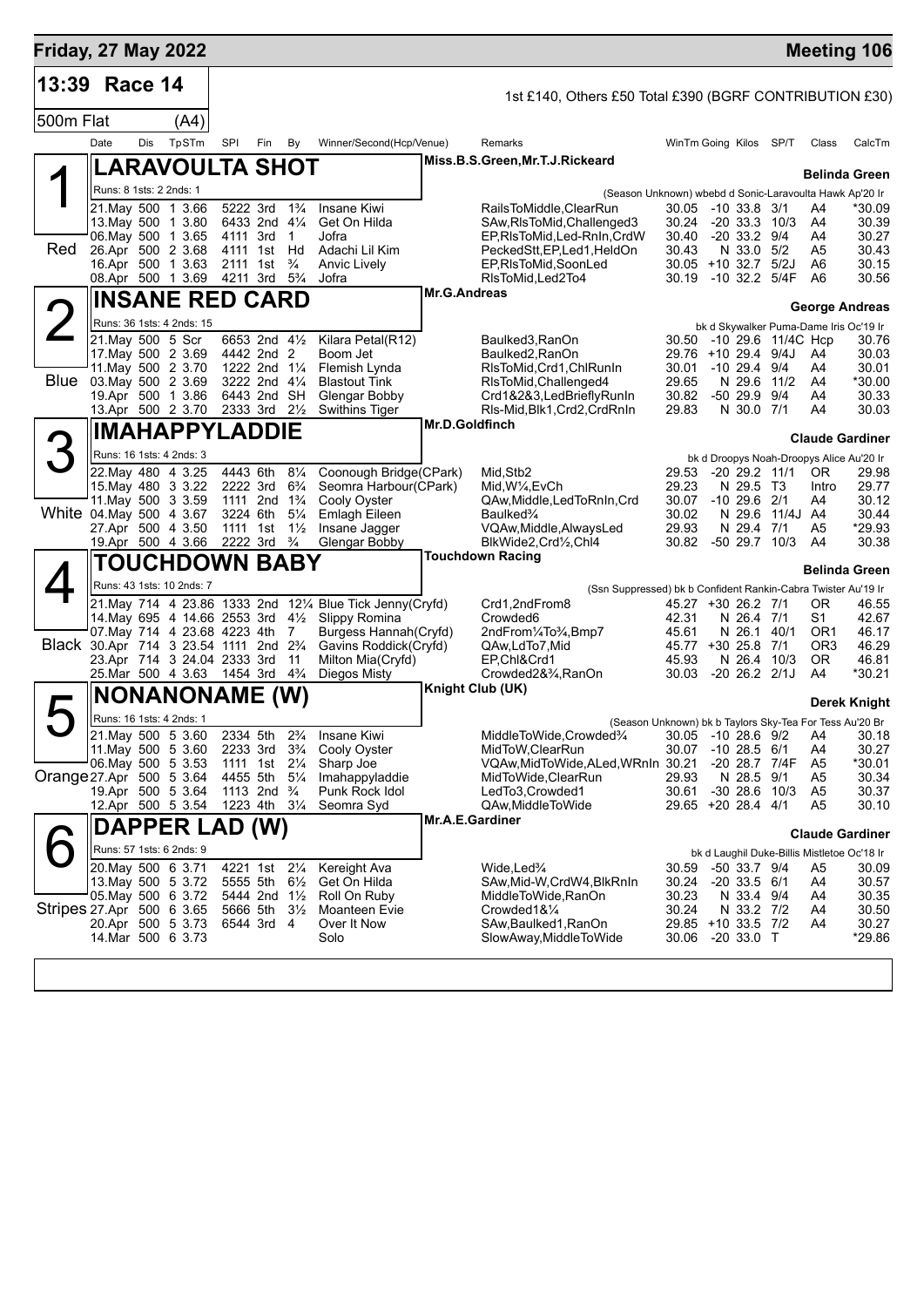## **Friday, 27 May 2022 Manual Control of the Control of the Control of Tensor Advertiser Meeting 106**

| Date<br>01. May 265 5<br><b>BILLIS BOUNCER (W)</b><br>Runs: 57 1sts: 9 2nds: 10 | Dis | TpSTm<br><b>ASCOT ZOEY</b><br>Runs: 15 1sts: 3 2nds: 3<br>10. May 500 3 3.66<br>04. May 500 3 3.69<br>27.Apr 500 3 3.72 3222 4th<br><b>BALLYDWYER STAR</b><br>Runs: 27 1sts: 4 2nds: 3<br>18. May 500 3 3.62<br>26.Apr 500 4 3.63 2233 5th 3 | SPI<br>1111 1st<br>1112 3rd<br>3223 6th | Fin                                    | By<br>$1\frac{1}{4}$<br>$1\frac{1}{2}$<br>$2\frac{1}{4}$ | Winner/Second<br>Corrin Timmy<br>Tyrap Jio<br>Rough Conman | <b>Remarks</b><br>Mr.G.Dunsmure, Mr.D.S.Jolly<br>QAw, Middle, ALed<br>QAw,LedTo3/4,Crd,CmAg<br>CrowdedRunUp | (Season Unknown) bk b Laughil Blake-Ascot Grace Ap'20 Ir<br>30.75<br>30.92 | WinTm Going Kilos SP/T<br>$-10$ 29.4 $3/1$                        | Class                    | CalcTm<br><b>David Dark</b> |
|---------------------------------------------------------------------------------|-----|----------------------------------------------------------------------------------------------------------------------------------------------------------------------------------------------------------------------------------------------|-----------------------------------------|----------------------------------------|----------------------------------------------------------|------------------------------------------------------------|-------------------------------------------------------------------------------------------------------------|----------------------------------------------------------------------------|-------------------------------------------------------------------|--------------------------|-----------------------------|
|                                                                                 |     |                                                                                                                                                                                                                                              |                                         |                                        |                                                          |                                                            |                                                                                                             |                                                                            |                                                                   |                          |                             |
|                                                                                 |     |                                                                                                                                                                                                                                              |                                         |                                        |                                                          |                                                            |                                                                                                             |                                                                            |                                                                   |                          |                             |
|                                                                                 |     |                                                                                                                                                                                                                                              |                                         |                                        |                                                          |                                                            |                                                                                                             |                                                                            |                                                                   |                          |                             |
|                                                                                 |     |                                                                                                                                                                                                                                              |                                         |                                        |                                                          |                                                            |                                                                                                             |                                                                            | $-20$ 29.2 $3/1$                                                  | A9<br>A9                 | 30.65<br>30.84              |
|                                                                                 |     |                                                                                                                                                                                                                                              |                                         |                                        |                                                          |                                                            |                                                                                                             | 30.52                                                                      | N 29.4 3/1J                                                       | A <sub>9</sub>           | 30.71                       |
|                                                                                 |     |                                                                                                                                                                                                                                              |                                         |                                        |                                                          |                                                            | Miss.N.E.M.McEllistrim                                                                                      |                                                                            |                                                                   | <b>Norah McEllistrim</b> |                             |
|                                                                                 |     |                                                                                                                                                                                                                                              |                                         |                                        |                                                          |                                                            |                                                                                                             |                                                                            | f d Secreto-Leigh Florence Au'19 Ir                               |                          |                             |
|                                                                                 |     |                                                                                                                                                                                                                                              |                                         |                                        | $9\frac{3}{4}$                                           | Insane Jagger                                              | Middle, Baulked1                                                                                            | 29.90                                                                      | N 32.6 7/1                                                        | A4                       | 30.67                       |
|                                                                                 |     |                                                                                                                                                                                                                                              |                                         |                                        |                                                          | Solo(CPark)<br>Cozys Back                                  | MidWide<br>CrowdedRunUp&RunIn                                                                               | 16.73<br>30.38                                                             | N 32.3 T<br>N 32.5 4/1                                            | Intro<br>A3              | 16.73<br>30.61              |
|                                                                                 |     |                                                                                                                                                                                                                                              |                                         |                                        |                                                          |                                                            | Mr.A.E.Gardiner                                                                                             |                                                                            |                                                                   |                          |                             |
|                                                                                 |     |                                                                                                                                                                                                                                              |                                         |                                        |                                                          |                                                            |                                                                                                             |                                                                            |                                                                   | <b>Claude Gardiner</b>   |                             |
|                                                                                 |     | 21. May 500 6 3.69                                                                                                                                                                                                                           | 4666 4th                                |                                        | 2                                                        | Insane Kiwi                                                | CrowdedWide <sup>1/4</sup>                                                                                  |                                                                            | bk d Laughil Duke-Billis Mistletoe Oc'18 Ir<br>30.05 -10 31.6 9/2 | A4                       | 30.11                       |
|                                                                                 |     | 15. May 480 6 3.33                                                                                                                                                                                                                           |                                         | 3333 2nd 61/4                          |                                                          | Seomra Harbour(CPark)                                      | Wide, EvCh                                                                                                  | 29.23                                                                      | N 31.7 T3                                                         | Intro                    | 29.73                       |
|                                                                                 |     | 11. May 500 6 3.66                                                                                                                                                                                                                           |                                         | 1333 2nd SH                            |                                                          | <b>Drumcrow Spice</b>                                      | Wide.RanOn<br>Mr.P.D.Whelan                                                                                 | 30.28                                                                      | N 31.6 7/2                                                        | A4                       | 30.29                       |
|                                                                                 |     | <b>BIRTHDAY TREAT</b>                                                                                                                                                                                                                        |                                         |                                        |                                                          |                                                            |                                                                                                             |                                                                            |                                                                   |                          | <b>Tony Taylor</b>          |
|                                                                                 |     | Runs: 14 1sts: 2 2nds: 3                                                                                                                                                                                                                     |                                         |                                        |                                                          |                                                            |                                                                                                             |                                                                            | be d Over Limit-Cabra Scarlet Sp'19 Ir                            |                          |                             |
|                                                                                 |     | 21. May 500 4 3.80<br>11 May 500 3 3.68                                                                                                                                                                                                      | 5433 3rd                                | 5566 6th 61/4                          | $6\frac{3}{4}$                                           | <b>Rising Amber</b><br>Imahappychappie                     | Middle, Crowded <sup>1</sup> / <sub>2</sub><br>Middle.Crd1&RunIn                                            | 30.19                                                                      | 30.08 -10 31.4 5/1<br>N 31.2 6/1                                  | A6<br>A6                 | 30.52<br>30.69              |
|                                                                                 |     | 04 May 500 3 3.68                                                                                                                                                                                                                            |                                         | 5533 2nd 1                             |                                                          | Roque Angel                                                | Crowded <sup>1</sup> / <sub>4</sub> , RanOn                                                                 | 30.46                                                                      | N 31.5 5/2F                                                       | A6                       | 30.55                       |
|                                                                                 |     | <b>CENTRE FOLD</b>                                                                                                                                                                                                                           |                                         |                                        |                                                          |                                                            | Miss.S.Mahon                                                                                                |                                                                            |                                                                   | <b>Stuart Maplesden</b>  |                             |
|                                                                                 |     | Runs: 72 1sts: 15 2nds: 13                                                                                                                                                                                                                   |                                         |                                        |                                                          |                                                            |                                                                                                             | (Ssn Suppressed) f b Ballymac Vic-Patchys Kerry Oc'17 Br                   |                                                                   |                          |                             |
|                                                                                 |     | 17. May 500 1 3.69                                                                                                                                                                                                                           | 3111 1st                                |                                        | $\frac{1}{2}$                                            | Yassoo Choo Choo                                           | Railed, Early Pace, Led <sup>1/4</sup>                                                                      |                                                                            | 30.10 +10 30.3 5/4F                                               | - A6                     | 30.20                       |
|                                                                                 |     | 11. May 500 1 3.68<br>04. May 500 1 3.70                                                                                                                                                                                                     | 3222 4th                                | 1222 3rd 2                             | $2\frac{3}{4}$                                           | Imahappychappie<br>Insane Kiwi                             | Railed, Crowded1<br>Railed, Clear Run                                                                       | 30.19<br>30.07                                                             | N 30.6 11/4<br>N 30.3 5/2                                         | A6<br>A6                 | 30.41<br>30.24              |
|                                                                                 |     | <b>CROKERS VELCRO</b>                                                                                                                                                                                                                        |                                         |                                        |                                                          |                                                            | Mr.A.J.Taylor                                                                                               |                                                                            |                                                                   |                          |                             |
|                                                                                 |     | Runs: 11 1sts: 2 2nds: 0                                                                                                                                                                                                                     |                                         |                                        |                                                          |                                                            |                                                                                                             |                                                                            |                                                                   |                          | <b>Tony Taylor</b>          |
|                                                                                 |     | 21. May 500 2 3.65                                                                                                                                                                                                                           | 1111 1st                                |                                        | 3                                                        | <b>Distant Class</b>                                       | QAw, Rails To Middle, ALed                                                                                  | 30.27                                                                      | bk d Ballybough Mike-Fantasy Lane Au'19 Ir<br>$-10$ 31.3 $10/3$   | A4                       | 30.17                       |
|                                                                                 |     | 14. May 500 2 3.70<br>07. May 500 2 3.62                                                                                                                                                                                                     | 3455 4th<br>2333 3rd                    |                                        | $4\frac{1}{2}$<br>$6\frac{1}{4}$                         | Pocket Pard<br>Fearsome Poppy                              | Baulked1<br>Crowded1/4&RunIn                                                                                | 30.23<br>29.85                                                             | N 31.4 9/2<br>N 31.4 9/2                                          | A4<br>A4                 | 30.59<br>30.36              |
|                                                                                 |     |                                                                                                                                                                                                                                              |                                         |                                        |                                                          |                                                            | Miss.M.C.B.Collins, Mr.A.J.Hazelgrove                                                                       |                                                                            |                                                                   |                          |                             |
|                                                                                 |     | <b>CROUCHS DIVA</b>                                                                                                                                                                                                                          |                                         |                                        |                                                          |                                                            |                                                                                                             |                                                                            |                                                                   |                          | <b>Maria Collins</b>        |
|                                                                                 |     | Runs: 46 1sts: 10 2nds: 8<br>18. May 500 2 3.77                                                                                                                                                                                              | 2555 3rd                                |                                        | $7\frac{1}{4}$                                           | Touchdown Cammy                                            | Railed, Crowded%                                                                                            | (Season 09.Oc'21) bk b Droopys Jet-Droopys Havana Sp'18 Ir<br>29.92        | N 26.6 10/1                                                       | A5                       | 30.51                       |
| 07. May 500 4 R1                                                                |     |                                                                                                                                                                                                                                              |                                         |                                        |                                                          |                                                            | (NoRace)                                                                                                    |                                                                            | N 26.1                                                            | Hcp                      |                             |
|                                                                                 |     | 29.Apr 500 5 Scr                                                                                                                                                                                                                             |                                         |                                        |                                                          | 6666 3rd 6 <sup>3</sup> / <sub>4</sub> Kerrs Lunch(R4)     | RIsToMid, Crd1/4, Blk4                                                                                      |                                                                            | 30.33 -20 26.5 8/1                                                | Hcp                      | 30.67                       |
|                                                                                 |     | <b>DOMINO GEM (W)</b>                                                                                                                                                                                                                        |                                         |                                        |                                                          |                                                            | Mr.S.Maplesden                                                                                              |                                                                            |                                                                   | <b>Stuart Maplesden</b>  |                             |
|                                                                                 |     | Runs: 83 1sts: 10 2nds: 18                                                                                                                                                                                                                   |                                         |                                        |                                                          |                                                            |                                                                                                             | (Season 06.Fb'22) bdw b Superior Product-Mays Maska Jy'17 Ir               |                                                                   |                          |                             |
| 20. May 500 3 R8<br>13. May 500 2 R6                                            |     |                                                                                                                                                                                                                                              | 3333 6th<br>2233 4th                    |                                        | $5\frac{1}{2}$<br>$3\frac{3}{4}$                         | Farloe Eden(R11)<br>Gatchells Annie(R3)                    | Wide,ClearRun<br>Wide, ClearRun                                                                             | 31.11<br>30.65                                                             | $-60$ 26.3 $6/1$<br>$-30$ 26.0 $9/1$                              | Hcp<br>Hcp               | 31.59<br>31.13              |
|                                                                                 |     | 05. May 500 5 3.69                                                                                                                                                                                                                           |                                         | 1222 2nd 61/4                          |                                                          | Punk Rock King                                             | Wide, ClearRun                                                                                              | 30.49                                                                      | $-1026.0$ T2                                                      |                          | 30.90                       |
|                                                                                 |     | <b>DRUMCROW SPICE</b>                                                                                                                                                                                                                        |                                         |                                        |                                                          |                                                            | Mr.F.Hale, Mr.T.Hale                                                                                        |                                                                            |                                                                   |                          | <b>Jason Heath</b>          |
|                                                                                 |     | Runs: 22 1sts: 3 2nds: 2                                                                                                                                                                                                                     |                                         |                                        |                                                          |                                                            | (Season Unknown) dkbd b Skywalker Puma-Drumcrow Blossom My'19 Ir                                            |                                                                            |                                                                   |                          |                             |
|                                                                                 |     | 17. May 500 2 3.65                                                                                                                                                                                                                           | 1664 3rd                                |                                        | $7\frac{1}{2}$                                           | Ragtime Bex                                                | Baulked <sup>1</sup> / <sub>4</sub> .Crowded4                                                               |                                                                            | 29.75 +10 28.6 9/2                                                | A3                       | 30.45                       |
|                                                                                 |     | 11. May 500 1 3.74<br>03. May 500 1 3.75                                                                                                                                                                                                     |                                         | 3444 1st SH<br>6333 3rd $4\frac{1}{2}$ |                                                          | <b>Billis Bouncer</b><br><b>Blastout Tink</b>              | Rls,Crd1,Crd&Mid&LedRunIn<br>Railed, Crowded 2                                                              | 30.28<br>29.65                                                             | N 28.6 7/2<br>N 28.2 11/2                                         | A4<br>A4                 | 30.28<br>30.02              |
|                                                                                 |     | <b>ENCHANTED SIOUX</b>                                                                                                                                                                                                                       |                                         |                                        |                                                          |                                                            | Mr.K.R.Lindsay, Mr.S.Maplesden                                                                              |                                                                            |                                                                   |                          |                             |
|                                                                                 |     |                                                                                                                                                                                                                                              |                                         |                                        |                                                          |                                                            |                                                                                                             |                                                                            |                                                                   | <b>Stuart Maplesden</b>  |                             |
|                                                                                 |     | Runs: 34 1sts: 6 2nds: 6<br>21. May 500 1 3.70                                                                                                                                                                                               |                                         | 4111 2nd 1/2                           |                                                          | <b>Crystal Anton</b>                                       | EP,Led1ToNearLine,Crd4                                                                                      | (Season 01.My'21) be b Eden The Kid-Hot Lips Susie Jn'19 Ir                | 30.29 -10 25.9 8/1                                                | A6                       | 30.23                       |
|                                                                                 |     | 16. May 500 1 3.80                                                                                                                                                                                                                           |                                         | 3222 2nd 4 <sup>3</sup> / <sub>4</sub> |                                                          | Glengar Holly                                              | Railed, Chl3/4, Crowded                                                                                     | 30.40                                                                      | $-20$ 26.5 T3                                                     |                          | 30.59                       |
| 09. May 285 1                                                                   |     |                                                                                                                                                                                                                                              |                                         | 2-2- 2nd 4                             |                                                          | Glengar Holly                                              | SAw, Rails To Middle<br><b>Flyaway Syndicate</b>                                                            | 16.71                                                                      | $-10$ 26.7 T2                                                     |                          | xLame 16.94                 |
|                                                                                 |     | <b>FLYAWAY CONNIE</b>                                                                                                                                                                                                                        |                                         |                                        |                                                          |                                                            |                                                                                                             |                                                                            |                                                                   | <b>Stuart Maplesden</b>  |                             |
| Runs: 9 1sts: 3 2nds: 4                                                         |     |                                                                                                                                                                                                                                              |                                         |                                        |                                                          |                                                            |                                                                                                             | (Season 02.Fb'22) bkw b Laughil Blake-Peads Hawk Ja'19 Ir                  |                                                                   |                          |                             |
|                                                                                 |     | 17 May 500 1 3.67<br>06 May 500 1 3.67                                                                                                                                                                                                       | 1111<br>1111                            | 3rd<br>1st                             | $1\frac{1}{2}$<br>$1\frac{1}{4}$                         | <b>Distant Class</b><br>Get On Rosie                       | RIsToMid, SoonLedToRunIn<br>EP, Railed, Always Led                                                          | 30.35<br>30.50                                                             | N 28.0 3/1<br>-20 28.1 9/4F                                       | A5<br>A6                 | 30.48<br>30.30              |
|                                                                                 |     | 26.Apr 500 2 3.67                                                                                                                                                                                                                            |                                         | 5211 1st 1/2                           |                                                          | <b>Kitmins Dixie</b>                                       | Led2, HeldOn                                                                                                | 30.53                                                                      | N 28.0 2/1F A6                                                    |                          | 30.53                       |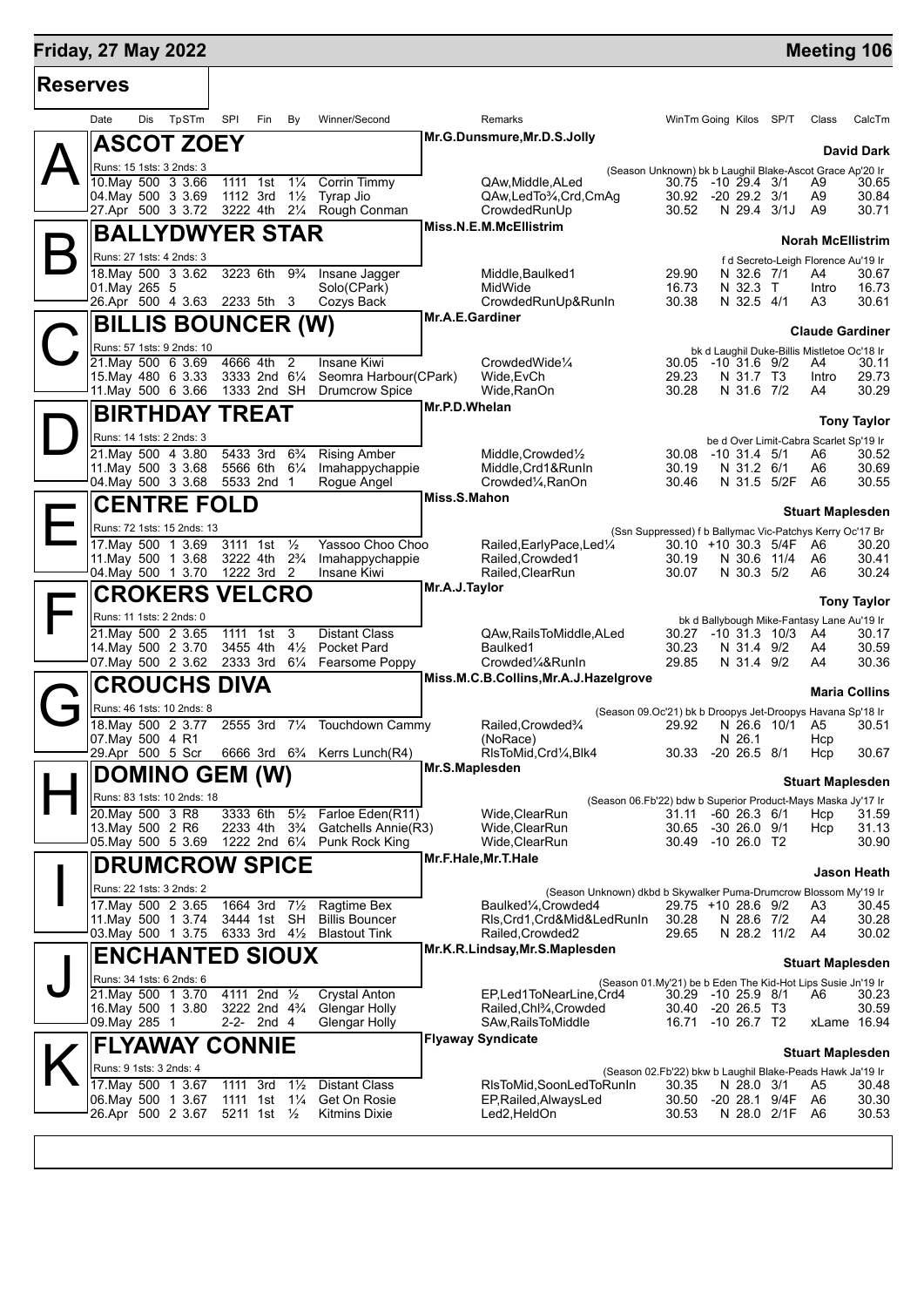## **Friday, 27 May 2022 Manual Control of Control of Control of Control of Control of Control of Control of Control of Control of Control of Control of Control of Control of Control of Control of Control of Control of Contr**

| <b>Reserves</b> |                                                  |                      |     |                                        |                |                                                                                  |                     |                                                                                              |                                          |                          |                         |                                                  |                                                     |
|-----------------|--------------------------------------------------|----------------------|-----|----------------------------------------|----------------|----------------------------------------------------------------------------------|---------------------|----------------------------------------------------------------------------------------------|------------------------------------------|--------------------------|-------------------------|--------------------------------------------------|-----------------------------------------------------|
|                 | Dis<br>Date                                      | TpSTm                | SPI | Fin                                    | By             | Winner/Second                                                                    |                     | Remarks                                                                                      | WinTm Going Kilos SP/T                   |                          |                         | Class                                            | CalcTm                                              |
|                 | <b>GALAXYFARFARAWAY</b>                          |                      |     |                                        |                |                                                                                  | Mr.S.G.Collins      |                                                                                              |                                          |                          |                         |                                                  |                                                     |
|                 | Runs: 49 1sts: 7 2nds: 5                         |                      |     |                                        |                |                                                                                  |                     | (Season 06.Jn'21) bd b Candlelight King-Cnoc Rosie Fb'19 Ir                                  |                                          |                          |                         |                                                  | <b>Stuart Maplesden</b>                             |
|                 | 20. May 500 3 3.76                               |                      |     | 3544 4th                               | 6              | Dapper Lad                                                                       |                     | Middle, Baulked1                                                                             | 30.59                                    |                          | -50 25.5 2/1F           | - A5                                             | 30.58                                               |
|                 | 14. May 500 3 3.71                               |                      |     | 4666 6th                               |                | 61/ <sub>4</sub> Pocket Pard                                                     |                     | BadlyBaulked1                                                                                | 30.23                                    |                          | N 25.3 11/4             | A4                                               | 30.73                                               |
|                 |                                                  |                      |     |                                        |                | 04. May 500 3 3.72 4466 6th 83/4 Sharp Bobby                                     |                     | Crowded $1828\frac{1}{2}$<br>Mr.T.J.Harmsworth                                               | 29.94                                    |                          | N 25.6 10/3             | A4                                               | 30.63                                               |
|                 |                                                  | HARMSWORTHSHAYLO     |     |                                        |                |                                                                                  |                     |                                                                                              |                                          |                          |                         |                                                  | <b>Tony Taylor</b>                                  |
|                 | Runs: 2 1sts: 1 2nds: 0                          |                      |     |                                        |                |                                                                                  |                     | (Season Unknown) bk b Rio Quattro-Harmsworthshound Oc'20 Br                                  |                                          |                          |                         |                                                  |                                                     |
|                 | 18. May 500 1 3.71<br>12. May 500 1 3.77         |                      |     | 5334 6th                               | 8              | Text Tom<br>5211 1st DH Rolo                                                     |                     | Railed, Badly Baulked1<br>RIsToMid, Led2, HeldOn                                             | 31.04<br>31.08 -10 24.1 6/1              |                          | N 24.2 11/4             | A10<br>A11                                       | 31.68<br>30.98                                      |
|                 | 02. May 500 3 3.69                               |                      |     | 1111 1st                               |                | 2 <sup>3</sup> / <sub>4</sub> Take Two                                           |                     | RIsToMid, ALed                                                                               | 31.13 -10 24.3 T3                        |                          |                         |                                                  | 31.03                                               |
|                 | <b>ICAAL EDDIE</b>                               |                      |     |                                        |                |                                                                                  |                     | <b>ICAAL Syndicate</b>                                                                       |                                          |                          |                         |                                                  |                                                     |
|                 |                                                  |                      |     |                                        |                |                                                                                  |                     |                                                                                              |                                          |                          |                         |                                                  | <b>Belinda Green</b>                                |
|                 | Runs: 10 1sts: 2 2nds: 0<br>19. May 500 1 3.62   |                      |     | $\overline{1111}$ 1st                  | $8\frac{3}{4}$ | <b>Hollyhill Beanie</b>                                                          |                     | Rails, Always Led, Clear 2                                                                   | 30.36 -20 33.4 T2                        |                          |                         |                                                  | bk d Droopys Sydney-Quivers Wings Jn'20 Ir<br>30.16 |
|                 | 14. May 285 1                                    |                      |     | 2-1- 1st                               | $3\frac{1}{4}$ | <b>Tunnelroad Star</b>                                                           |                     | EP, Railed, SoonLed                                                                          | 16.48                                    |                          | N 33.2 5/2F             | D <sub>2</sub>                                   | 16.48                                               |
|                 | 04. May 285 2                                    |                      |     | 4-4- 4th                               | $7\frac{1}{4}$ | <b>Headford Lad</b>                                                              |                     | Railed, Crowded 2                                                                            | 16.45                                    | $-5$ 32.9 $7/1$          |                         | D <sub>2</sub>                                   | 16.99                                               |
|                 |                                                  | <b>ICAAL FRANKIE</b> |     |                                        |                |                                                                                  |                     | <b>ICAAL Syndicate</b>                                                                       |                                          |                          |                         |                                                  | <b>Belinda Green</b>                                |
|                 | Runs: 8 1sts: 3 2nds: 0                          |                      |     |                                        |                |                                                                                  |                     |                                                                                              |                                          |                          |                         |                                                  | bkw d Droopys Sydney-Quivers Wings Jn'20 Ir         |
|                 | 17. May 500 2 3.66                               |                      |     | 5255 6th                               |                | 111⁄4 Killeacle Amelia                                                           |                     | CrowdedRunUp, BBlk1                                                                          |                                          |                          | 29.77 +10 31.2 11/8F A2 |                                                  | 30.76                                               |
|                 | 10. May 500 1 3.62                               |                      |     |                                        |                | Solo                                                                             |                     | Railed.MidRunIn                                                                              | 29.98 -20 31.0 T                         |                          |                         |                                                  | 29.78                                               |
|                 | 30.Apr 380 1 3.72                                |                      |     |                                        |                | Solo(Cryfd)                                                                      | Mr.D.Goldfinch      | <b>MidToRIs</b>                                                                              | 23.73 +10 30.5 T                         |                          |                         |                                                  | 23.83                                               |
|                 | <b>IMALRIGHTDOTTIE (W)</b>                       |                      |     |                                        |                |                                                                                  |                     |                                                                                              |                                          |                          |                         |                                                  | <b>Claude Gardiner</b>                              |
|                 | Runs: 13 1sts: 1 2nds: 2                         |                      |     |                                        |                |                                                                                  |                     | (Season 25.Oc'21) be b Castell Henry-Forest Apple Ap'20 Br                                   |                                          |                          |                         |                                                  |                                                     |
|                 | 20. May 500 5 3.76                               |                      |     | 3322 1st Nk                            |                | Misfit Charm                                                                     |                     | Crd1, DispLeadFr3, LdNrLn                                                                    | 31.22 -60 27.9 3/1                       |                          |                         | A9                                               | 30.62                                               |
|                 | 14 May 500 5 3.73<br>09. May 285 5               |                      |     |                                        |                | 1112 3rd 11/4 Swift Volt<br>Solo                                                 |                     | QAw, Disputed Lead To4<br>Wide                                                               | 30.86<br>17.09 -10 27.7 T                |                          | N 27.7 6/5F A9          |                                                  | 30.96<br>16.99                                      |
|                 |                                                  | <b>INSANE BARNEY</b> |     |                                        |                |                                                                                  | Mr.P.G.Andreas      |                                                                                              |                                          |                          |                         |                                                  |                                                     |
|                 |                                                  |                      |     |                                        |                |                                                                                  |                     |                                                                                              |                                          |                          |                         |                                                  | <b>George Andreas</b>                               |
|                 | Runs: 95 1sts: 14 2nds: 14<br>19. May 500 5 3.73 |                      |     | 5556 5th                               | $4\frac{1}{4}$ | <b>Slippery Lilly</b>                                                            |                     | Crowded <sub>3</sub>                                                                         | 30.24                                    | N 36.0 6/1               |                         | A6                                               | f d Ballymac Vic-Cornflower Sal Mr'18 Ir<br>30.57   |
|                 | 10. May 500 4 3.69                               |                      |     | 2221 1st                               | $\mathbf{1}$   | Ballybough Rory                                                                  |                     | Middle, Led <sup>3</sup> /4                                                                  | 30.27                                    | $-10$ 35.7 $6/1$         |                         | A7                                               | 30.17                                               |
|                 | 04 May 500 5 3.87                                |                      |     | 3666 6th                               | $4\frac{3}{4}$ | Antigua Shore                                                                    |                     | BaulkedRunUp, MidToWide                                                                      | 30.47                                    | N 35.6 7/1               |                         | A7                                               | 30.84                                               |
|                 | <b>INSANE LENNY</b>                              |                      |     |                                        |                |                                                                                  | Mr.G.Andreas        |                                                                                              |                                          |                          |                         |                                                  | <b>George Andreas</b>                               |
|                 | Runs: 98 1sts: 18 2nds: 14                       |                      |     |                                        |                |                                                                                  |                     |                                                                                              |                                          |                          |                         |                                                  | bk d Laughil Duke-Final Shannon Nv'17 Ir            |
|                 | 21. May 500 1 3.80                               |                      |     | 6666 4th                               | $5\frac{1}{4}$ | <b>Crokers Velcro</b>                                                            |                     | SlowAway, Railed                                                                             | 30.27 -10 32.6 7/2                       |                          |                         | A4                                               | 30.60                                               |
|                 | 11. May 500 1 3.74                               |                      |     | 3444 3rd                               |                | 31/ <sub>2</sub> Flemish Lynda                                                   |                     | Railed, Clear Run                                                                            | 30.01 -10 32.7 5/1                       |                          |                         | A4<br>S <sub>2</sub>                             | 30.20                                               |
|                 | 30.Apr 695 1 14.60 6322 4th                      |                      |     |                                        | 3              | <b>Slippery Maia</b>                                                             | Mr.G.Andreas        | Railed,ClearRun                                                                              | 42.49 +15 32.6 4/1                       |                          |                         |                                                  | 42.86                                               |
|                 | <b>INSANE MRS</b>                                |                      |     |                                        |                |                                                                                  |                     |                                                                                              |                                          |                          |                         |                                                  | <b>George Andreas</b>                               |
|                 | Runs: 50 1sts: 7 2nds: 9                         |                      |     |                                        |                |                                                                                  |                     | (Season 14.Fb'22) wbk b Ballymac Matt-Laughil Linda My'18 Ir                                 |                                          |                          |                         |                                                  |                                                     |
|                 | 20. May 500 3 3.72<br>10. May 500 3 3.69         |                      |     | 4655 5th                               |                | 91⁄4 Outdoor Honey<br>3343 2nd 41/4 Pennys Studio                                |                     | Middle, Crowded RunUp, BBlk1<br>Middle, Crowded RunIn                                        | 30.58 -50 29.2 7/2<br>30.34 -10 29.4 6/1 |                          |                         | A6<br>A6                                         | 30.83<br>30.58                                      |
|                 | 28.Apr 500 3 3.64                                |                      |     |                                        |                | 3566 5th 101/4 Greenys Magic                                                     |                     | Crowded1,Crowded&Checked2 29.73 +20 29.2 10/1                                                |                                          |                          |                         | A6                                               | 30.75                                               |
|                 | <b>INSANE WILDCAT</b>                            |                      |     |                                        |                |                                                                                  | <b>Mr.G.Andreas</b> |                                                                                              |                                          |                          |                         |                                                  |                                                     |
|                 | Runs: 66 1sts: 10 2nds: 9                        |                      |     |                                        |                |                                                                                  |                     |                                                                                              |                                          |                          |                         |                                                  | <b>George Andreas</b>                               |
|                 | 20. May 500 2 3.79                               |                      |     | 5455 5th                               | $6\frac{1}{2}$ | Imalrightdottie                                                                  |                     | (Season 18.Au'21) bd b Dorotas Wildcat-Courts Ad Laney Mr'19 Ir<br>MiddleToRails, Crowded1&3 | 31.22 -60 26.7 6/1                       |                          |                         | A9                                               | 31.13                                               |
|                 | 05. May 500 2 3.63                               |                      |     | 1233 4th                               | $3\frac{1}{4}$ | <b>Wonky Wally</b>                                                               |                     | EarlyPace, WideRunIn                                                                         | 30.38                                    | N 26.5 7/1               |                         | A9                                               | 30.64                                               |
|                 | 28.Apr 500 1 3.65                                |                      |     | 1111 1st                               | $3\frac{1}{4}$ | Night Tango                                                                      |                     | QAw, RIsToMid, ALed, WRunIn                                                                  | 30.38 +20 26.4 2/1F A10                  |                          |                         |                                                  | 30.58                                               |
|                 | <b>INSANE WORLD</b>                              |                      |     |                                        |                |                                                                                  |                     | The Chip Leaders                                                                             |                                          |                          |                         |                                                  | <b>George Andreas</b>                               |
|                 | Runs: 53 1sts: 7 2nds: 6                         |                      |     |                                        |                |                                                                                  |                     |                                                                                              |                                          |                          |                         | wbk d Superior Product-Sliabh Bui Turbo Ja'18 Ir |                                                     |
|                 | 20. May 500 5 R2                                 |                      |     | 4566 5th                               | $5\frac{1}{4}$ | Farloe Eden(R11)                                                                 |                     | CrowdedRunUp&¼,Baulked1                                                                      | 31.11                                    | $-60$ 33.9 $5/1$         |                         | Hcp                                              | 31.09                                               |
|                 | 14. May 500 5 R1<br>07.May 500 1 3.70            |                      |     | 4444 2nd 3 <sup>3</sup> / <sub>4</sub> |                | Seamless Move(R7)<br>4445 5th 81/2 Fearsome Poppy                                |                     | RailsToMiddle, ClearRun<br>Railed, Crowded <sup>1/4</sup>                                    | 30.05<br>29.85                           | N 33.7 9/1<br>N 33.5 9/1 |                         | Hcp<br>A4                                        | 30.44<br>30.54                                      |
|                 |                                                  |                      |     |                                        |                |                                                                                  | Mr.T.Kavanagh       |                                                                                              |                                          |                          |                         |                                                  |                                                     |
|                 | <b>KNOCKAREE BULLET</b>                          |                      |     |                                        |                |                                                                                  |                     |                                                                                              |                                          |                          |                         |                                                  | Jason Heath                                         |
|                 | Runs: 62 1sts: 9 2nds: 8                         |                      |     |                                        |                |                                                                                  |                     |                                                                                              |                                          |                          |                         |                                                  | be d Droopys Roddick-Spirit Secrets Jn'18 Ir        |
|                 | 21. May 500 3 3.72<br>17. May 500 3 3.77         |                      |     | 5432 5th<br>5666 6th                   |                | 71/ <sub>2</sub> Crokers Velcro<br>5 <sup>1</sup> / <sub>2</sub> Mandingos Flyer |                     | Crowded2, Baulked <sup>3</sup> / <sub>4</sub><br>Middle, Crowded1                            | 30.27 -10 33.5 8/1<br>30.03 +10 33.6 8/1 |                          |                         | A4<br>A4                                         | 30.78<br>30.55                                      |
|                 | 10.May 500 3 3.72                                |                      |     |                                        |                | 4666 6th 111/4 Rogue Venom                                                       |                     | Crowded1&1/4, Middle                                                                         | 30.06 -10 33.1 5/1                       |                          |                         | A4                                               | 30.87                                               |
|                 |                                                  |                      |     |                                        |                |                                                                                  |                     |                                                                                              |                                          |                          |                         |                                                  |                                                     |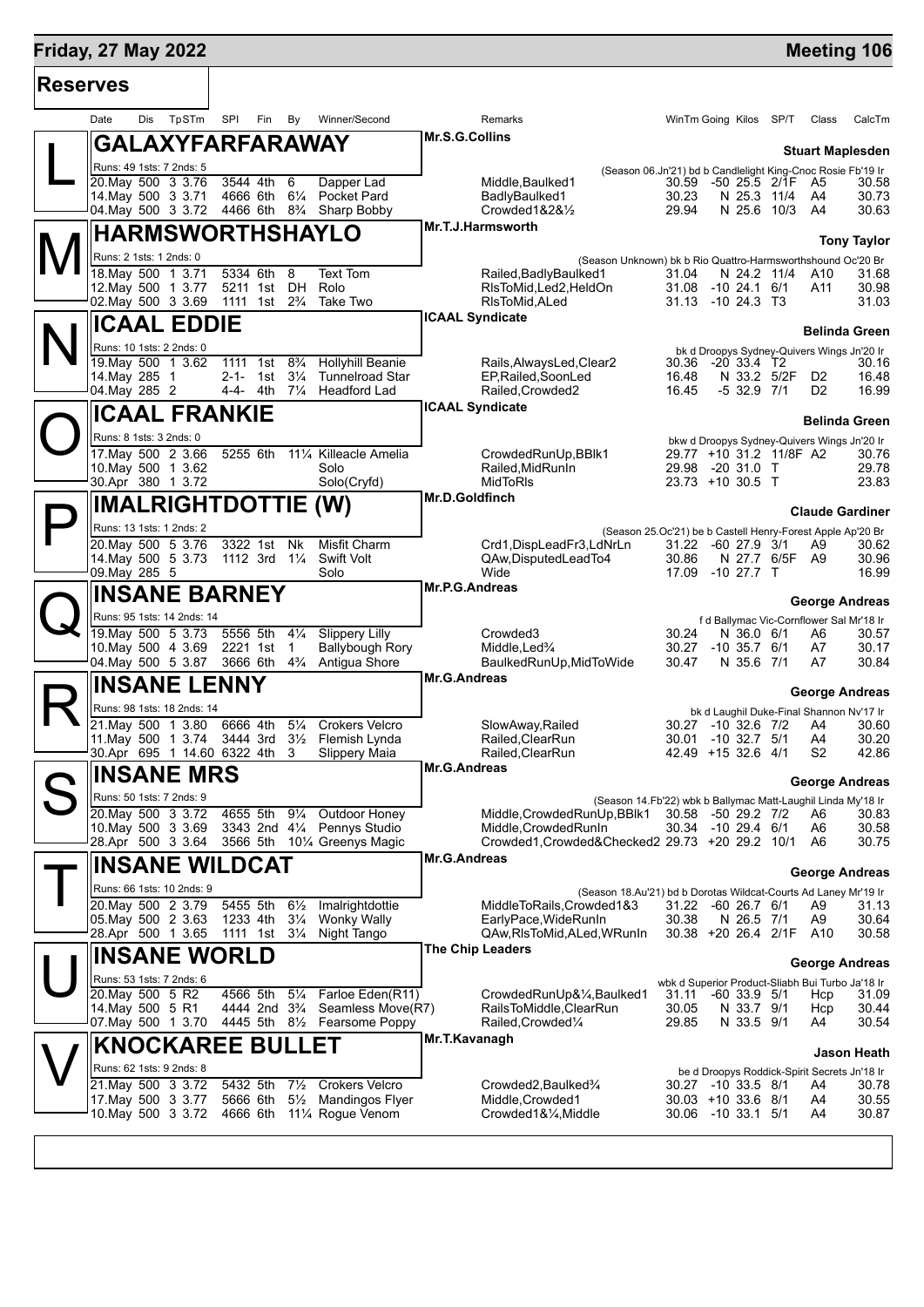| <b>Friday, 27 May 2022</b> |                                                                                        |     |                                                         |                        |                                                    |                    |                                               |                         |                                                                                             |                             |  |                                |                    | <b>Meeting 106</b>                                                   |                     |  |
|----------------------------|----------------------------------------------------------------------------------------|-----|---------------------------------------------------------|------------------------|----------------------------------------------------|--------------------|-----------------------------------------------|-------------------------|---------------------------------------------------------------------------------------------|-----------------------------|--|--------------------------------|--------------------|----------------------------------------------------------------------|---------------------|--|
| <b>Reserves</b>            |                                                                                        |     |                                                         |                        |                                                    |                    |                                               |                         |                                                                                             |                             |  |                                |                    |                                                                      |                     |  |
|                            | Date                                                                                   | Dis | TpSTm                                                   | SPI                    | Fin                                                | By                 | Winner/Second                                 |                         | Remarks                                                                                     | WinTm Going Kilos SP/T      |  |                                |                    | Class                                                                | CalcTm              |  |
|                            |                                                                                        |     | <b>MAIREADS TED (W)</b>                                 |                        |                                                    |                    |                                               | Mr.D.J.Jenkins          |                                                                                             |                             |  |                                |                    |                                                                      | <b>Derek Knight</b> |  |
|                            |                                                                                        |     | Runs: 62 1sts: 10 2nds: 8                               |                        |                                                    |                    |                                               |                         |                                                                                             |                             |  |                                |                    | bk d Kinloch Brae-Maireads Shauna My'18 Ir                           |                     |  |
|                            |                                                                                        |     | 11. May 500 6 3.59                                      | 2355 6th               |                                                    | 8                  | Maireads Lion                                 |                         | MidToW, Crowded RunIn                                                                       | 29.56                       |  | N 33.0 8/1                     |                    | A2                                                                   | 30.19               |  |
|                            |                                                                                        |     | 04. May 500 5 3.62<br>28.Apr 500 5 3.68                 |                        | 1666 4th 31/ <sub>2</sub><br>2554 2nd 3            |                    | Movinit<br>Ower Boy Rio                       |                         | Crowded1<br>Crowded <sup>1</sup> / <sub>4</sub> , RanOn                                     | 30.04<br>29.78 +10 33.2 9/2 |  | $-10$ 33.1 $7/2$               |                    | A2<br>A2                                                             | 30.23<br>30.13      |  |
|                            |                                                                                        |     |                                                         |                        |                                                    |                    | <b>MANDINGOS MAGPIE (W)</b>                   | Mr.D.A.Nolan            |                                                                                             |                             |  |                                |                    |                                                                      |                     |  |
|                            |                                                                                        |     | Runs: 10 1sts: 3 2nds: 1                                |                        |                                                    |                    |                                               |                         |                                                                                             |                             |  |                                |                    | <b>Seamus Cahill</b><br>bd d Droopys Roddick-Titanic Lizzie Jy'19 Ir |                     |  |
|                            |                                                                                        |     | 19. May 695 5 14.54 5334 5th                            |                        |                                                    | $2\frac{1}{2}$     | Walk On Dave                                  |                         | Crowded1⁄4, HandyTo4                                                                        | 42.69                       |  | N 31.5 5/1                     |                    | S2                                                                   | 42.87               |  |
|                            |                                                                                        |     | 14. May 695 6 14.42 5335 5th<br>05. May 695 6 14.65 522 |                        | 3rd                                                | $5\frac{1}{2}$     | <b>Slippery Maia</b><br>101/2 Dromulton Daisy |                         | Wide, Crowded 3<br>BadlyBaulked2                                                            | 42.67<br>42.41 -15 31.0 3/1 |  | N 31.3 9/2                     |                    | S <sub>2</sub><br>S <sub>2</sub>                                     | 43.11<br>43.10      |  |
|                            |                                                                                        |     | <b>MISFIT BIJOU</b>                                     |                        |                                                    |                    |                                               | Mr.G.Andreas            |                                                                                             |                             |  |                                |                    |                                                                      |                     |  |
|                            |                                                                                        |     | Runs: 14 1sts: 2 2nds: 2                                |                        |                                                    |                    |                                               |                         |                                                                                             |                             |  |                                |                    | George Andreas                                                       |                     |  |
|                            |                                                                                        |     | 21. May 500 5 3.81                                      |                        | 6444 2nd 1/2                                       |                    | Cushie Blako                                  |                         | (Season 30.Ja'22) f b Magical Bale-Express Hope My'19 Ir<br>Baulked1, Mid, RanOn            | 30.99 -10 29.0 10/3 A10     |  |                                |                    |                                                                      | 30.94               |  |
|                            |                                                                                        |     | 17 May 500 5 3.74<br>04. May 500 4 3.79                 | 4666 4th               | 5556 5th 2                                         | -4                 | Oilean Tess<br>Tyrap Jio                      |                         | CrowdedRunUp&1<br>WRunUp, Crowded 2, RanOnLate 30.92 - 20 29.8 9/2                          | 30.37 +10 29.6 7/2          |  |                                |                    | A10<br>A9                                                            | 30.79<br>30.86      |  |
|                            |                                                                                        |     | <b>MISFIT CHARM</b>                                     |                        |                                                    |                    |                                               | <b>Mr.G.Andreas</b>     |                                                                                             |                             |  |                                |                    |                                                                      |                     |  |
|                            |                                                                                        |     | Runs: 18 1sts: 1 2nds: 3                                |                        |                                                    |                    |                                               |                         |                                                                                             |                             |  |                                |                    | <b>George Andreas</b>                                                |                     |  |
|                            |                                                                                        |     | 20. May 500 3 3.94                                      |                        | 6643 2nd                                           | Nk                 | Imalrightdottie                               |                         | (Season 04.Fb'22) bk b Droopys Jet-Footfield Debro Jy'19 Ir<br>SAw, Middle, W1&1/2, ChlRnIn | 31.22                       |  | $-60$ 25.5 $7/1$               |                    | A9                                                                   | 30.65               |  |
|                            |                                                                                        |     | 14 May 500 4 3.76<br>07. May 500 4 3.69                 | 2554 4th               | 3244 3rd                                           | $3\frac{1}{4}$     | <b>Swift Volt</b>                             |                         | Middle, Crowded1                                                                            | 30.86                       |  | N 25.3 5/1<br>N 25.3 8/1       |                    | A9                                                                   | 31.12<br>30.74      |  |
|                            |                                                                                        |     |                                                         |                        |                                                    | $4\frac{1}{2}$     | <b>Ballyblack Queen</b>                       |                         | Middle, ClearRun<br>Mr.S.Maplesden, Mr.K. Walton                                            | 30.39                       |  |                                |                    | A9                                                                   |                     |  |
| ΑΑ                         |                                                                                        |     | <b>MOYOLA BUSY BEAG</b>                                 |                        |                                                    |                    |                                               | <b>Stuart Maplesden</b> |                                                                                             |                             |  |                                |                    |                                                                      |                     |  |
|                            |                                                                                        |     | Runs: 10 1sts: 1 2nds: 0<br>21. May 500 3 3.78          | 3222 4th               |                                                    | $7\frac{1}{4}$     | <b>Rising Amber</b>                           |                         | MiddleToRails, ClearRun                                                                     | 30.08                       |  |                                | -10 28.3 10/1      | (FalseHt 30.Ja'22) bk b Droopys Jet-Moyola Inion De'19 Ir<br>A6      | 30.56               |  |
|                            |                                                                                        |     | 16. May 500 3 3.69                                      |                        | 2223 3rd                                           | $6\frac{3}{4}$     | <b>Whitings Ghost</b>                         |                         | RailsToMiddle, Crowded1&3                                                                   | 30.08                       |  | $-20$ 28.7 T3                  |                    | xWtVr 30.43                                                          |                     |  |
|                            | 09. May 285 3                                                                          |     |                                                         |                        | 2-1- 1st $\frac{3}{4}$                             |                    | Killeacle Naomi                               | Mr.S.Taylor             | RIsToMid, Led <sup>1</sup> / <sub>2</sub>                                                   | 17.09                       |  | $-1028.8$ T2                   |                    | xLame 16.99                                                          |                     |  |
| AB                         |                                                                                        |     | <b>NEWINN CONRAD (W)</b>                                |                        |                                                    |                    |                                               | <b>Tony Taylor</b>      |                                                                                             |                             |  |                                |                    |                                                                      |                     |  |
|                            | 18. May 285 6                                                                          |     | Runs: 27 1sts: 4 2nds: 8                                | $1 - 1 -$              | 1st                                                | $1\frac{1}{4}$     | <b>Final Sauce</b>                            |                         | VQAw, Wide, ALed                                                                            | 16.72                       |  | N 32.1                         | 5/4F               | bk d Pat C Sabbath-Newinn Expert Au'19 Ir<br>D <sub>3</sub>          | 16.72               |  |
|                            | 10. May 285 5                                                                          |     |                                                         | $2 - 2 -$              |                                                    | 1st SH             | Get On Kylie                                  |                         | DispLeadToRunIn, LedNrLn                                                                    | 16.89                       |  | $-5$ 32.4 10/3                 |                    | D3                                                                   | 16.84               |  |
|                            | 29.Apr 285 5                                                                           |     |                                                         |                        | 1-5- 6th $4\frac{1}{4}$                            |                    | <b>Droopys Dramatic</b>                       |                         | QAw, Wide, Crd1, BBaulked VW1/2 16.94<br><b>The Old School Tie</b>                          |                             |  | $-10$ 32.1 $7/2$               |                    | D <sub>3</sub>                                                       | 17.18               |  |
| AC                         |                                                                                        |     | NIGHTWATCH MAN (W)                                      |                        |                                                    |                    |                                               | <b>Claude Gardiner</b>  |                                                                                             |                             |  |                                |                    |                                                                      |                     |  |
|                            | Runs: 31 1sts: 6 2nds: 8<br>14. May 285 5<br>$6-6-6th$ 6 <sup>1/2</sup><br>Icaal Eddie |     |                                                         |                        |                                                    |                    |                                               |                         | (Season 15.Fb'22) bk b Laughil Blake-Go On Taylor Au'19 Ir<br>SAw, Baulked Run Up           | 16.48                       |  | N 26.5 7/2                     |                    | D <sub>2</sub>                                                       | 17.00               |  |
|                            | 06. May 285 5                                                                          |     |                                                         | 2-5-                   | 5th                                                | $8\frac{3}{4}$     | Helsinki Jet                                  |                         | MidToWide, Crd1, Blk1/2&2                                                                   | 16.93                       |  |                                | -10 26.5 2/1F D2   |                                                                      | 17.52               |  |
|                            | 28.Apr 285 6                                                                           |     |                                                         |                        | 1-1- 1st                                           | $1\frac{3}{4}$     | <b>Riverside Heart</b>                        |                         | Middle, WideRunIn, ALed<br>Mr.R.P.Crockford, Mr.A.C. Taylor                                 | 16.64                       |  | $+526.0$ T2                    |                    |                                                                      | 16.69               |  |
|                            |                                                                                        |     | <b>OUTDOOR HONEY</b>                                    |                        |                                                    |                    |                                               |                         |                                                                                             |                             |  |                                |                    |                                                                      | <b>Tony Taylor</b>  |  |
|                            |                                                                                        |     | Runs: 57 1sts: 13 2nds: 5<br>20. May 500 2 3.77         |                        | 5331 1st 51/ <sub>2</sub>                          |                    | Sesh Poets Angel                              |                         | (Ssn Suppressed) bk b Skywalker Puma-Outdoor Tina Nv'18 Ir                                  | 30.58                       |  | -50 29.0 6/1                   |                    | A6                                                                   | 30.08               |  |
|                            |                                                                                        |     | 11. May 500 3 3.71                                      |                        | 2556 5th 8 <sup>3</sup> / <sub>4</sub>             |                    | Slippy Bruno                                  |                         | Middle,CrdRunUp,Led%<br>MidToRIs, Crd1, Blk1/2                                              | 30.41 -10 28.5 10/1         |  |                                |                    | A6                                                                   | 30.99               |  |
|                            |                                                                                        |     | 03. May 500 3 3.72 2223 1st 1/2                         |                        |                                                    |                    | <b>Slippery Lilly</b>                         |                         | MidToRIs, LedNearLine<br>Mr.M.Christelow, Mr.M.Lee, Mr.A.O'Shaughnessy, Mr.K. Tester        | 30.57 -10 28.6 7/1          |  |                                |                    | A6                                                                   | 30.47               |  |
| AE                         |                                                                                        |     | <b>PUNKROCK BANSHEE</b>                                 |                        |                                                    |                    |                                               |                         |                                                                                             |                             |  |                                |                    | <b>Stuart Maplesden</b>                                              |                     |  |
|                            |                                                                                        |     | Runs: 62 1sts: 11 2nds: 16                              |                        |                                                    |                    |                                               |                         |                                                                                             |                             |  |                                |                    | (Season 21.My'19) bk b Crash-Swift Curie Ny'17 Ir                    |                     |  |
|                            |                                                                                        |     | 13. May 500 1 3.71<br>26.Apr 500 1 3.65                 | 4343 3rd 51/2          | 2355 5th 71/4                                      |                    | Seomra Syd<br><b>Slippy Hilary</b>            |                         | Railed, Crowded 1&3<br>Crowded1, BadlyBaulked3                                              | 30.23<br>30.25              |  | $-20$ 29.8 $6/1$<br>N 29.7 9/1 |                    | A3<br>A3                                                             | 30.47<br>30.83      |  |
|                            |                                                                                        |     | 18.Apr 500 1 3.69                                       | 1111 1st $\frac{3}{4}$ |                                                    |                    | <b>Crystal Anton</b>                          |                         | Railed, AlwaysLed                                                                           | 30.36                       |  | $-1029.7$ T3                   |                    |                                                                      | 30.26               |  |
| AF                         |                                                                                        |     | <b>PUNKROCKSIOUXSIE</b>                                 |                        |                                                    |                    |                                               |                         | Mr.M.B.Christelow, Mr.A.E.O'Shaughnessy                                                     |                             |  |                                |                    | <b>Stuart Maplesden</b>                                              |                     |  |
|                            | Runs: 7 1sts: 1 2nds: 2                                                                |     |                                                         |                        |                                                    |                    |                                               |                         | (Season Unknown) bk b Pat C Sabbath-Highview Lauren Sp'20 Ir                                |                             |  |                                |                    |                                                                      |                     |  |
|                            |                                                                                        |     | 20. May 500 1 3.84<br>14. May 500 1 3.84                |                        | 4555 1st<br>2466 2nd 4 <sup>3</sup> / <sub>4</sub> | $2\frac{3}{4}$     | Farloe Lexi<br><b>Punk Rock Hobbit</b>        |                         | Railed,RanOn<br>CrowdedRunUp, Railed, RanOn 30.65                                           | 31.20                       |  | -40 26.5 9/4<br>N 26.4 5/1     |                    | A11<br>A11                                                           | 30.80<br>31.04      |  |
|                            |                                                                                        |     | 06. May 500 1 3.87                                      |                        | 2454 3rd 2 <sup>3</sup> / <sub>4</sub>             |                    | Cushie Jade                                   |                         | Railed,RanOnLate                                                                            | 31.18                       |  |                                | -20 26.4 15/8F A11 |                                                                      | 31.19               |  |
| AG                         |                                                                                        |     | <b>RIVERSIDE SAMMY</b>                                  |                        |                                                    |                    |                                               | Mr.P.J.Browne           |                                                                                             |                             |  |                                |                    | <b>Patrick Browne</b>                                                |                     |  |
|                            |                                                                                        |     | Runs: 37 1sts: 7 2nds: 8                                |                        |                                                    |                    |                                               |                         |                                                                                             |                             |  |                                |                    | bk d Scolari Me Daddy-Slippery Louise Oc'18 Br                       |                     |  |
|                            | 20. May 285 1<br>13. May 285 1                                                         |     |                                                         | 4-2-                   | 1-1- 1st $\frac{3}{4}$                             | 2nd $1\frac{3}{4}$ | Adachi Bolt<br><b>Beach Diggers</b>           |                         | EP, Railed, Always Led<br>Railed, Handy2                                                    | 17.14<br>16.88              |  | -25 29.7 9/4<br>$-1029.914/1$  |                    | D4                                                                   | 16.89<br>16.93      |  |
|                            | 07. May 285 1                                                                          |     |                                                         |                        | 6-5- 5th 10                                        |                    | <b>Quarterland Karl</b>                       |                         | SAw, Crowded 1, Baulked 1/2                                                                 | 16.84                       |  | N 29.9 5/1                     |                    | D4<br>D4                                                             | 17.62               |  |